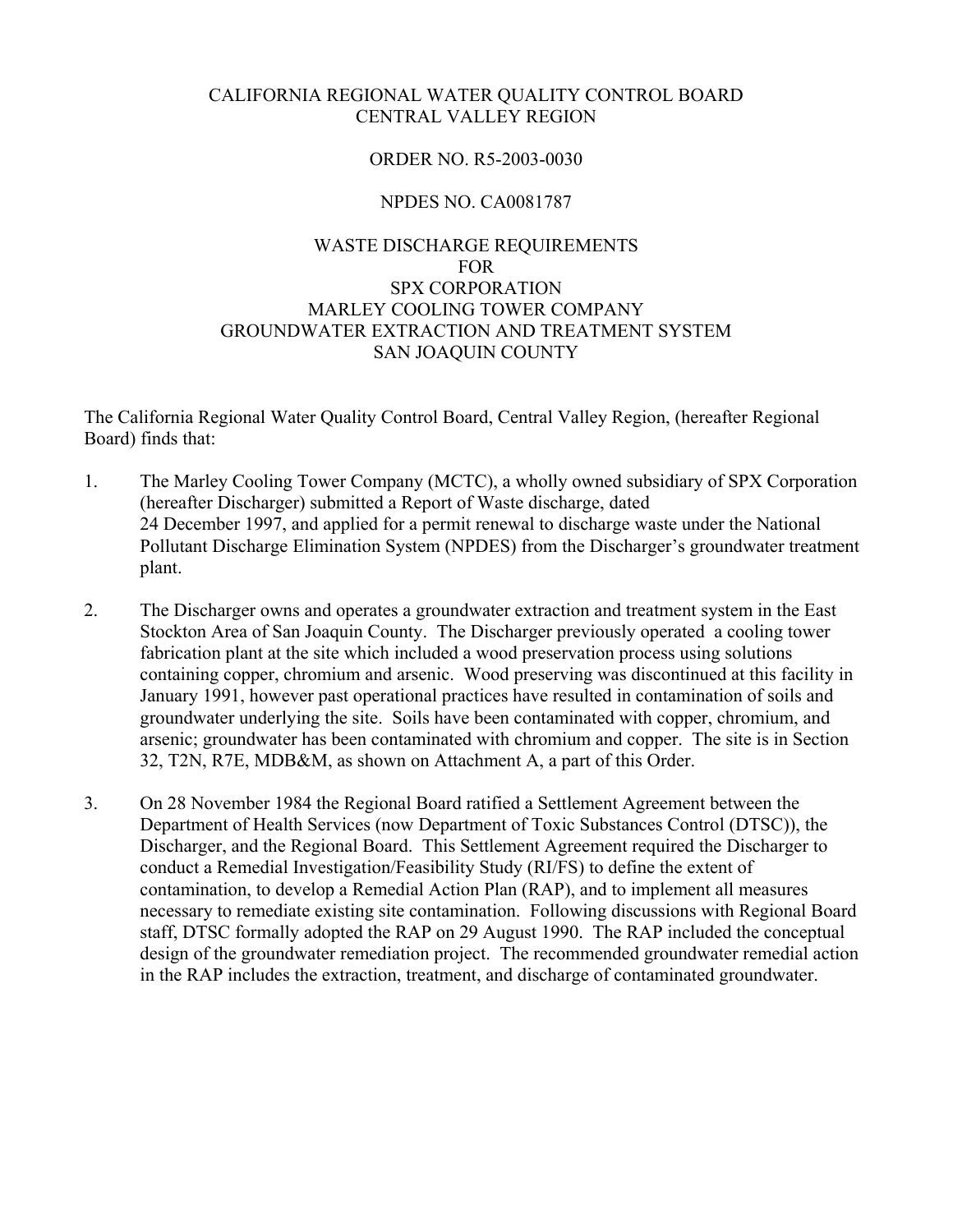- 4. To minimize dewatering of the local aquifer and to aid in flushing of contaminants, approximately 5% of the treated water may be reinjected into shallow soils in the area of a closed retort pit at 37 degrees, 58 minutes, 11 seconds latitude and 121 degrees, 14 minutes, 00 seconds longitude. The injected water is then recaptured by the groundwater extraction system. The discharge of treated water to groundwater is regulated by Discharge Specification C, a part of this Order, which requires total recapture of groundwater.
- 5. The discharge of treated groundwater to the Stockton Diverting Canal was previously regulated by Waste Discharge Requirements (WDR) Order No. 93-221, NPDES Permit No. CA0081787, which was adopted by the Regional Board on 22 October 1993. Under this Order, the Discharger was permitted to extract groundwater and discharge a maximum of 0.94 million gallons per day (mgd) of treated groundwater and storm water runoff to the Stockton Diverting Canal, a water of the United States and a tributary to the Calaveras River, at 37 degrees, 58 minutes, 19 seconds latitude and 121 degrees, 13 minutes, and 34 seconds longitude. The discharge pipeline and discharge point (Outfall 001) are shown on Attachment B.
- 6. The groundwater treatment system at the plant includes an electrochemical reduction and precipitation unit operating in parallel to an ion exchange treatment system.
- 7. The ion exchange system consists of two anion exchange vessels and a cation exchange vessel. In the anion exchange vessels, hexavalent chromium in the water is adsorbed onto the ion exchange resins. In the cation exchange vessel, trivalent chromium and copper are adsorbed. The exchange process continues until the resin's exchange sites are filled and exchange capacity is exhausted. The adsorbed wood treating chemicals are stripped from the ion exchange resins and the resins are conditioned for additional water treatment in a process called regeneration. During regeneration, which occurs approximately every 2.5 days, 15,000 gallons of solution containing the stripped chemicals is removed from the ion exchange system and processed through the electrochemical unit.
- 8. The electrochemical unit consists of an electrochemical reduction (Andco) and precipitation process which uses iron as the reducing agent for the hexavalent chromium followed by iron co-precipitation using pH adjustments. The addition of polymers and further pH adjustments are used to optimize settling. The effluent is then filtered prior to discharge. The solids from the clarifier are pumped and accumulated in a filter press. The filter press filtrate and mixed media filter backwash are returned to the treatment plant for further treatment. Filter press cake has been characterized as a California hazardous waste, and is collected in roll off bins for off-site disposal.
- 9. The site is divided into two areas, the North Yard and the South Yard. All past wood treatment activities were conducted on the North Yard. Rain falling on the North Yard becomes contaminated after contact with treated cooling tower components. This contaminated rainwater is collected in a storm drain system and is passed through the treatment plant in the northeast portion of the site. Due to the past practice of storing treated wood products on the MCTC South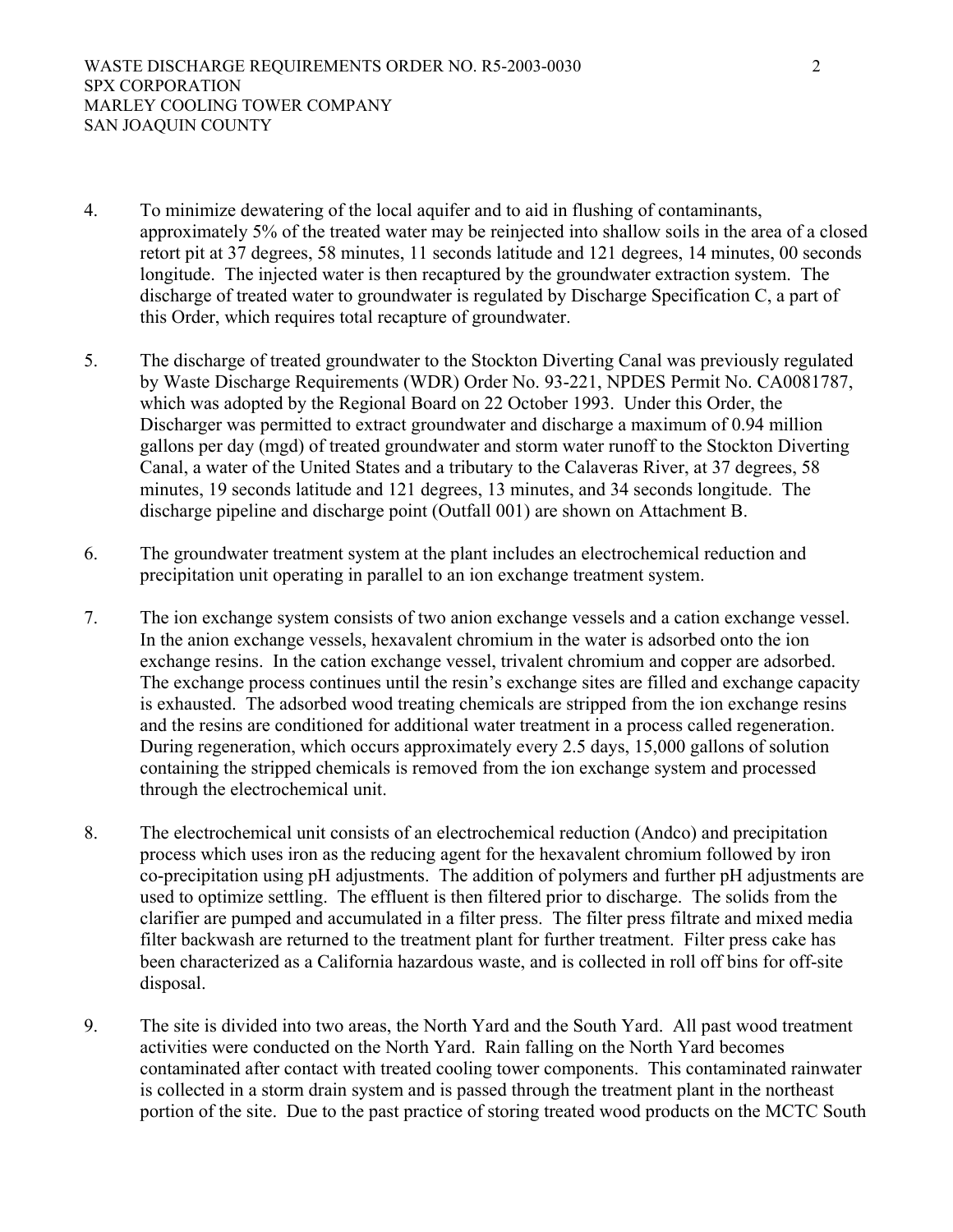Yard, some wood treating chemicals had been detected in the storm water runoff from the South Yard. The South Yard surface has been cleaned and residual contamination in pipes and ditches removed as part of the remedial actions undertaken by the Discharger. Runoff from the South Yard is not regulated.

- 10. The groundwater treatment facility is designed to treat a maximum flow up to 0.94 mgd. Groundwater is extracted from approximately 17 extraction wells on and off-site. The groundwater extraction system can operate in a cyclical fashion with each of the two cycles lasting 56 hours or on a continuous basis with all extraction wells pumping at rates varying from 10-90 gallons per minute depending on effective capture of the groundwater contamination plume. When cycling, primary groundwater extraction is alternated between the north zone and the area south of the site. Water extracted from the north zone has higher contaminant concentrations. During south zone pumping, the capacity of the treatment plant is not fully utilized unless supplemental waste sources are added. Flushing water may be added to supplement the groundwater contaminant concentrations. Additionally, when sufficient storm water is accumulated on the North Yard to justify treatment, the operator will manually initiate storm water treatment through the Andco system. Groundwater from selected wells will simultaneously be delivered to the ion exchange treatment system.
- 11. On 16/17 September 2002, a system malfunction resulted in discharge of a high pH water and fish-kill in the Stockton Diverting Canal. This Order includes a provision that the Discharger submit and implement a release prevention plan and a contingency plan to minimize the potential for future accidental discharges.
- 12. The Report of Waste Discharge (RWD) and previous information submitted by the Discharger describes the combined storm water and groundwater characteristics and the treatment system performance characteristics as follows:

| <b>Monthly Average Flow:</b><br>Daily Maximum Flow, Treatment Plant Capacity:<br><b>Average Temperature:</b><br>pH: | $68^{\circ}$ F                | 0.72 million gallons per day (mgd)<br>$0.94$ mgd<br>(groundwater)<br>$7.0 - 7.5$ (groundwater) |
|---------------------------------------------------------------------------------------------------------------------|-------------------------------|------------------------------------------------------------------------------------------------|
|                                                                                                                     |                               |                                                                                                |
| Constituent                                                                                                         | Storm Water $(mg/L^1, ppm^2)$ | Groundwater (mg/L, ppm)                                                                        |
| <b>Total Chromium</b>                                                                                               | $1.0 - 3.0$                   | $0.16 - 14$                                                                                    |
| Chromium VI                                                                                                         | $0.5 - 2.5$                   | $0.16 - 14$                                                                                    |
| Copper                                                                                                              | $0.50 - 2.5$                  | ${}_{0.01}$                                                                                    |
| Arsenic                                                                                                             | $0.05 - 0.20$                 | < 0.1                                                                                          |
| <b>Total Dissolved Solids (TDS)</b>                                                                                 |                               | $500 - 650$                                                                                    |
| milligrams per Liter.                                                                                               |                               |                                                                                                |
| parts per million                                                                                                   |                               |                                                                                                |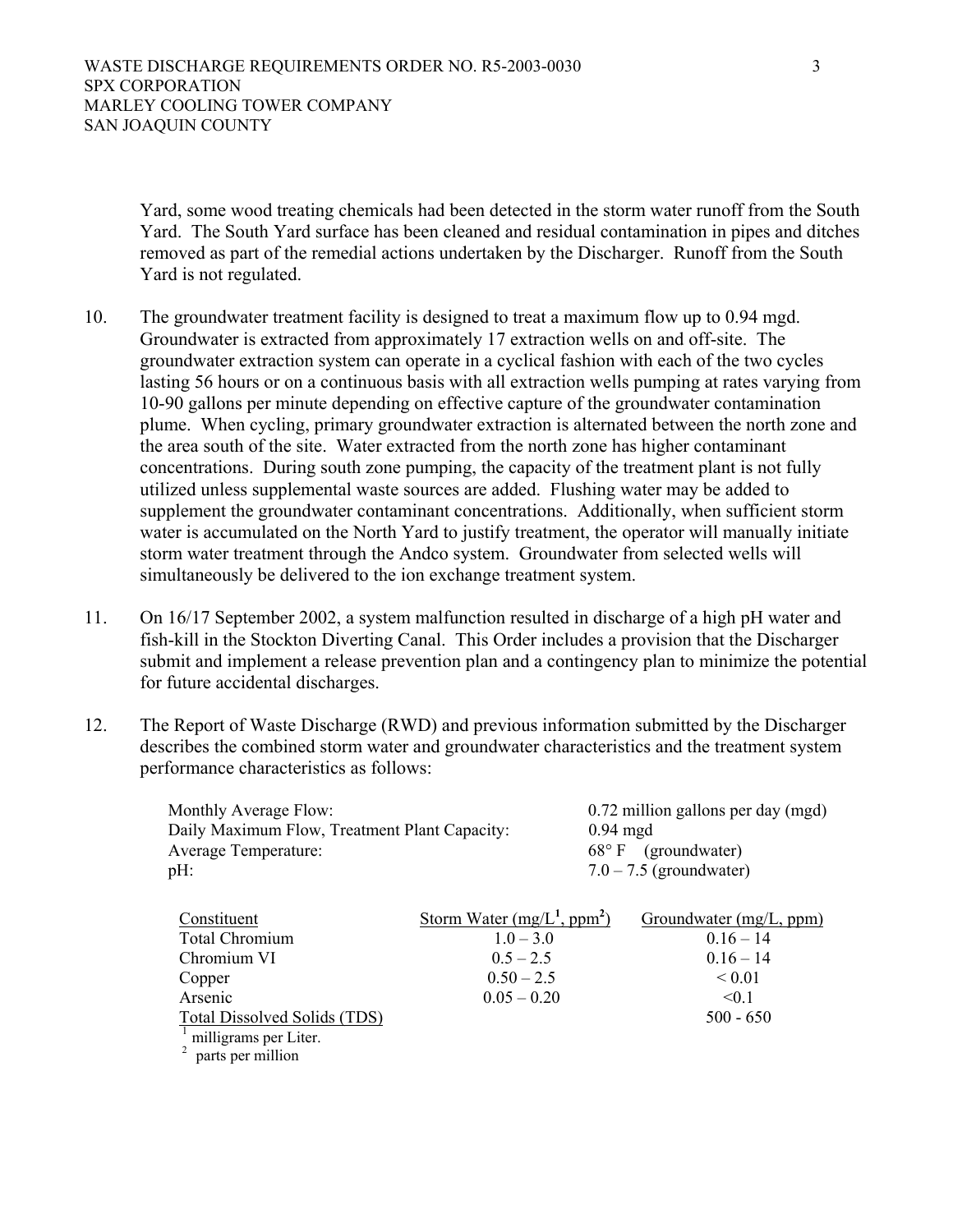- 13. The U.S. Environmental Protection Agency (USEPA) and the Regional Board have classified this discharge as a minor discharge.
- 14. The Regional Board adopted a *Water Quality Control Plan, Fourth Edition, for the Sacramento and San Joaquin River Basins* (hereafter Basin Plan). The Basin Plan designates beneficial uses, establishes water quality objectives, and contains implementation programs and policies to achieve water quality objectives for all waters of the Basin. These requirements implement the Basin Plan.
- 15. The Upper Morman Slough drainage course originates from the Calveras River near Bellota. The Upper Morman Slough drainage course then flows west-southwest from Bellota, south of the Calaveras River. The **Stockton Diverting Canal**, which receives the discharge from Outfall 001, is an engineered drainage course which re-connects Upper Mormon Slough to the Calaveras River on the east side of Stockton. From approximately October to April each year, the East Stockton Water District dams the Calaveras River at its fork with Upper Mormon Slough, diverting flows through Upper Mormon Slough and subsequently to the Stockton Diverting Canal.

From approximately April to October each year, flows are split between the Calaveras River and Upper Mormon Slough. A series of check dams are installed along the Calaveras River, Upper Mormon Slough, and the Stockton Diverting Canal to provide irrigation water for adjacent farmers. During this time, there are periods of limited or no flow in the Stockton Diverting Canal.

16. The Basin Plan at page II-2.00 states that: "Existing and potential beneficial uses that currently apply to surface waters of the basins are presented in Figure II-1 and Table II-1. The beneficial uses of any specifically identified water body generally apply to its tributary streams." The Basin Plan does not specifically identify beneficial uses for the Stockton Diverting Canal, but the Basin Plan does identify present and potential uses for the Calaveras River, to which the Stockton Diverting Canal is tributary.

The Basin Plan identifies the following existing **beneficial uses** of the Calaveras River, from New Hogan Reservoir to the Delta: municipal and domestic supply (MUN), agricultural supply (AGR) including both irrigation and stock watering; body contact recreation, canoeing and rafting, (REC-1); and other non-body contact recreation (REC-2); warm freshwater habitat (WARM); cold freshwater habitat (COLD), warm and cold migration of aquatic organisms (MIGR), warm and cold habitat spawning, reproduction, and/or early development (SPWN); and wildlife habitat (WILD). Industrial process supply (PRO) and industrial service supply (IND) are identified as a potential beneficial uses. In addition, State Board Resolution No. 88-63, incorporated into the Basin Plan pursuant to Regional Board Resolution No. 89-056, requires the Regional Board to assign the municipal and domestic supply use to water bodies that do not have beneficial uses listed in Table II-1.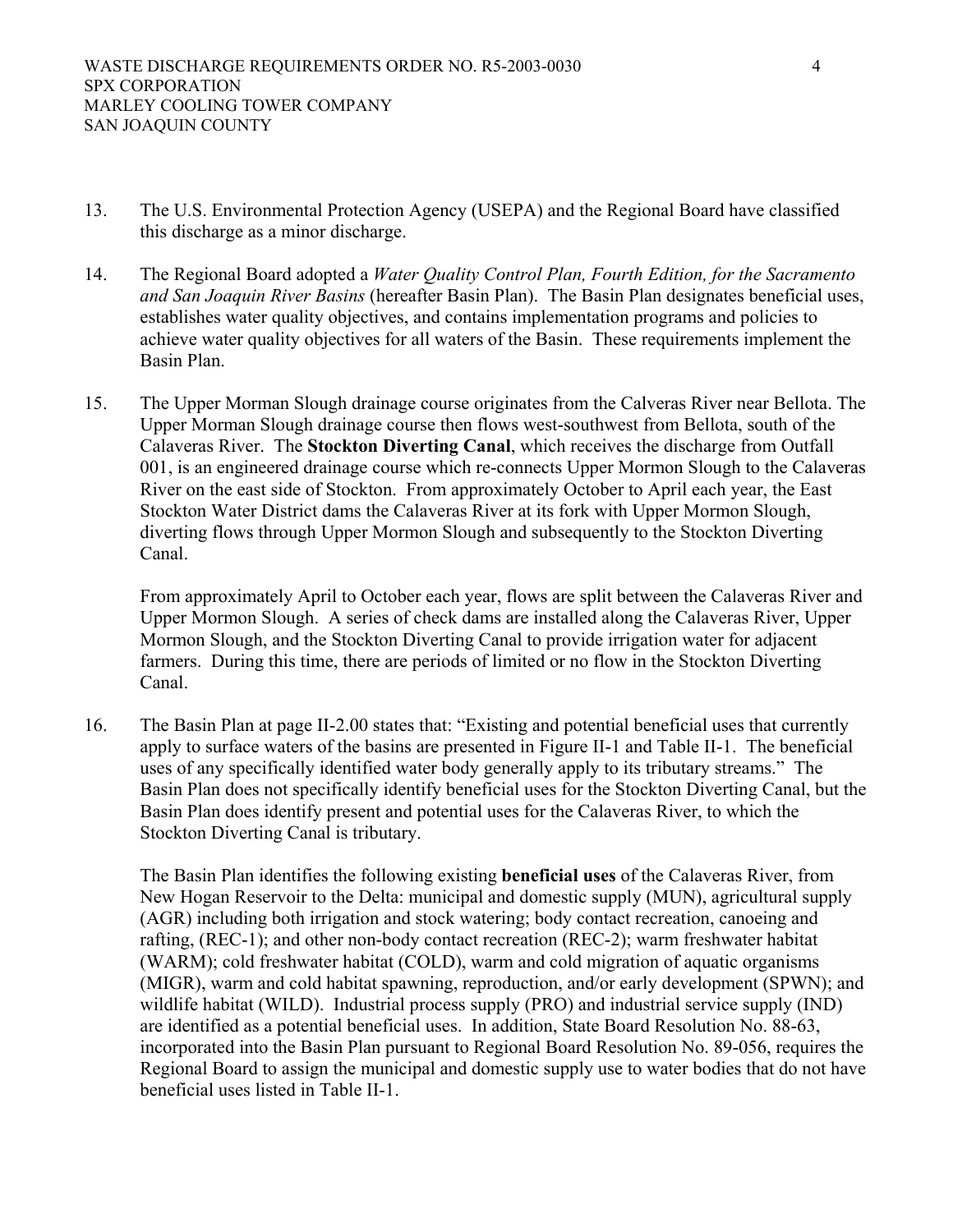The Basin Plan on page II-1.00 states: "Protection and enhancement of existing and potential beneficial uses are primary goals of water quality planning…" and with respect to disposal of wastewaters states that "... disposal of wastewaters is [not] a prohibited use of waters of the State; it is merely a use which cannot be satisfied to the detriment of beneficial uses."

In reviewing whether the existing and/or potential beneficial uses of the Calaveras River apply to the Stockton Diverting Canal, the Board has considered the following facts:

# a. *Domestic Supply and Agricultural Supply*

The Regional Board is required to apply the beneficial uses of municipal and domestic supply to the Stockton Diverting Canal based on State Board Resolution No. 88-63 which was incorporated into the Basin Plan pursuant to Regional Board Resolution 89-056. In addition, the State Water Resources Control Board (SWRCB) has issued water rights to existing water users along Stockton Diverting Canal and the Calaveras River downstream of the discharge for domestic and irrigation uses. As noted above, municipal and domestic supply are identified as an existing beneficial use of the Calaveras River, with which the Stockton Diverting Canal exchanges water.

## b. *Water Contact and Non-Contact Recreation and Esthetic Enjoyment*

The Board finds that the discharge flows through residential areas, and there is ready public access to the Stockton Diverting Canal and the Calaveras River. Exclusion of the public is unrealistic and contact recreational activities currently exist along the Stockton Diverting Canal, the Calaveras River, and downstream waters and these uses are likely to increase as the population in the area grows.

### c. *Groundwater Recharge*

In areas or at times when groundwater elevations are below the Stockton Diverting Canal and/or Calaveras River bottom, water from the river will percolate to groundwater. Since flow in the Stockton Diverting Canal and/or Calaveras River is at times minimal, it is reasonable to assume that the stream water originating from the Stockton Diverting Canal is lost by evaporation, flow downstream and percolation to groundwater providing a source of municipal and irrigation water supply.

### d. *Freshwater Replenishment*

There are periods of hydraulic continuity between the Stockton Diverting Canal and the Calaveras River. During periods of hydraulic continuity, the Stockton Diverting Canal contributes some or all of the water quantity and may impact the quality of water flowing down stream in the Calaveras River.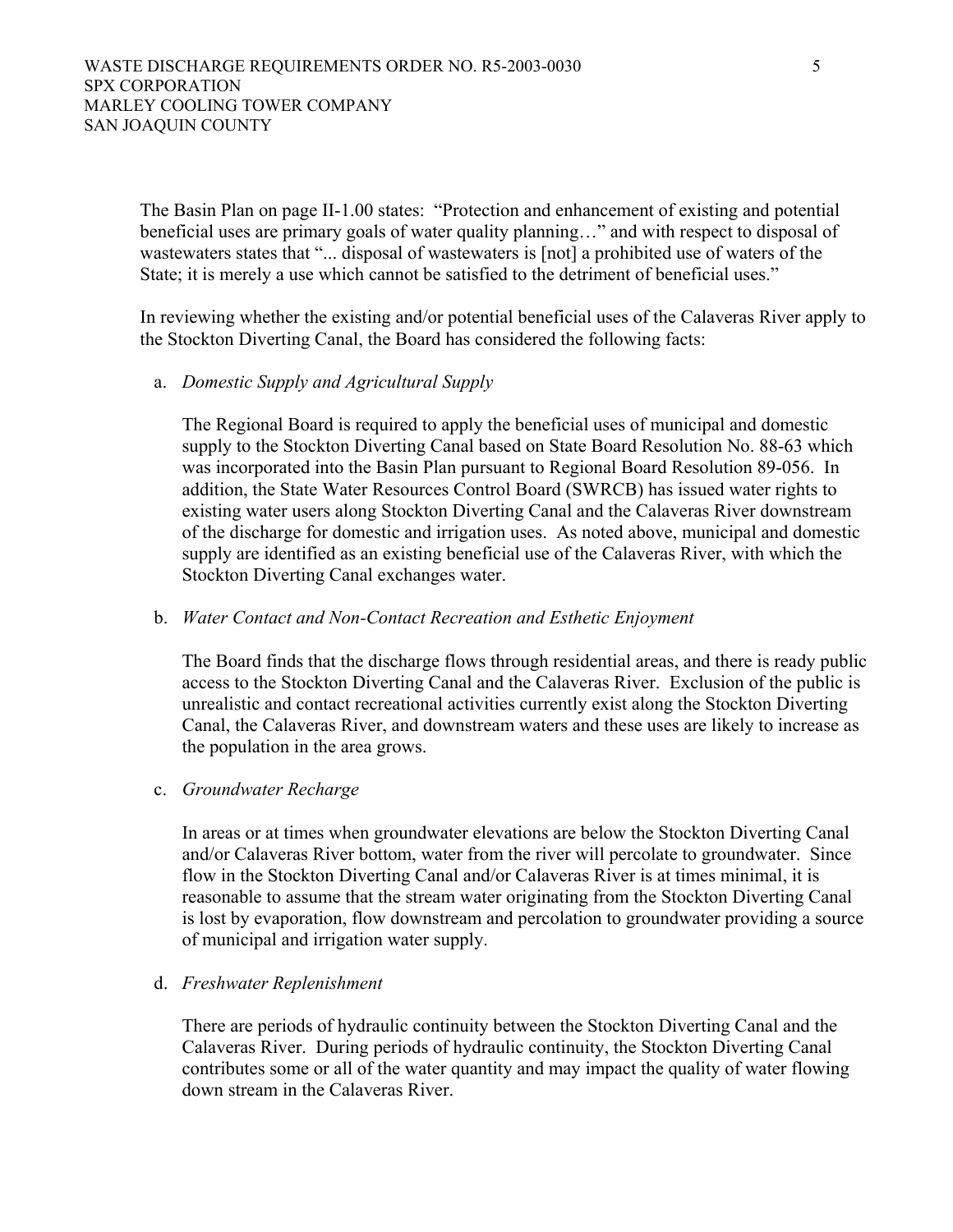#### e. *Preservation and Enhancement of Fish, Wildlife and Other Aquatic Resources.*

The Basin Plan (Table II-1) designates the Calaveras River as being a cold freshwater habitat. The Stockton Diverting Canal exchanges water with the Calaveras River, diverting water from Morman Slough, which originates from the Calaveras River, back into the Calaveras River. There is aquatic habitat in the Stockton Diverting Canal and hydraulic continuity between the Canal and Calaveras River from the point of discharger from Outfall 001 to where the Canal discharges into the Calaveras River. Pursuant to the Basin Plan (Table II-1, Footnote (2)), and the presence of cold water aquatic habitat in the Stockton Diverting Canal, the cold designation is applicable to the Stockton Diverting Canal. The cold-water habitat designation necessitates that the in-stream dissolved oxygen concentration be maintained at, or above, 7.0 mg/L (ppm). This approach recognizes that, if the naturally occurring in-stream dissolved oxygen concentration is below 7.0 mg/L (ppm), the Discharger is not required to improve the naturally occurring level.

Upon review of the flow conditions, habitat values, existing and potential beneficial uses of the Calaveras River, and the facts described above, the Regional Board finds that the benficial uses identified in the Basin Plan for the Calaveras River are applicable to the Stockton Diverting Canal.

The Regional Board also finds that based on the available information and on the Discharger's application, that the Stockton Diverting Canal, absent the discharge, is at times a seasonal and/or ephemeral waterbody. This seasonal and/or ephemeral nature of the Stockton Diverting Canal means that the designated beneficial uses must be protected, but that no year-round credit for receiving water dilution is available. Although the discharge, at times, maintains the aquatic habitat, constituents may not be discharged that may cause harm to aquatic life. At other times, flows within the Stockton Diverting Canal help support the cold-water aquatic life. Both conditions may exist within a short time span, where the Stockton Diverting Canal would be dry without the discharge and periods when sufficient background flows provide hydraulic continuity with the Calaveras River. The lack of dilution results in more stringent effluent limitations to protect contact recreational uses, drinking water standards, agricultural water quality goals and aquatic life. Significant dilution may occur during the irrigation season, and immediately following high rainfall events.

The Discharger may conduct flow monitoring of the Stockton Diverting Canal to determine the actual flow regime. To the extent seasonal assimilative capacity is available in the receiving water to accommodate constituents in the effluent which exceed reasonable potential criteria, this permit contains a re-opener to consider final effluent limitations based upon demonstrated assimilative capacity. However, effluent limitations contained in this permit do not account for the receiving waters having assimilative capacity. The Discharger may submit additional receiving water characterization to demonstrate the flow regime and pollutant assimilative capacity and ask the Regional Board to re-open the permit to consider this new information.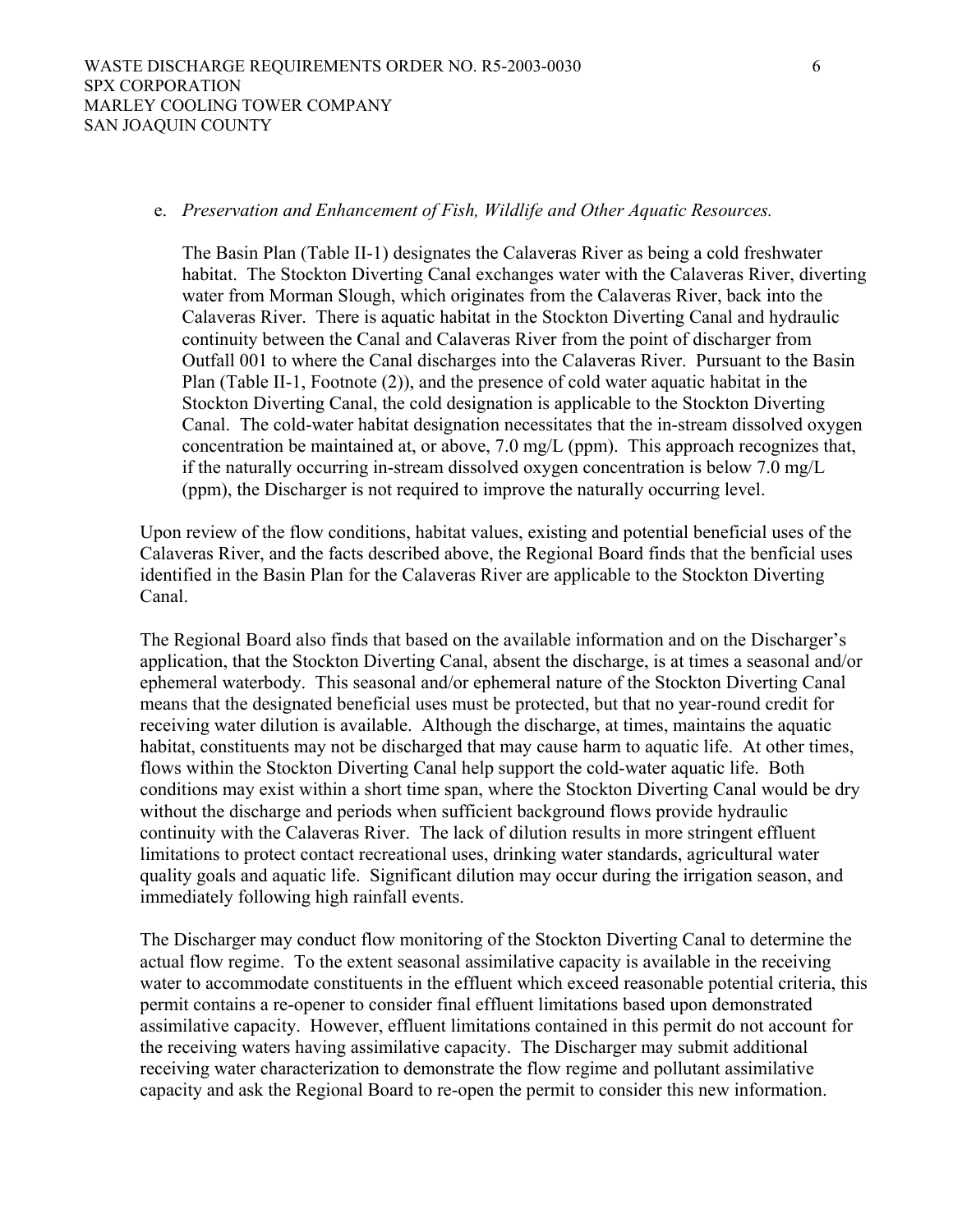- 17. USEPA adopted the *National Toxics Rule* (NTR) on 5 February 1993 and the *California Toxics Rule* (CTR) on 18 May 2000. These Rules contain water quality standards applicable to this discharge. The State Water Resources Control Board (SWRCB) adopted the *Policy for Implementation of Toxics Standards for Inland Surface Waters, Enclosed Bays, and Estuaries of California* (known as the State Implementation Policy or SIP), which contains guidance on implementation of the NTR and the CTR.
- 18. Federal regulations require effluent limitations for all pollutants that are or may be discharged at a level that will cause or have the reasonable potential to cause, or contribute to an in-stream excursion above a narrative or numeric water quality standard. The absence of a limitation for a constituent indicates either a lack of information is available for evaluation, or the constituent does not have the reasonable potential to cause, or contribute to an in-stream excursion above a narrative or numeric water quality standard. As a means of collecting additional information necessary to conduct a complete reasonable potential analysis, this Order contains provisions that:
	- a. Require the Discharger to conduct a study and provide information as to whether the levels of NTR, CTR, or other pollutants in the discharge have the reasonable potential to cause or contribute to an in-stream excursion above a numeric or narrative water quality standard, including Basin Plan numeric or narrative objectives and NTR and CTR pollutants;
	- b. If pollutants in the discharge have a reasonable potential to cause or contribute to an instream excursion above a water quality standard, requires the Discharger to submit information to calculate effluent limitations for those pollutants; and
	- c. Allow the Regional Board to reopen this Order and include effluent limitations for those pollutants.

On 10 September 2001, the Executive Officer issued a letter, in conformance with Section 13267 of the California Water Code, requiring the Discharger to prepare a technical report assessing effluent and receiving water quality. A copy of that letter, including its Attachments I through IV, are incorporated into this Order as Attachment E. This Order includes a Provision which is intended to be consistent with the requirements of Attachment E in requiring sampling and reporting of NTR, CTR, and additional constituents to determine if the discharge has a reasonable potential to cause or contribute to an in-stream excursion above a water quality standard.

19. Sufficient effluent and receiving water flow data are available to determine that several constituents are or may be discharged at a level that will cause or have the reasonable potential to cause, or contribute to an in-stream excursion above a narrative or numeric water quality standard. These constituents and/or parameters include; copper, hexavalent chromium, total chromium, arsenic, total dissolved solids (TDS), chlorine residual, and toxicity. Effluent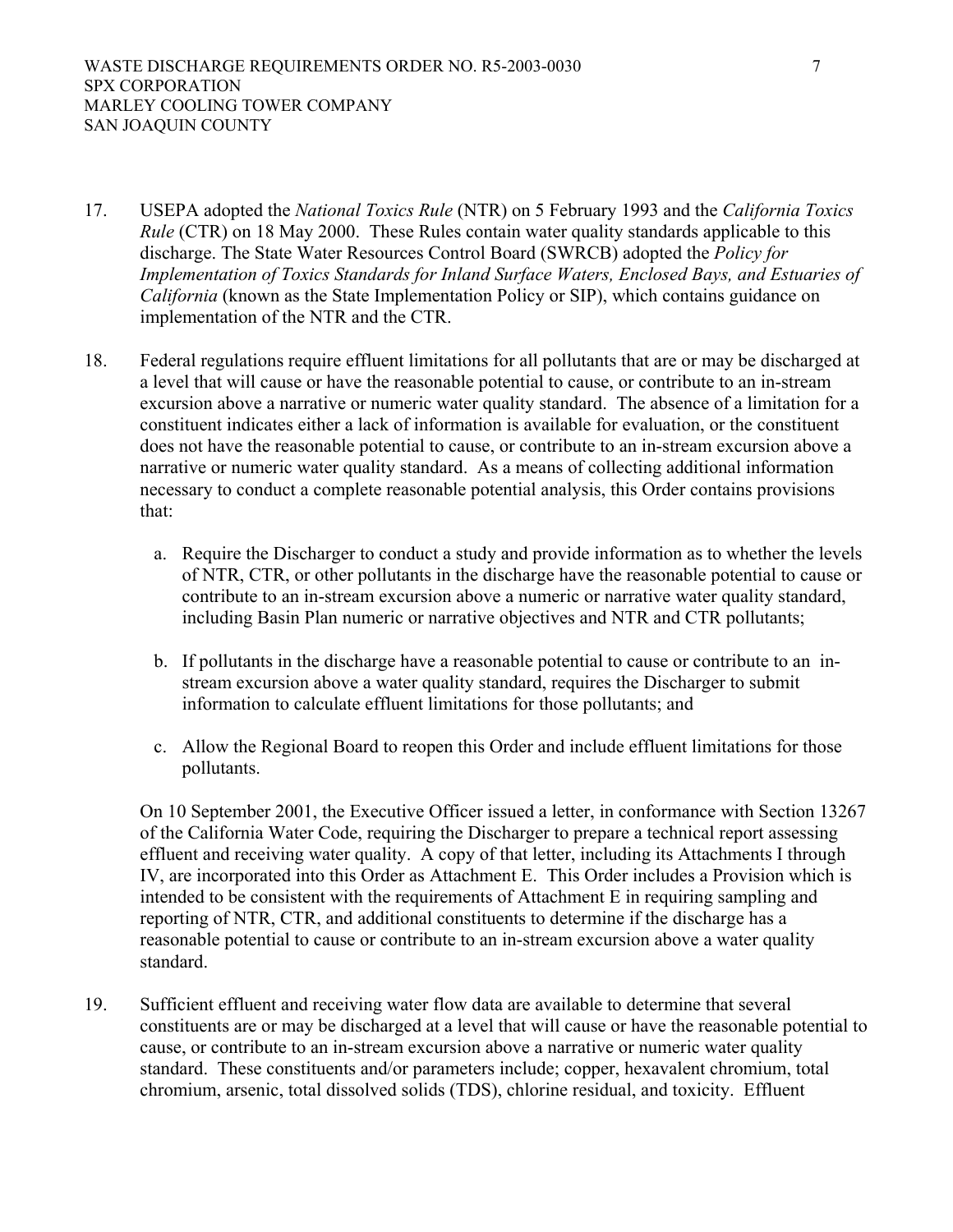limitations have been established or retained for these constituents as discussed in the following Findings of this Order.

20. Previous Order No. 93-221 included daily maximum and monthly average effluent limitations for **copper** based upon water quality objectives established by the California Inland Surface Waters Plan. Order No. 93-221 included a daily maximum limitation for copper of 6.5 micrograms per Liter  $(\mu g/L)$  or parts per billion (ppb), and a monthly average limitation for copper of 6.5 µg/L (ppb), which were adjusted based upon the observed receiving water hardness. New effluent limitations for copper have been established in this new Order based upon the reasonable potential to exceed freshwater aquatic life criteria in the CTR (new information). These new water quality based effluent limitations have been calculated based upon methodologies in the SIP. The specific calculations are further described in the attached Information Sheet.

Results of final effluent monitoring indicate maximum effluent concentrations (MEC's) of total copper concentrations as high as 23  $\mu$ g/L (ppb) (8/15/01) and 80  $\mu$ g/L (ppb) (10/19/01). Without regard to dilution, these MEC's exceed the acute aquatic life Criterion Maximum Concentration (CMC) and the chronic aquatic life Continuous Criterion Concentration (CCC) for copper (total), adjusted using the minimum observed receiving water hardness (6.5  $\mu$ g/L (ppb) and 4.6  $\mu$ g/L (ppb) respectively  $\omega$  44 mg/L (ppm) hardness as CaCO<sub>3</sub> (12/20/01)). Since the Stockton Diverting Canal provides, at times, little or no dilution, there is a reasonable potential for the discharge to cause or contribute to an excursion above water quality standards. Section 1.3 of the SIP requires a water quality based effluent limitation when the MEC exceeds appropriate pollutant criterion.

When required, Section 1.4 of the SIP provides four methods that may be used to develop effluent limitations. These four methods include: (1) assigning a loading allocation based upon a completed TMDL; (2) use of a steady state model; (3) use of a dynamic model; or, (4) establishing effluent limitations that consider intake water pollutants. Considering that the Stockton Diverting Canal may at times provide little or no assimilative capacity for copper, final water quality based effluent limitations have been developed using the steady state model, with no credit provided for dilution. Since a site-specific translator has not been developed for copper as described in the SIP Section 1.4.1, the USEPA conversion factor was used in expressing the dissolved copper criterion as total recoverable. Acute and chronic effluent concentration allowance's (ECA's) were set equal to the adjusted acute and chronic copper criterion, and the most limiting long-term average (LTA) discharge condition for copper was determined from Table 1 of the SIP, using a coefficient of variation of 0.6. The average monthly effluent limitation (AMEL) and maximum daily effluent limitation (MDEL) were then calculated using multipliers in Table 2 of the SIP.

New final average monthly (3.3  $\mu$ g/L (ppb) @ 44 mg/L (ppm) hardness as CaCO3) and daily maximum (6.5  $\mu$ g/L (ppb) @ 44 mg/L (ppm) hardness as CaCO3) effluent limitations for copper (total) have been established in this Order in accordance with Sections 1.3 and 1.4 of the SIP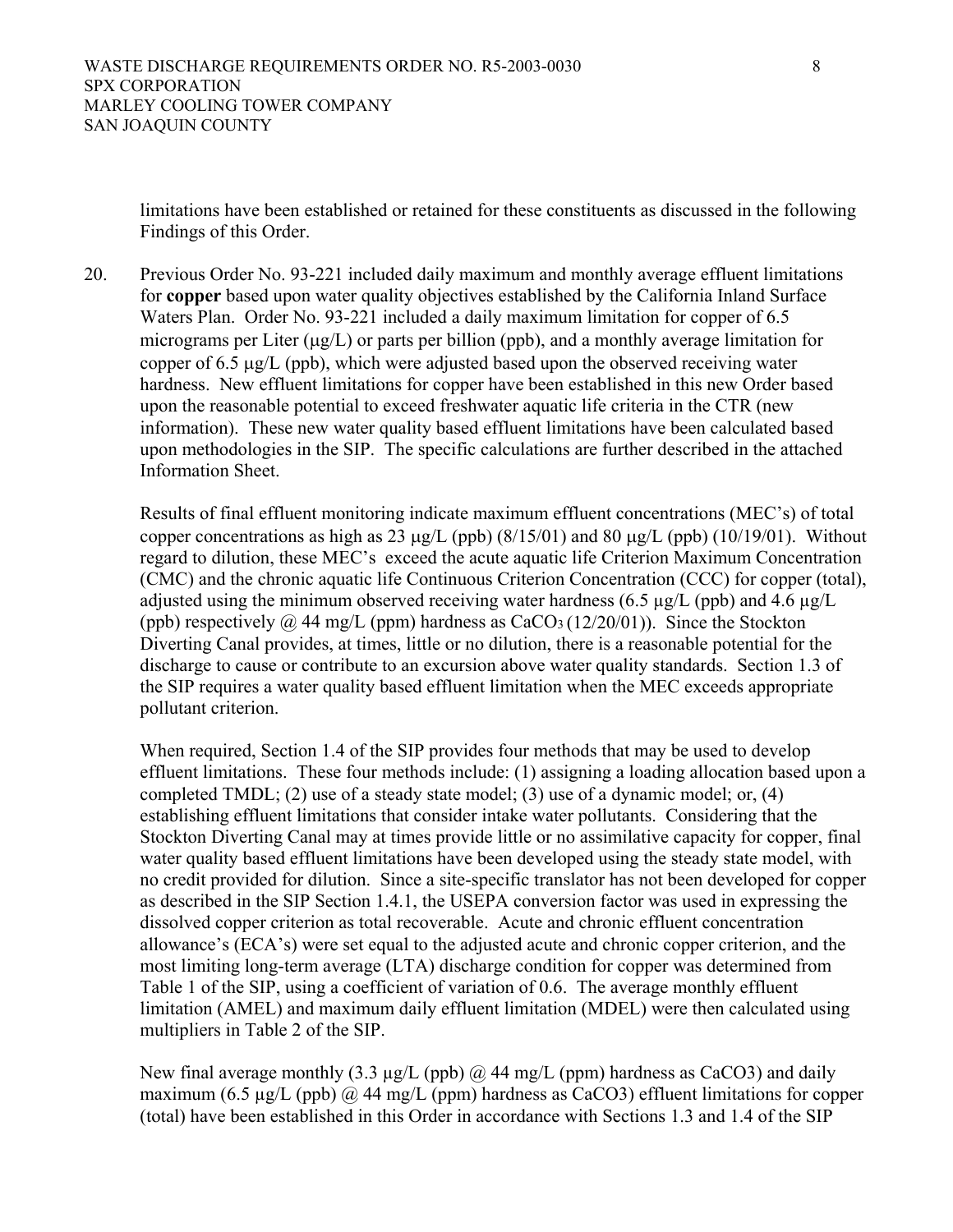using the adjusted copper criteria. These limitations will be adjusted accordingly with results of corresponding receiving water monitoring for hardness. The Discharger operates treatment processes specific to the removal of copper. With proper operation of the existing treatment facilities, results of monitoring indicate the Discharger is capable of meeting the new daily maximum effluent limitation, therefore a time schedule for compliance with this limitation is not included in this new Order. However, results of monitoring are not sufficient to determine if the Discharger can meet the new monthly average effluent limitations for copper of 3.3  $\mu$ g/L (ppb)  $(0.02 \text{ pounds per day})$   $\omega$  44 mg/L (ppm) hardness as CaCO3. Data submitted by the Discharger indicates that, when the facility is properly operated, final effluent concentrations of copper are reported to be less than the detection limit of 5  $\mu$ g/L (ppb). Historical data are not of sufficient quality to determine compliance with the new monthly average limitation. Detection of copper to 0.5 µg/L (ppb) is feasible in accordance with the SIP. This Order includes a Provision which requires the Discharger to collect data sufficient to determine compliance with this new monthly average effluent limitation for copper.

As provided in Section 2.1 of the SIP, a time schedule is included in this Order to allow the Discharger to achieve compliance with the new monthly average effluent limitations for copper. In accordance with the SIP, Sections 2.2, a numeric monthly average interim limitation for copper is established in this Order based upon current treatment facility performance. Since the treatment facilities can, when properly operated, produce and effluent with copper concentrations less than 5 µg/L (ppb), this Order includes a performance based interim average monthly effluent limitation for copper set at this historical limit of detection of 5 µg/L (ppb). If a compliance schedule justification is submitted by 31 May 2003, this interim limitation shall be an enforceable limitation until the final monthly average effluent limitation becomes effective on **1 February 2008**.

21. Previous Order No. 93-221 included daily maximum and monthly average effluent limitations for **hexavalent chromium** based upon water quality objectives established by the California Inland Surface Waters Plan. Order No. 93-221 included a daily maximum limitation for hexavalent chromium of 11  $\mu$ g/L (ppb), and a monthly average limitation for hexavalent chromium of 11 µg/L (ppb). New limits for hexavalent chromium have been established in this new Order based upon the reasonable potential to exceed the chronic freshwater aquatic life criterion in the CTR (new information). Results of final effluent monitoring indicate maximum effluent concentrations (MEC's) of hexavalent chromium have been high as 17 µg/L (ppb) (9/15/00). Without regard to dilution, this MEC exceeds the acute aquatic life Criterion Maximum Concentration (CMC) and the chronic aquatic life Continuous Criterion Concentration (CCC) for hexavalent chromium (16  $\mu$ g/L (ppb) and 11  $\mu$ g/L (ppb) respectively). New water quality based effluent limitations have been calculated based upon methodologies in the SIP. The specific calculations are further described in the attached Information Sheet.

Considering that the Stockton Diverting Canal may at times have little or no flow and provide little or no assimilative capacity for hexavalent chromium, final water quality based effluent limitations have been developed using the steady state model in the SIP, with no credit provided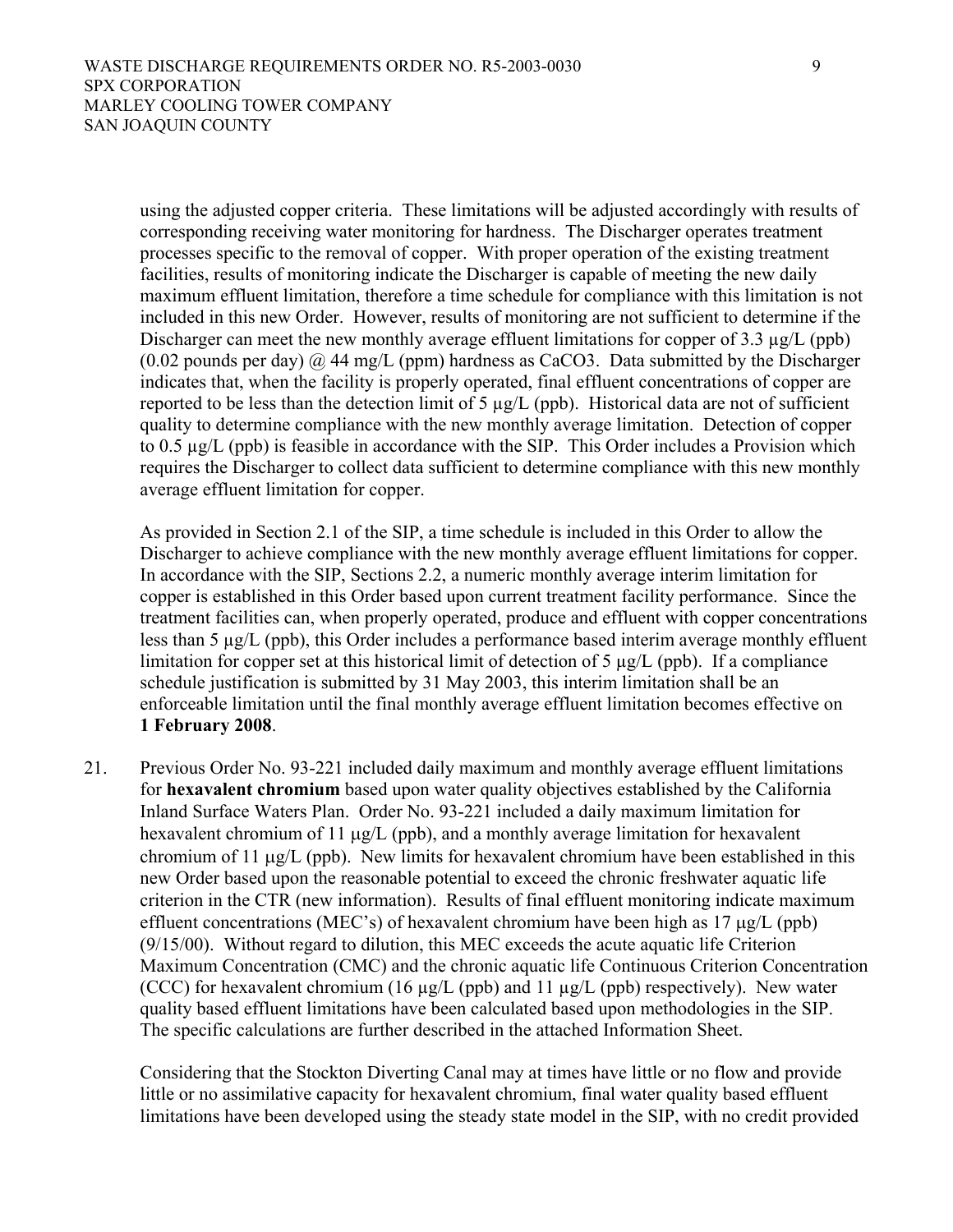for dilution. The acute and chronic effluent concentration allowance's (ECA's) were set equal to the aquatic life criterion for hexavalent chromium, and the most limiting long-term average (LTA) discharge condition was determined using Table 1 of the SIP, using a default coefficient of variation of 0.6. The average monthly effluent limitation (AMEL) and maximum daily effluent limitation (MDEL) were then calculated using multipliers in Table 2 of the SIP.

New final average monthly  $(8.0 \mu g/L (ppb))$  and daily maximum  $(16 \mu g/L (ppb))$  effluent limitations for hexavalent chromium have been established in this Order in accordance with Sections 1.3 and 1.4 of the SIP. With proper operation of the existing treatment facilities, the Discharger is capable of meeting these new limitations, therefore a time schedule for compliance is not included in this new Order.

- 22. Previous Order No. 93-221 included effluent limitations for **total chromium** based upon the protection of human health. For Chemical Constituents at page III-3.00, the Basin Plan states '*At a minimum, water designated for use as domestic or municipal supply (MUN) shall not contain concentrations of chemical constituents in excess of the maximum contaminant levels (MCLs) specified in the following provisions of Title 22 of the California Code of Regulations…*' As a result, and considering the fact that the Stockton Diverting Canal provides little or no dilution, this Order retains the 50 µg/L (ppb) monthly average effluent limitation for total chromium which is necessary to comply with the primary California MCL contained in Title 22, California Code of Regulations (CCR) and incorporated as chemical constituent water quality objectives in the Basin Plan. The Discharger operates treatment facilities specific to the removal of chromium. Results of effluent monitoring indicate the treatment facilities, when properly operated, are capable of reducing concentrations of total chromium below this existing limitation.
- 23. Previous Order No. 93-221 included effluent limitations for **arsenic** based upon the protection of human health. The Basin Plan states that waters shall not contain chemical constituents in concentrations that adversely affect beneficial uses. At a minimum, water designated for use as domestic and/or municipal supply shall not contain concentrations of chemical constituents in excess of maximum contaminant levels (MCL's). The new USEPA primary MCL for arsenic is 10 µg/L (ppb). Federal regulations at 40 CFR Section 122.44(d)(1)(vi)(A) allow the state to establish effluent limitations using an explicit state policy interpreting its narrative objectives. Use of the USEPA Primary MCL is appropriate to implement the narrative chemical constituent objective. Results of effluent monitoring indicate concentrations of arsenic in the final effluent are below this existing limitation. Therefore, the existing monthly effluent limitation of 10  $\mu$ g/L (ppb) for arsenic is retained in this new Order.
- 24. Previous Order No. 93-221 included a daily maximum and monthly average effluent limitation of 1000 mg/L (ppm) for Total Dissolved Solids (TDS). Concentrations of **Total Dissolved Solids** (TDS) in extracted groundwater range from 330 to 860 mg/L (ppm). As a result of the treatment process, final effluent concentrations of TDS at Outfall 001 have been reported as high as 976 mg/L (ppm) (10/15/01). For Chemical Constituents at page III-3.00, the Basin Plan states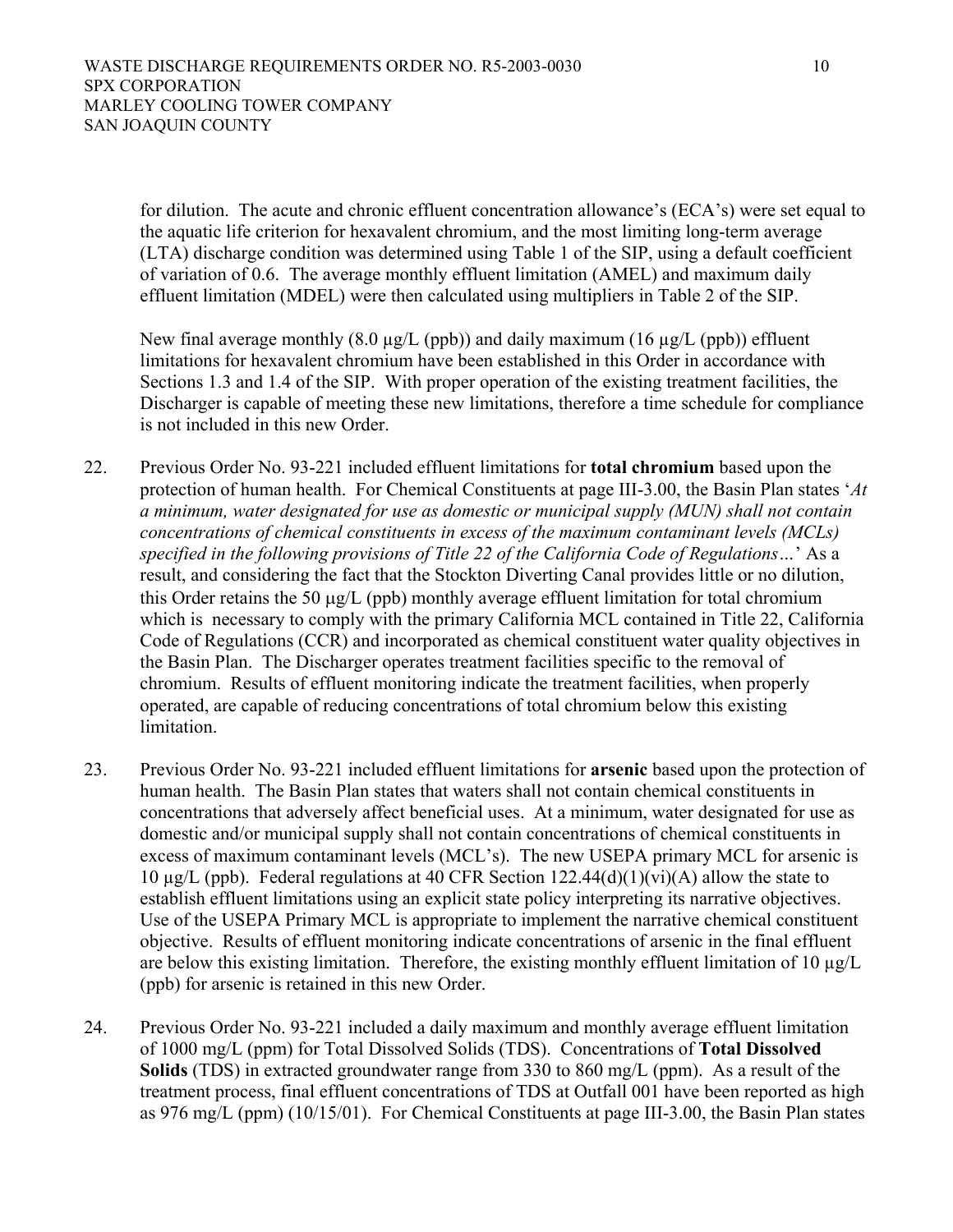'*At a minimum, water designated for use as domestic or municipal supply (MUN) shall not contain concentrations of chemical constituents in excess of the maximum contaminant levels (MCLs) specified in the following provisions of Title 22 of the California Code of Regulations…*' As a result, and considering the fact that the Stockton Diverting Canal has, at times, little or no flow and therefore provides little or no dilution, this Order includes a new 500 mg/L (ppm) monthly average effluent limitation for TDS applied at the point of discharge which is necessary to comply with the secondary California MCLs contained in Title 22, California Code of Regulations (CCR) and incorporated as chemical constituent water quality objectives in the Basin Plan. There are no USEPA TDS water quality criteria for protection of aquatic organisms. However, its presence can be growth limiting to certain agricultural crops and TDS affects the taste of water for human consumption.

The Regional Board has considered the factors specified in California Water Code (CWC) Section 13263, including considering the provisions of CWC Section 13241 where appropriate. The Regional Board is not required to consider the factors in CWC Section 13241 in applying existing water quality objectives of the Basin Plan, including adopting the new monthly average TDS effluent limitation in this Order.

The Regional Board must implement the CWC consistent with the Clean Water Act (CWA). The CWA precludes the consideration of costs when developing effluent limitations for NPDES permits necessary to implement water quality standards (See Ackels v. EPA (9<sup>th</sup> Cir. 1993) 7 F.3d 862, 865-66). The Regional Board may consider costs in developing compliance schedules. The Regional Board finds, on balance, that these requirements are necessary to protect the beneficial uses of the Stockton Diverting Canal and the Calaveras River. This Order provides for time schedules for meeting this new average monthly effluent limitation. Time schedules are authorized to be included in this Order based upon 40 CFR Section 122.47.

Currently, monthly average concentrations of TDS in the final effluent exceed the new effluent limitation established in this Order. The Regional Board, however, does not have sufficient information to determine if there is reasonable potential to violate the narrative water quality objective as it pertains to the AGR beneficial use. Preliminary data provided by the Discharger indicate the SDC may provide some dilution and have some limited assimilative capacity for TDS, however, the receiving water characteristics have not been fully evaluated with respect to TDS. The Discharger may elect to further study the characteristics and potential assimilative capacity of the SDC, consider the appropriateness of the MUN and/or AGR beneficial use designation of the SDC, and/or consider disposal and treatment alternatives. As this is a new effluent limitation, the Discharger has not had an opportunity to conduct additional studies, undertake a Basin Plan amendment study, or provide a cost estimate for additional treatment or alternative disposal methods which may be necessary to comply with this limitation. A time schedule for compliance with this new TDS effluent limitation is provided in a Provision of this Order. In the interim, this Order retains the average monthly limitation for TDS in the previous Order of 1000 mg/L (ppm), as results of monitoring indicate the Discharger is capable of meeting this existing limitation.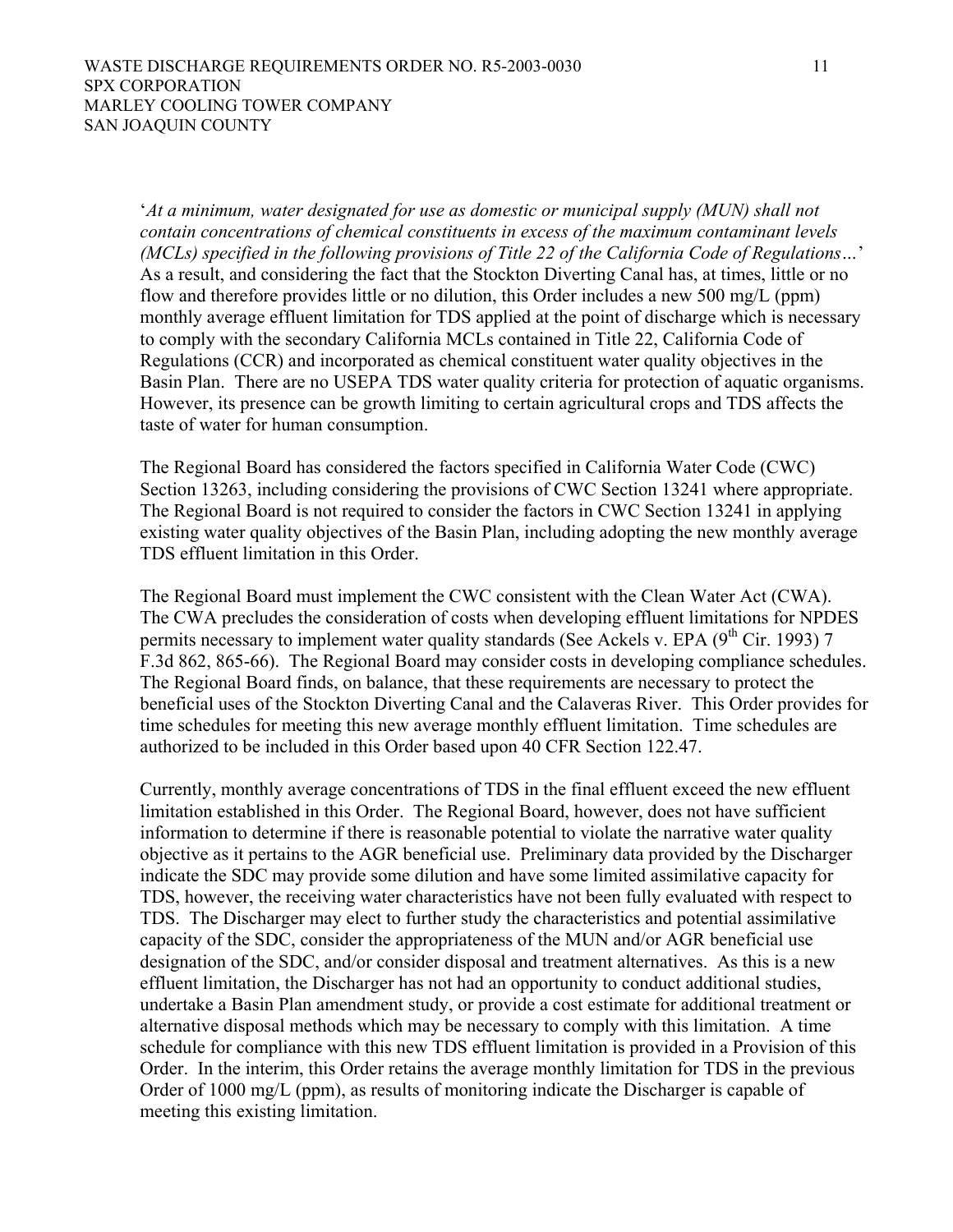The new final effluent limitation for TDS effective 1 February 2008 may not be fully protective of the SDC for unlimited AGR use under all conditions. The TDS water quality criteria concentration for unrestricted AGR use, considering application of water to the most sensitive crops, is lower than the MUN water quality protective criteria (450 mg/L, ppm). This TDS concentration also corresponds to the SWRCB's Salinity Plan's promulgated standards of 700 umhos/cm EC during summer months (April through August) and 1000 umhos/cm EC during the remainder of the year. As noted previously, the summer months coincide with the lowest reported flows in the SDC, when limited or no water is available due to the diversion for AGR use upstream of the SDC. The appropriate TDS water quality criteria concentration for AGR in the SDC downstream of the discharge may be influenced by other conditions including site specific soil types and precipitation patterns. Evaluation of these factors may result in the protective water quality criteria for the AGR beneficial remaining below, or adjusted above the criteria concentration protective of the MUN beneficial use. At this time it is not known whether the criteria for MUN or AGR is controlling. Provisions of this Order allow the Discharger time to; study the hydrologic characteristics of the SDC, consider the Basin Plan amendment process and de-designation of beneficial uses, study site specific conditions that affect the AGR water quality criteria concentration, and/or, evaluate alternative treatment or disposal options. Without new information concerning site specific conditions and water quality criteria concentrations protective of the AGR beneficial use, it may be necessary to reduce the current final effluent limitation from 500 mg/l to 450 mg/l during the summer months. Upon conclusion of the studies, this Order may be reopened to consider any new information and modification of the effluent limitation.

25. Results of monitoring submitted by the Discharger for the period of January 2001 through May 2002 indicate effluent **chlorine residual** concentrations have ranged from less than detectable concentrations to 0.2 milligrams per liter (ppm) (13 June 2001).

The Basin Plan does not provide a numeric water quality objective for chlorine, but the Basin Plan does contain a narrative toxicity objective. At p.III-9.00 the Basin Plan provides that relative to toxicity: "*All waters shall be maintained free of toxic substances in concentrations that produce detrimental physiological responses in human, plant, animal, or aquatic life*." At page 1, the USEPA's Technical Support Document for Water Quality-based Toxics Control (TSD) provides that "*Where States have not developed chemical specific numeric criteria, States may interpret their narrative standards for specific chemicals by using EPA criteria updated with current quantitative risk values*." The TSD further states on page 1 "*The integrated approach must include the control of toxics through implementation of the "no toxics" criterion and/or numeric criteria for the parameter of toxicity, the control of individual pollutants for which specific chemical water quality criteria exist in a state's standard, as well as the use of biological criteria. Reliance solely on the chemical specific numeric criteria or the narrative criterion or biological criteria would result in only a partially effective State toxics control program*."

For determining whether there is reasonable potential for an excursion above this narrative objective, the Regional Board used the second method prescribed by 40 CFR 122.44(d)(vi) for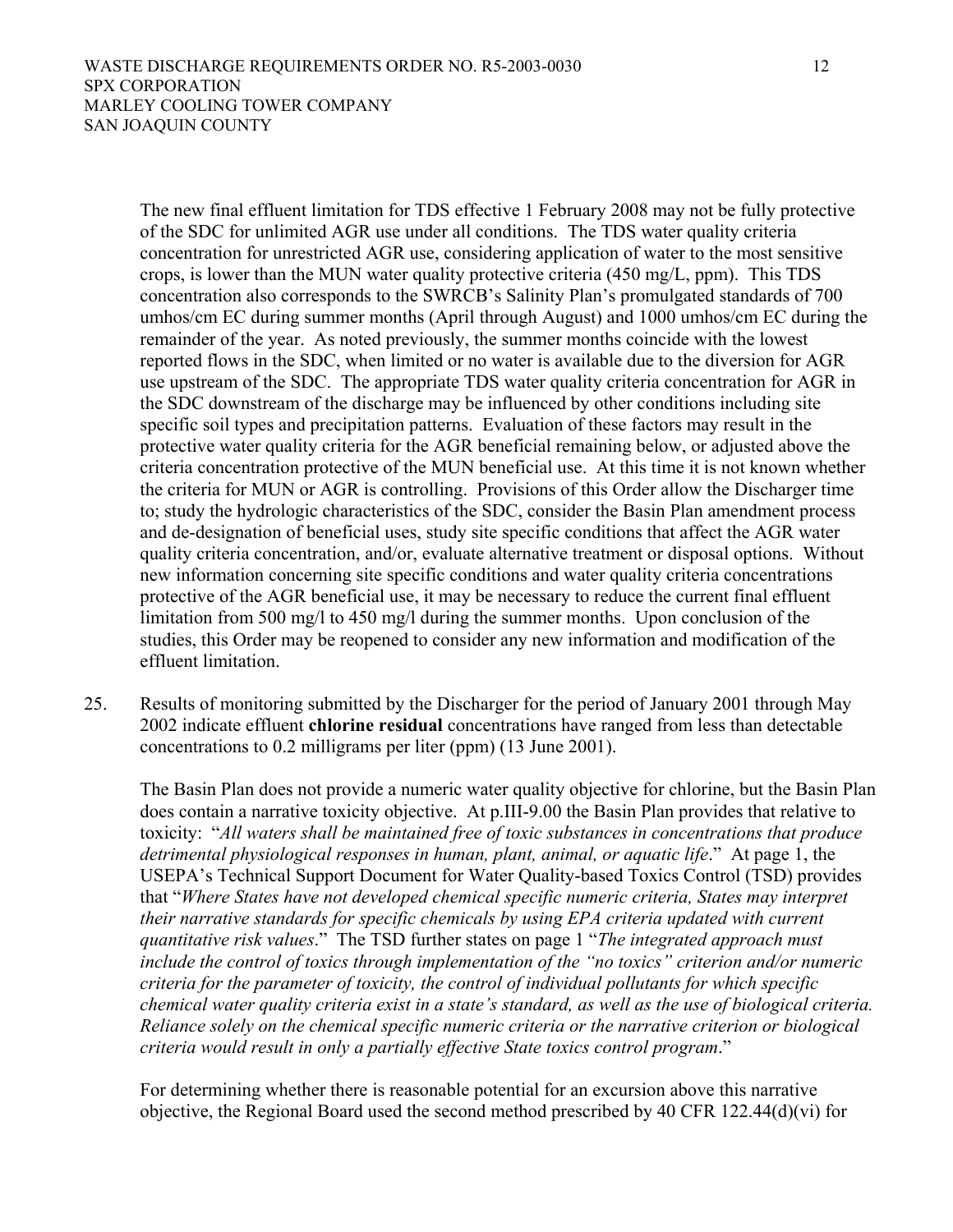determining reasonable potential, which relies on USEPA criteria and other information. The Regional Board chose this method because USEPA's recommended ambient water quality criteria for chlorine have been developed using methodologies that are subject to public review, as is the individual recommended criteria guidance document. USEPA's ambient water quality criteria for protection of aquatic life are  $11 \mu g/L$  (ppb) as a 4-day average (chronic) concentration, and 19 µg/L (ppb) as a 1-hour average (acute) concentration for total residual chlorine. Based upon results of monitoring, the Regional Board finds that the discharge does have a reasonable potential to cause or contribute to an in-stream excursion above a water quality objective. This Order includes new maximum daily (0.02 mg/L (ppm)) and average monthly (0.01 mg/l (ppm)) effluent limitations for residual chlorine based upon the USEPA criteria. Previous Orders did not include effluent limitations for chlorine. The source of chlorine is unknown, therefore it is unknown whether the Discharger can immediately comply with these new limitations. Dechlorination techniques are readily available for interim treatment to maintain complaince with these new limitations.

- 26. In the past, results of effluent chronic **toxicity** testing using EPA/600/4-91/002 have indicated sporadic instances of sub lethal test organism impacts. Also, previous Order No. 93-221 included an effluent limitation for acute toxicity. This new Order retains an effluent limitation for acute toxicity, and includes continued monitoring of effluent and receiving water for chronic toxicity.
- 27. The beneficial uses of the underlying groundwater are municipal and domestic, industrial, and agricultural supply.
- 28. The permitted discharge is consistent with the antidegradation provisions of 40 CFR 131.12 and SWRCB Resolution 68-16. Compliance with these requirements will result in the use of best practicable treatment or control of the discharge. The impact on existing water quality will be insignificant.
- 29. Effluent limitations, and toxic and pretreatment effluent standards established pursuant to Sections 301 (Effluent Limitations), 302 (Water Quality Related Effluent Limitations), 304 (Information and Guidelines), and 307 (Toxic and Pretreatment Effluent Standards) of the Clean Water Act (CWA) and amendments thereto are applicable to the discharge.
- 30. The action to adopt an NPDES permit is exempt from the provisions of Chapter 3 of the California Environmental Quality Act (CEQA) (Public Relations Code Section 21000, et. Seq.), in accordance with Section 13389 of the California Water Code.
- 31. The Regional Board has considered the information in the attached Information Sheet in developing the Findings of this Order. The attached Information Sheet is part of this Order. Attachments A, B, C, D, and E are also a part of this Order.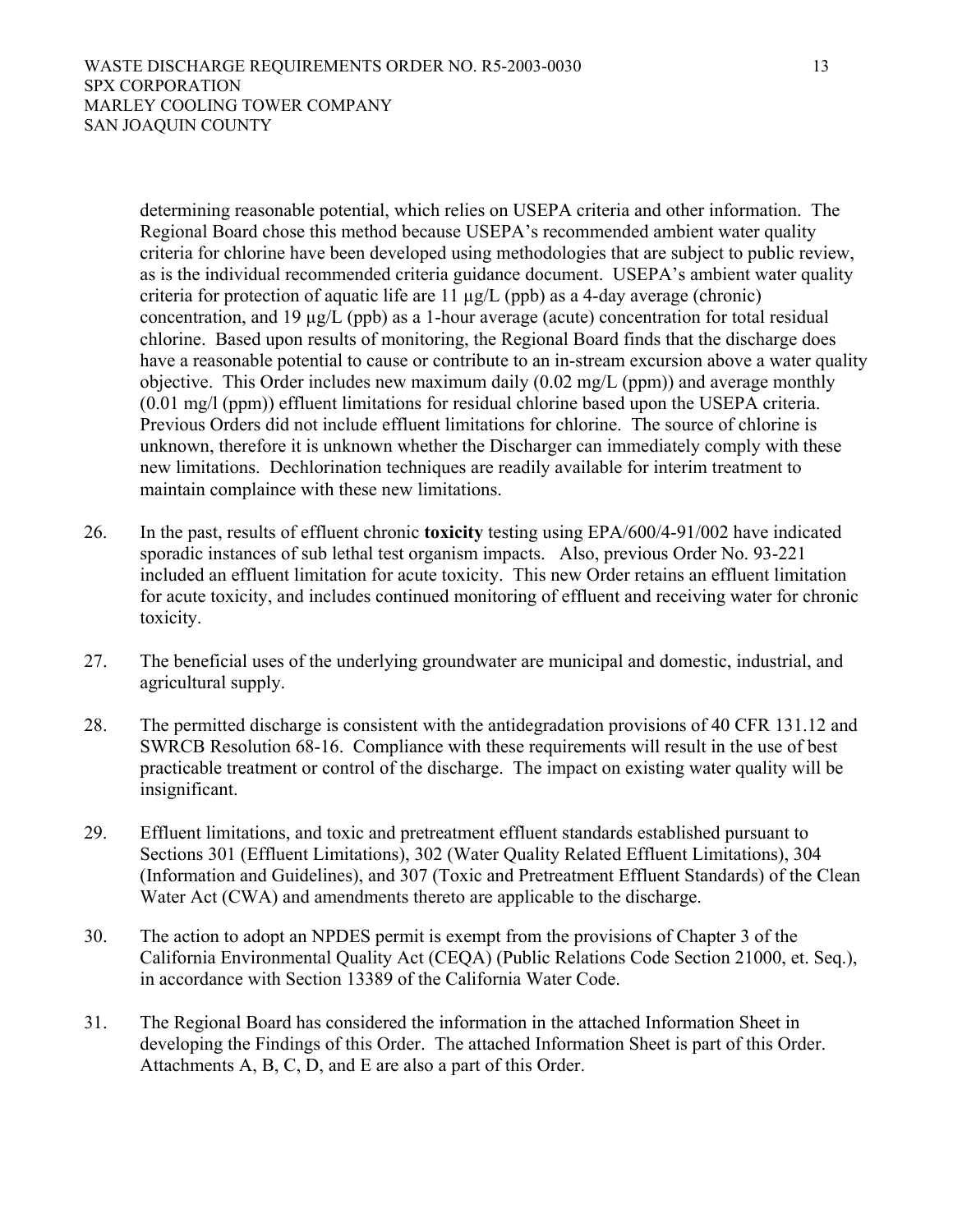- 32. The Regional Board has notified the Discharger and interested agencies and persons of its intent to prescribe waste discharge requirements for this discharge and has provided them with an opportunity for a public hearing and an opportunity to submit their written views and recommendations.
- 33. The Regional Board, in a public meeting, heard and considered all comments pertaining to the discharge.
- 34. This Order shall serve as an NPDES permit pursuant to Section 402 of the CWA, and amendments thereto, and shall take effect 50 days following permit adoption (effective 3 May 2003), provided EPA has no objections.
- 35. Any person adversely affected by this action of the Regional Board may petition the SWRCB to review the action. The petition must be received by the State Board Office of the Chief Counsel, P.O. Box 100, Sacramento, CA 95812-0100, within 30 days of the date the action was taken. Copies of the law and regulations applicable to filing petitions will be provided upon request.

**IT IS HEREBY ORDERED** that Order No. 93-221 is rescinded and that the SPX Corporation, Marley Cooling Tower Company, its agents, successors and assigns, in order to meet the provisions contained in Division 7 of the California Water Code and regulations adopted thereunder, and the provisions of the Clean Water Act and regulations and guidelines adopted thereunder, shall comply with the following:

# **A. Discharge Prohibitions:**

- 1. Discharge of treated wastewater at a location or in a manner different from that described in Findings No. 3-10 is prohibited.
- 2. Neither the discharge nor its treatment shall create a nuisance as defined in Section 13050 of the California Water Code.
- 3. The by-pass or overflow of wastes to surface waters is prohibited, except as allowed by Standard Provision A.13 [See attached "Standard Provisions and Reporting Requirements for Waste Discharge Requirements (NPDES)].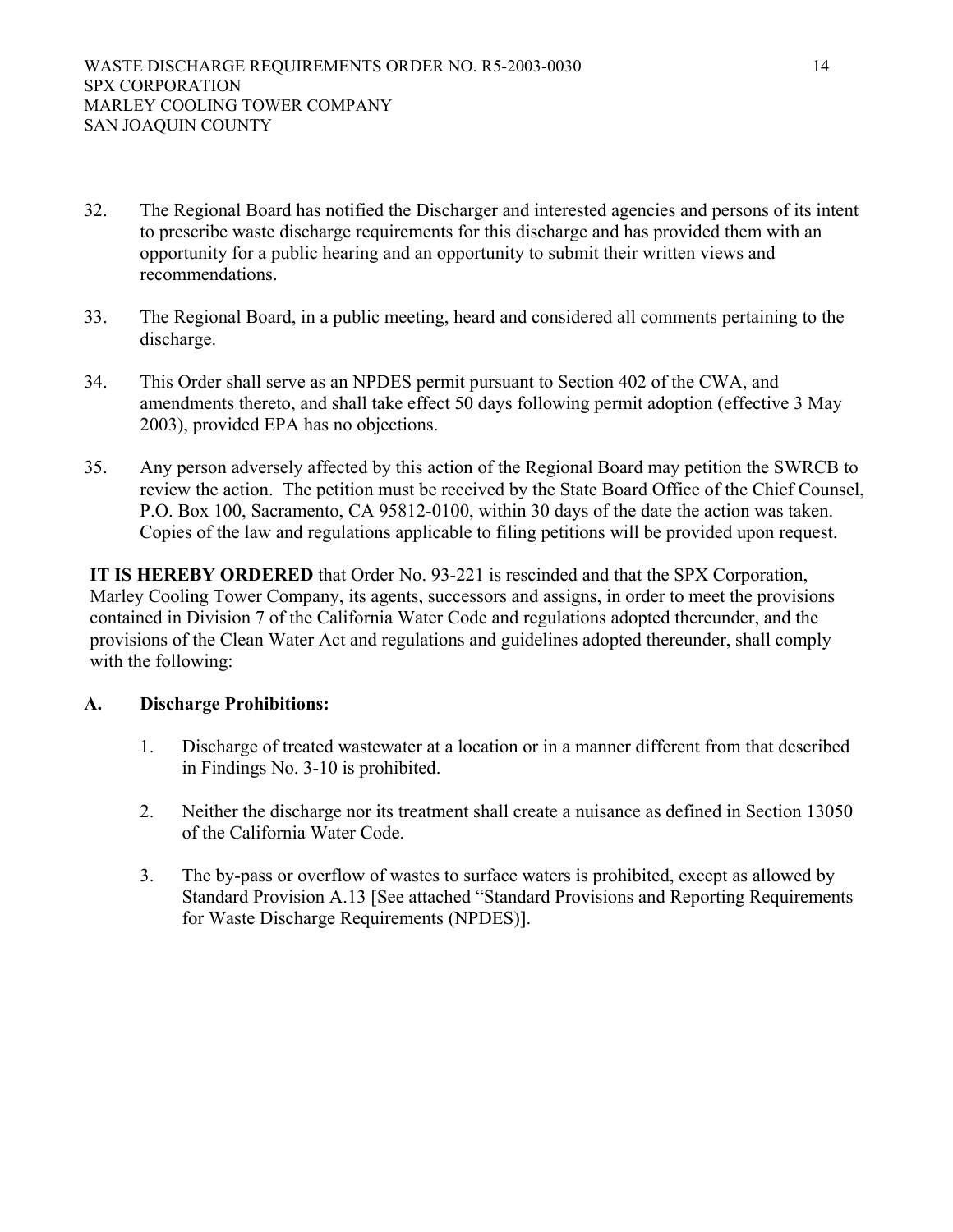## **B. Effluent Limitations: (Discharge from Outfall 001 to the Stockton Diverting Canal)**

- 1. The discharge shall not have a pH less than 6.5 nor greater than 8.5.
- 2. The daily maximum discharge flow shall not exceed 0.94 million gallons per day (mgd).
- 3. The monthly average discharge flow shall not exceed 0.72 mgd.
- 4. Survival of aquatic organisms in 96-hour bioassays of undiluted waste shall be no less than:

Minimum for any one bioassay - - - - - - - - - 70% Median for any three or more consecutive bioassays - - - - 90%

5. Effluent shall not exceed the following limits:

|                                                                       |                 | Daily             | Monthly        |
|-----------------------------------------------------------------------|-----------------|-------------------|----------------|
| Constituents                                                          | Units           | Maximum           | Average        |
| Copper (Total)                                                        | $\mu$ g/L (ppb) | $6.5^3$           | $5.0^{5}$      |
|                                                                       | lbs/day         | $0.51^{1,3}$      | $0.03^{2,5}$   |
|                                                                       | $\mu$ g/L (ppb) |                   | $3.3^{3,4}$    |
|                                                                       | lbs/day         |                   | $0.02^{2,3,4}$ |
| <b>Total Chromium</b>                                                 | $\mu$ g/L (ppb) |                   | 50             |
|                                                                       | lbs/day         |                   | $0.3^2$        |
| <b>Hexavalent Chromium</b>                                            | $\mu$ g/L (ppb) | 16                | 8.0            |
|                                                                       | lbs/day         | 0.13 <sup>1</sup> | $0.05^2$       |
| Arsenic (Total)                                                       | $\mu$ g/L (ppb) |                   | 10             |
|                                                                       | lbs/day         |                   | $0.06^2$       |
| <b>Total Dissolved Solids</b>                                         | $mg/L$ (ppm)    | 1000              | $500^6$        |
|                                                                       | lbs/day         | $7840^1$          | $3002^{2,6}$   |
| <b>Total Residual Chlorine</b>                                        | $mg/L$ (ppm)    | 0.02              | 0.01           |
|                                                                       | lbs/day         | 0.08 <sup>1</sup> | $0.12^2$       |
| $^{-1}$ Bosed upon maximum daily design treatment cancely of 0.04 mod |                 |                   |                |

This effluent limitation shall become effective 1 February 2008.

<sup>&</sup>lt;sup>1</sup> Based upon maximum daily design treatment capacity of 0.94 mgd.<br><sup>2</sup> Based upon monthly average flow limitation of 0.72 mgd.<br><sup>3</sup> At 44 mg/l hardness as CaCO3 upstream in the Stockton Diverting Canal (SDC). At other hardness values, use Attachment D or adjust copper criterion from CTR in accordance with 40 CFR 131.38(b)(2). If there is no flow in the SDC, use effluent hardness valuse. Use adjusted criterion as Effluent Concentration Allowance (ECA) and calculate the average monthly and daily maximum effluent limitations in accordance with the SIP Section 1.4.

Final effluent limitations effective 1 June 2003, unless compliance schedule justification is<br>submitted. Otherwise, these final limits become effective 1 February 2008.

submitted. Otherwise, these final limits become effective 1 February 2008.<br>
<sup>5</sup> Interim limits effective until 31 May 2003 unless compliance schedule justification is submitted. Otherwise, these interim limitations are effective until 31 January 2008. 6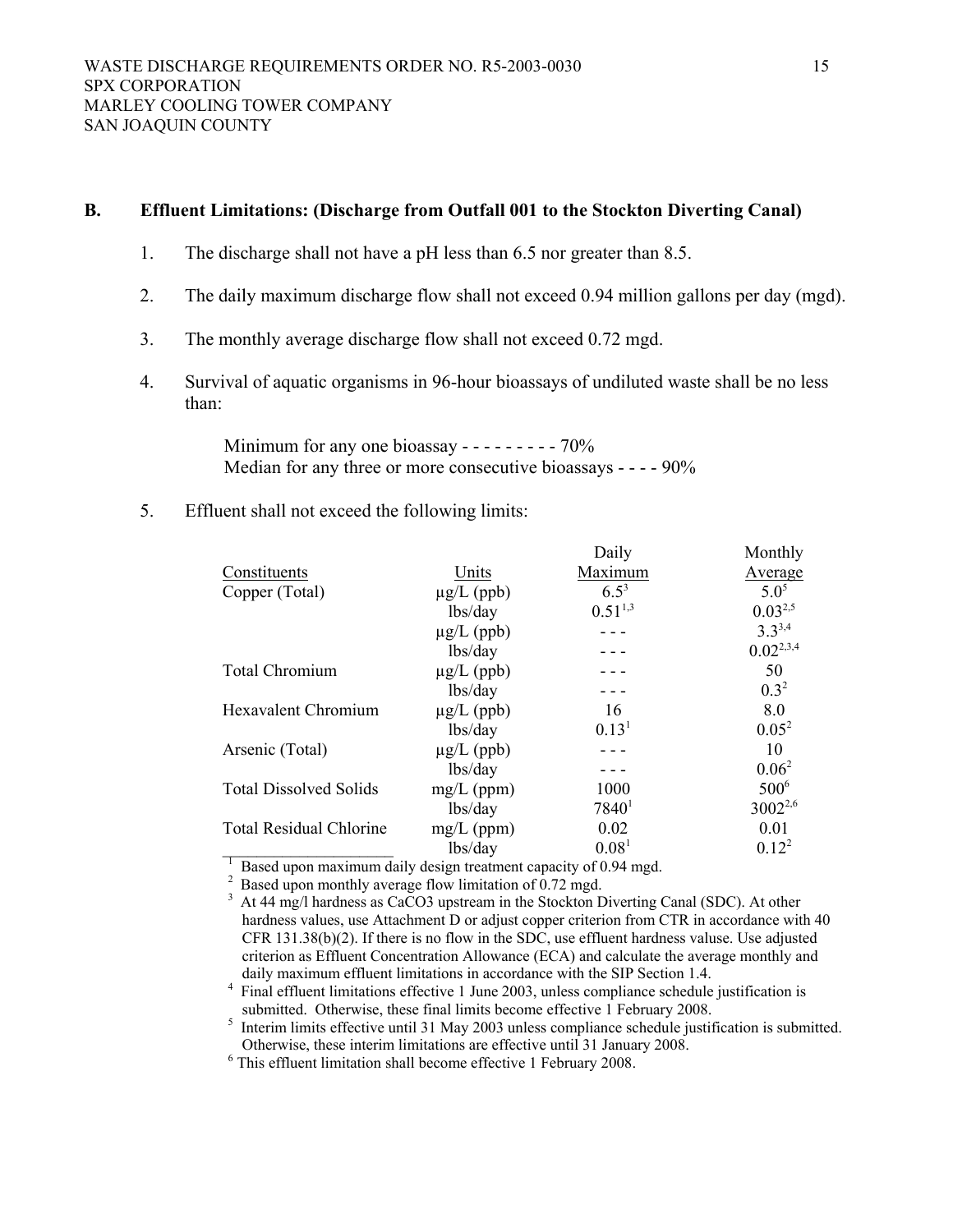**C. Discharge Specifications** (Soil Flushing): Full capture of reinjected soil flushing water shall be maintained at all times.

# **D. Sludge Disposal:**

- 1. Collected screenings, sludges, and other solids removed from liquid wastes shall be disposed of in a manner approved by the Executive Officer, and consistent with *Consolidated Regulations for Treatment, Storage, Processing, or Disposal of Solid Waste,*  as set forth in Title 27, CCR, Division 2, Subdivision 1, Section 20005, et seq.
- 2. Any proposed change in sludge use or disposal practice from a previously approved practice shall be reported to the Executive Officer and EPA Regional Administrator at least **90 days** in advance of the change.

# **E. Receiving Water Limitations:**

Receiving Water Limitations are based upon water quality objectives contained in the Basin Plan. As such, they are a required part of this permit. A receiving water condition not in conformance with the limitation is not necessarily a violation of this Order. The Regional Board may require an investigation to determine cause and culpability prior to asserting a violation has occurred.

The discharge shall not cause the following in the receiving water:

- 1. Concentrations of dissolved oxygen to fall below 7.0 mg/L (ppm). The monthly median of the mean daily dissolved oxygen concentration at this location shall not fall below 85 percent of saturation in the main water mass, and the 95<sup>th</sup> percentile concentration shall not fall below 75 percent of saturation.
- 2. Any individual pesticide or combination of pesticides to be present in concentrations that adversely affect beneficial uses, and total identifiable persistent chlorinated hydrocarbon pesticides to be present in the water column at concentrations detectable within the accuracy of analytical methods approved by the Environmental Protection Agency or the Executive Officer.
- 3. Oils, greases, waxes, or other materials to form a visible film or coating on the water surface or on the stream bottom.
- 4. Oils, greases, waxes, floating material (liquids, solids, foams, and scums) or suspended material to create a nuisance or adversely affect beneficial uses.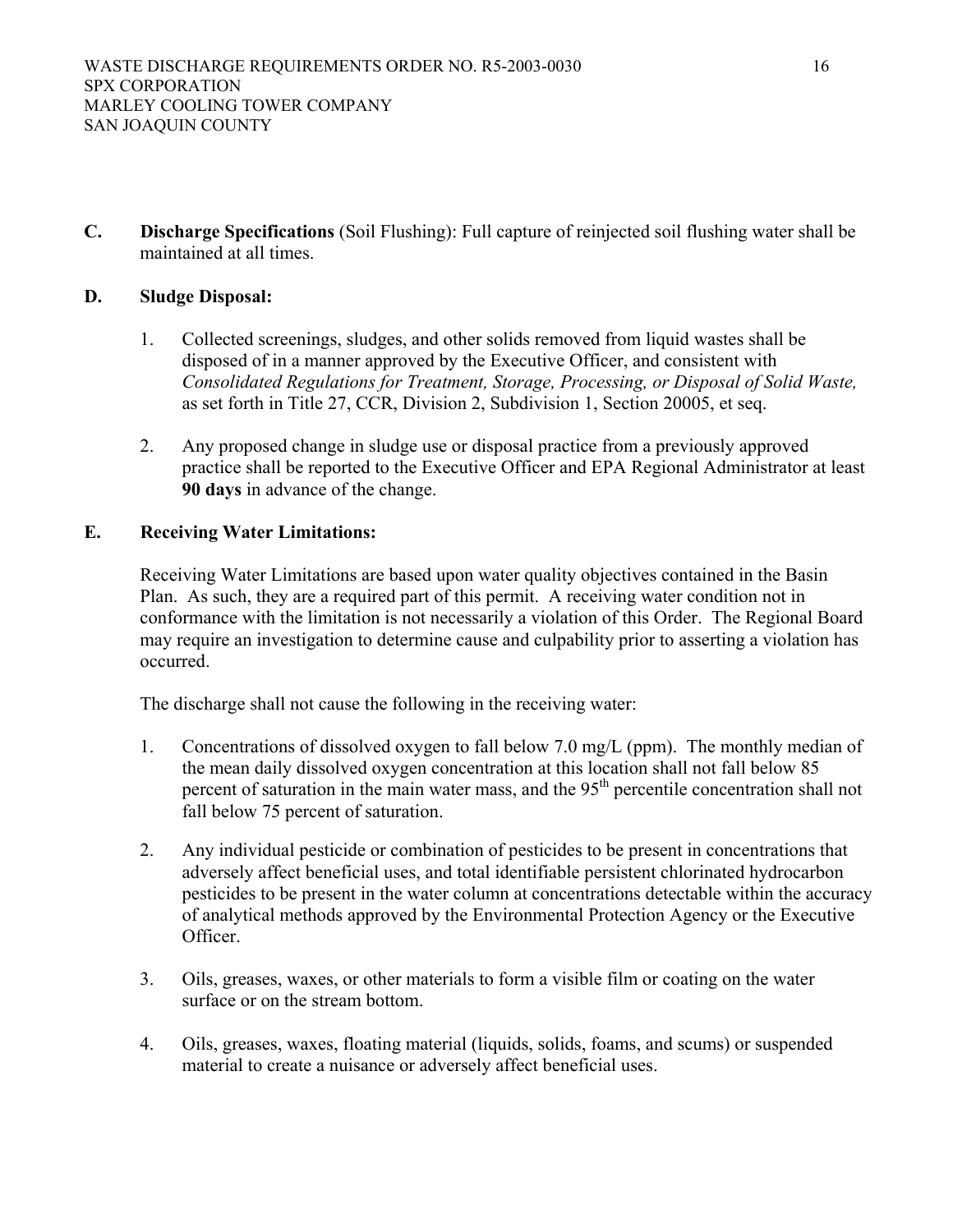- 5. Aesthetically undesirable discoloration.
- 6. Fungi, slimes, or other objectionable growths.
- 7. The turbidity to increase as follows:
	- a. More than 1 Nephelometric Turbidity Units (NTUs) where natural turbidity is between 0 and 5 NTUs.
	- b. More than 20 percent where natural turbidity is between 5 and 50 NTUs.
	- c. More than 10 NTUs where natural turbidity is between 50 and 100 NTUs.
	- d. More than 10 percent where natural turbidity is greater than 100 NTUs.
- 8. The normal ambient pH to fall below 6.5, exceed 8.5, or change by more than 0.5 pH units.
- 9. Deposition of material that causes nuisance or adversely affects beneficial uses.
- 10. The normal ambient temperature to increase more than 5°F.
- 11. Radionuclides to be present in concentrations that exceed maximum contaminant levels specified in the California Code of Regulations, Title 22; that harm human, plant, animal or aquatic life; or that result in the accumulation of radionuclides in the food web to an extent that presents a hazard to human, plant, animal, or aquatic life.
- 12. Aquatic communities and populations, including vertebrate, invertebrate, and plant species, to be degraded.
- 13. Toxic pollutants to be present in the water column, sediments, or biota in concentrations that adversely affect beneficial uses; that produce detrimental response in human, plant, animal, or aquatic life; or that bioaccumulate in aquatic resources at levels which are harmful to human health.
- 14. Violations of any applicable water quality standard for receiving waters adopted by the Regional Board or the State Water Resources Control Board pursuant to the CWA and regulations adopted thereunder.
- 15. Taste or odor-producing substances to impart undesirable tastes or odors to fish flesh or other edible products of aquatic origin or to cause nuisance or adversely affect beneficial uses.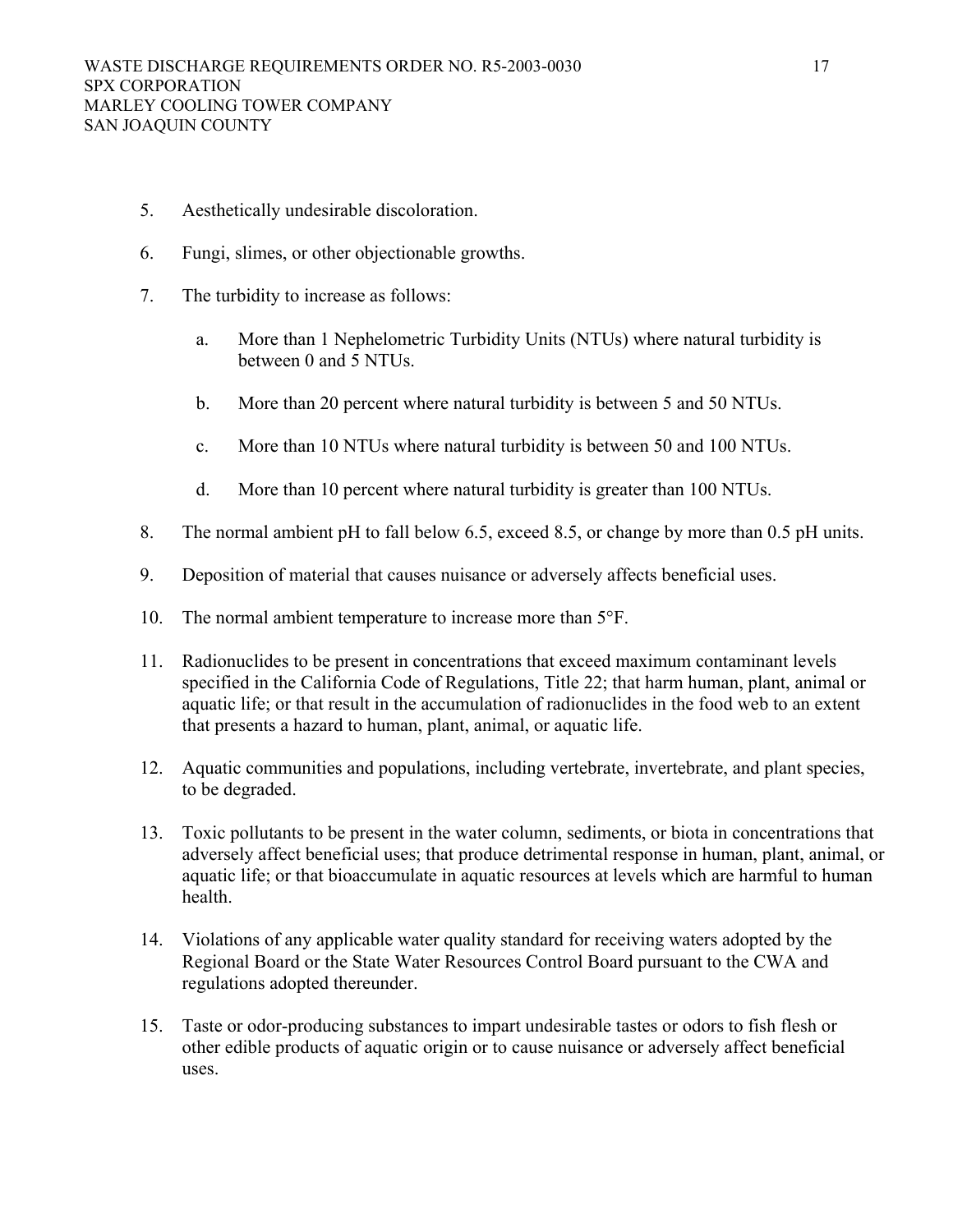**F. Groundwater Limitation:** The discharge of treated water to the soil flushing area shall not degrade groundwater quality outside of the recapture zone.

## **G. Provisions:**

- 1. The Discharger shall comply with Monitoring and Reporting Program No. R5-2003-0030, which is part of this Order, and any revisions thereto as ordered by the Executive Officer.
- 2. The discharge may contain constituents that have reasonable potential to cause or contribute to an exceedance of NTR, CTR water quality criteria, or other constituents that could exceed narrative or numeric water quality objectives in the Basin Plan. The specific constituents of concern are listed in the *Requirement to Submit Monitoring Data* letter issued by the Executive Officer on 10 September 2001. A copy of that letter, including it's Attachments I though IV, are incorporated into this Order as Attachment E. The results of this effluent and receiving water study were submitted in March 2003. If after review of the study results it is determined that the discharge has reasonable potential to cause or contribute to an exceedance of a water quality objective this Order will be reopened and effluent limitations added for the subject constituents.
- 3. **TDS, Effluent Limitation Time Schedule**: Effluent Limitation B.5 requires the Discharger to comply with a new monthly average effluent limitation for TDS of 500 mg/L (ppm) by **1 February 2008**. The Discharger shall comply with the following time schedule in order to study and implement measures necessary to comply with this new limitation:

| Task                                             | Compliance Date  |
|--------------------------------------------------|------------------|
| Submit Compliance Alternatives Study Workplan    | 1 September 2003 |
| Submit Compliance Alternatives Study Report      | 1 January 2005   |
| Submit Implementation Plan and Time Schedule for | 1 July 2005      |
| Selected Alternative(s)                          |                  |
| Submit Progress Report                           | 1 January 2006   |
| Submit Progress Report                           | 1 January 2007   |
| Achieve Full Compliance                          | 1 February 2008  |

The Discharger shall submit to the Regional Board on or before each compliance report due date, the specified document or, if appropriate, a written report detailing compliance or noncompliance with the specific schedule date and task. If noncompliance is being reported, the reasons for such noncompliance shall be stated, plus an estimate of the date when the Discharger will be in compliance. The Discharger shall notify the Regional Board by letter when it returns to compliance with the time schedule.

4. **Copper, Effluent Limitation Time Schedule**: Effluent Limitation B.5 requires the Discharger to comply with new monthly average effluent limitations for total copper. It is unknown if the Discharger can comply with these new limitations. Additional copper data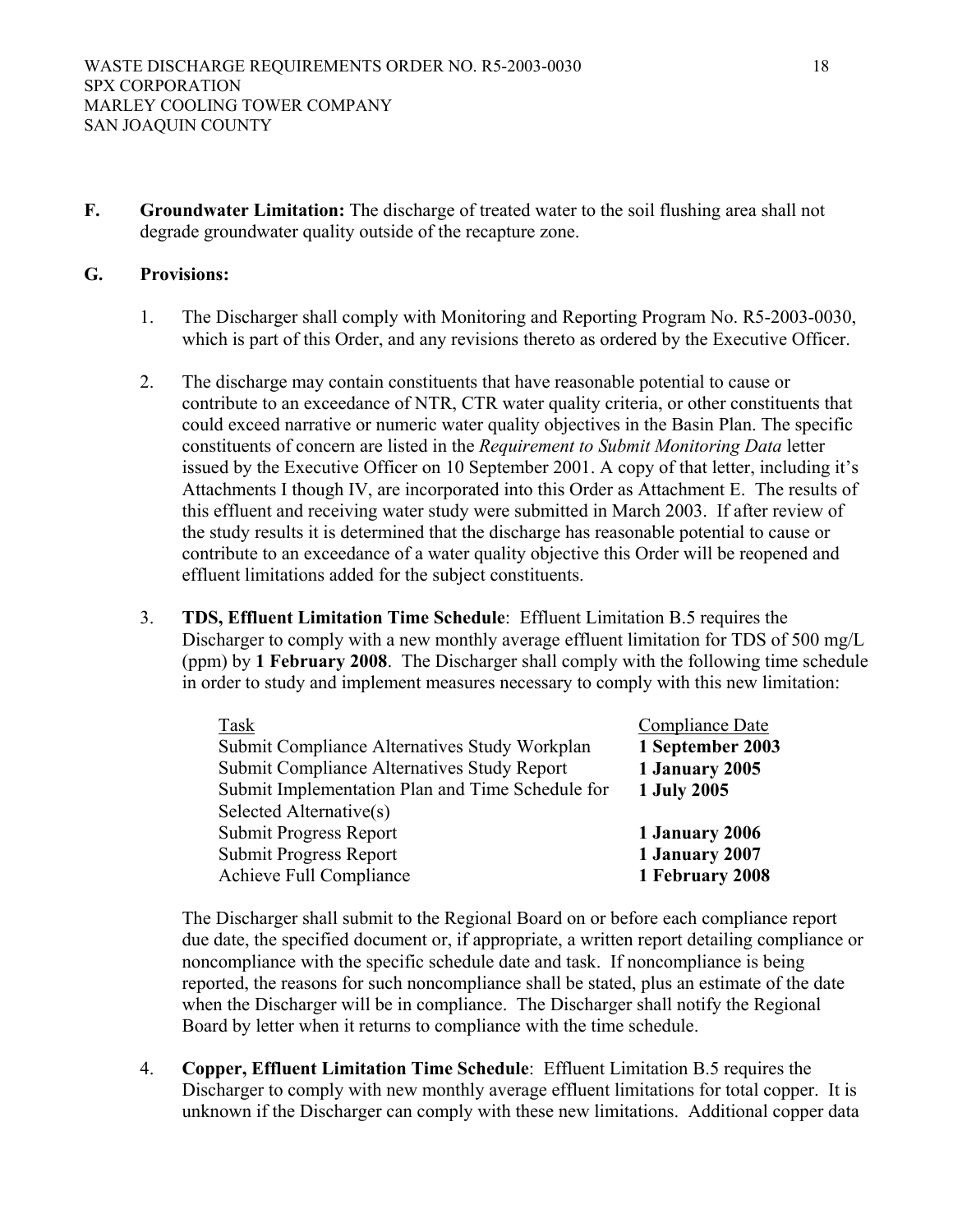must be provided with a minimum detection level below the controlling water quality criterion concentration. Within **eighty (80) days** of adoption of this Order the Discharger shall complete and submit a compliance schedule justification for copper. The compliance schedule justification shall include all applicable items specified by the SIP Section 2.1, Paragraph 3 (items (a) through (d)). Implementation of the new water quality based effluent limitations for copper become effective on **1 June 2003** if a compliance schedule justification meeting the requirements of Section 2.1 of the SIP is not completed and submitted by the Discharger. Otherwise the new final water quality based effluent limitations for copper required by this Order shall become effective on **1 February 2008**. As this schedule is greater than one year, the Discharger shall submit semi-annual progress reports on **15 January** and **15 July** each year until the Discharger achieves compliance with the final water quality based effluent limitations for copper.

- 5. **Dilution/Assimilative Capacity Study**: Effluent limitations contained in this permit do not account for assimilative capacity in the receiving water. The Discharger may elect to conduct a study of the flow conditions in the Stockton Diverting Canal and submit additional receiving water characterization to demonstrate the flow regime and pollutant assimilative capacity, and may request the Regional Board to re-open the permit to consider this new information.
- 6. **Chronic Toxicity Testing:** The Discharger shall conduct the chronic toxicity testing specified in the Monitoring and Reporting Program. If the testing indicates that the discharge causes, has the reasonable potential to cause, or contributes to an in-stream excursion above the water quality objective for toxicity, the Discharger shall initiate a Toxicity Identification Evaluation (TIE) to identify the causes of toxicity. Upon completion of the TIE, the Discharger shall submit a workplan to conduct a Toxicity Reduction Evaluation (TRE) and, after Regional Board evaluation, conduct the TRE. This Order will be reopened and a chronic toxicity limitation included and/or a limitation for the specific toxicant identified in the TRE included. Additionally, if a chronic toxicity water quality objective is adopted by the SWRCB, this Order may be reopened and a limitation based on that objective included.
- 7. **Reopeners**: This Order may be reopened and effluent and/or receiving water limitations modified based on information supplied as required above.
- 8. **Release Prevention/Contingency Measures Plans**: The Discharger shall, by **1 May 2003**, submit and implement release prevention and contingency measures plans for minimizing and controlling potential accidental discharges and for minimizing the effects of such events. These Plans shall include proposed modifications to the treatment system and describe implementation of additional monitoring and inspections in the event of an accidental discharge or spill.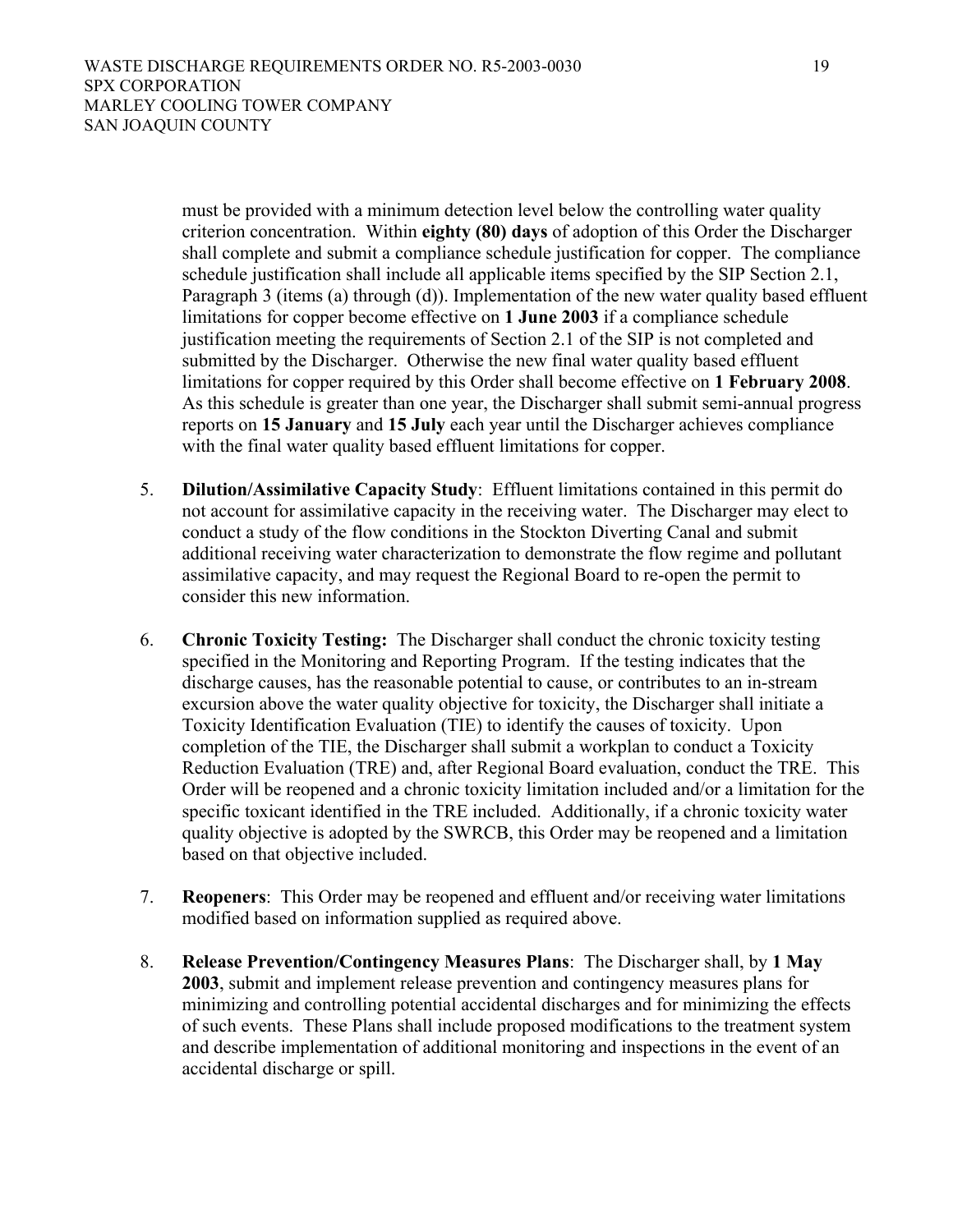- 9. The Discharger shall comply with all the items of the "Standard Provisions and Reporting Requirements for Waste Discharge Requirements (NPDES)", dated 1 March 1991, which are part of this Order. This attachment and its individual paragraphs are referred to as "Standard Provisions."
- 10. The Discharger shall use the best practicable control to limit mineralization to no more than a reasonable increment.
- 11. This Order expires on **1 March 2008** and the Discharger must file a Report of Waste Discharge in accordance with Title 23, CCR, not later than 180 days in advance of such date in application for renewal of waste discharge requirements if it wishes to continue the discharge.
- 12. Prior to making any change in the discharge point, place of use, or purpose of use of the wastewater, the Discharger shall obtain approval of or clearance from the SWRCB (Division of Water Rights).
- 13. In the event of any change in control or ownership of land or waste discharge facilities recently owned or controlled by the Discharger, the Discharger shall notify the succeeding owner or operator of the existence of this Order by letter, a copy of which shall be immediately forwarded to this office.
- 14. To assume operation under this Order, the succeeding owner or operator must apply in writing to the Executive Officer requesting transfer of the Order. The request must contain the requesting entity's full legal name, the State of incorporation if a corporation, address and telephone number of the persons responsible for contact with the Regional Board and a statement. The statement shall comply with the signatory paragraph of Standard Provision D.6 and state that the new owner or operator assumes full responsibility for compliance with this Order. Failure to submit the request shall be considered a discharge without requirements, a violation of the California Water Code. Transfer shall be approved or disapproved in writing by the Executive Officer.

I, THOMAS R. PINKOS, Executive Officer, do hereby certify the foregoing is a full, true, and correct copy of an Order adopted by the California Regional Water Quality Control Board, Central Valley Region, on 13 March 2003.

SRT/JME/ksa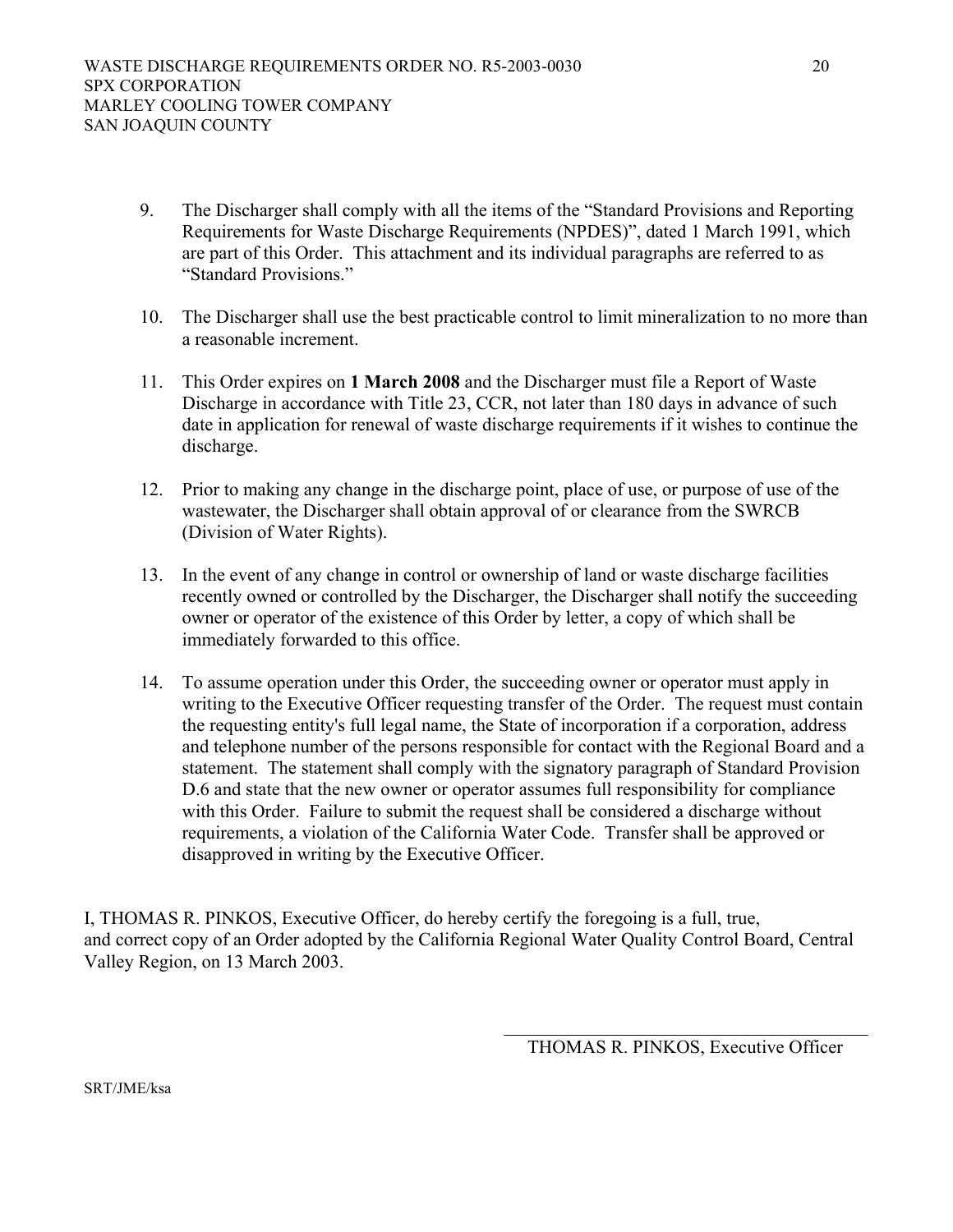# CALIFORNIA REGIONAL WATER QUALITY CONTROL BOARD CENTRAL VALLEY REGION

## MONITORING AND REPORTING PROGRAM NO. R5-2003-0030

# NPDES NO. CA0081787 FOR SPX CORPORATION MARLEY COOLING TOWER COMPANY GROUNDWATER EXTRACTION AND TREATMENT SYSTEM SAN JOAQUIN COUNTY

For purposes of evaluating compliance with the limitations of Order No. R5-2003-0030, the Discharger shall conduct monitoring and submit reports as specified below. To evaluate compliance with the limitations of this Order, monitoring should occur within a brief enough period to be able to evaluate the effect of the effluent on the ambient water quality. The Discharger shall not implement any changes to this Program unless and until the Regional Board or Executive Officer issues a revised Monitoring and Reporting Program.

# **INFLUENT MONITORING**

Influent samples shall be collected from each of the two treatment systems (ion-exchange and electro chemical reduction and precipitation) and should be representative of the influent to each system for the period sampled. Where applicable, the influent shall be collected at approximately the same time as effluent samples.

| Constituents                  | Units                                     | Type of Sample | Frequency |
|-------------------------------|-------------------------------------------|----------------|-----------|
| <b>Total Dissolved Solids</b> | $mg/L^1$ , ppm <sup>2</sup>               | Grab           | Quarterly |
| Total Chromium                | $\mu$ g/L <sup>3</sup> , ppb <sup>4</sup> | Grab           | Quarterly |
| Copper (Total)                | $\mu$ g/L <sup>3</sup> , ppb <sup>4</sup> | Grab           | Quarterly |
| Arsenic (Total)               | $\mu$ g/L <sup>3</sup> , ppb <sup>4</sup> | Grab           | Quarterly |
| $\pm$ milliorame ner Liter    |                                           |                |           |

milligrams per Liter.<br> $\frac{2}{3}$  parts per million.<br> $\frac{3}{3}$  micrograms per Liter.

<sup>4</sup> parts per billion.

### **EFFLUENT MONITORING**

Effluent samples shall be collected downstream from the last connection through which wastes can be admitted into the outfall. Time of collection of samples shall be recorded. The Effluent monitoring shall include at least the following:

| Constituents | Units    | Type of Sample   | Frequency  |
|--------------|----------|------------------|------------|
| Flow         | mgd      | Cumulative/Meter | Continuous |
| $pH^3$       | pH units | Grab             | Monthly    |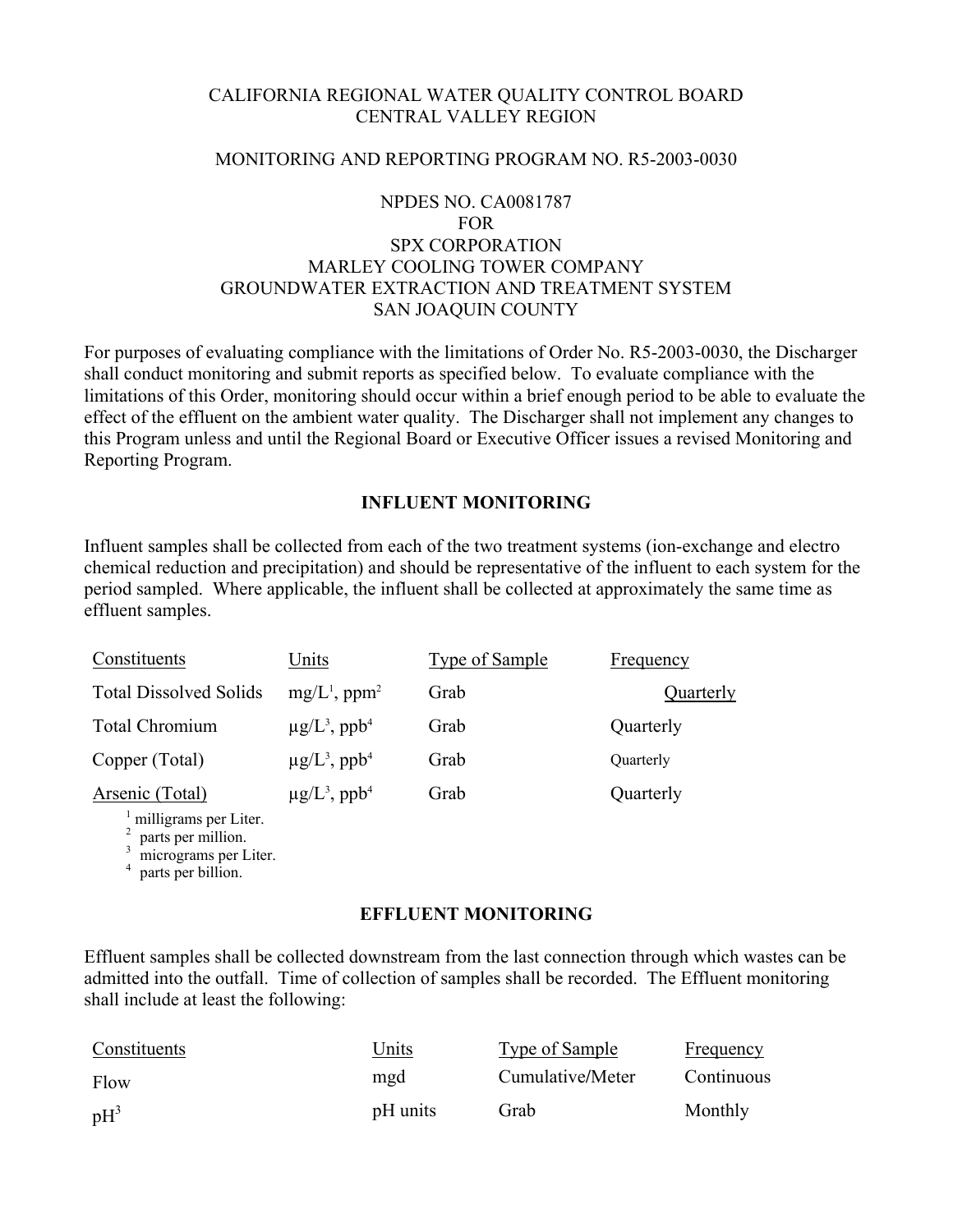#### MONITORING AND REPORTING PROGRAM NO. R5-2003-0030 2 SPX CORPORATION MARLEY COOLING TOWER COMPANY SAN JOAQUIN COUNTY

| Constituents                               | Units                      | <b>Type of Sample</b> | Frequency |
|--------------------------------------------|----------------------------|-----------------------|-----------|
| Electrical Conductivity $(a)25^{\circ}C^3$ | $\mu$ mhos/cm              | Grab                  | Monthly   |
| Temperature <sup>3</sup>                   | $\circ$ F                  | Grab                  | Monthly   |
| Dissolved Oxygen <sup>3</sup>              | $mg/L$ (ppm)               | Grab                  | Monthly   |
| Chlorine Residual                          | $mg/L$ (ppm)<br>lbs/day    | Grab                  | Monthly   |
| Hardness (as $CaCO3$ ) <sup>1</sup>        | $mg/L$ (ppm)               | Grab                  | Monthly   |
| <b>Total Dissolved Solids</b>              | $mg/L$ (ppm)               | Grab                  | Monthly   |
| <b>Total Suspended Solids</b>              | $mg/L$ (ppm)               | Grab                  | Monthly   |
| Total Chromium <sup>2</sup>                | $\mu$ g/l (ppb)<br>lbs/day | Grab                  | Monthly   |
| Hexavalent Chromium <sup>2</sup>           | $\mu$ g/l (ppb)<br>lbs/day | Grab                  | Monthly   |
| Copper $(Total)^2$                         | $\mu$ g/l (ppb)<br>lbs/day | Grab                  | Monthly   |
| Arsenic $(Total)^2$                        | $\mu$ g/l (ppb)<br>lbs/day | Grab                  | Monthly   |
| Iron (Total)                               | $\mu$ g/l (ppb)            | Grab                  | Quarterly |
| Turbidity                                  | <b>NTU</b>                 | Grab                  | Monthly   |
| Acute Toxicity <sup>4</sup>                | % Survival                 | Grab                  | Quarterly |

1

<sup>1</sup> Concurrent with metals monitoring.<br><sup>2</sup> At a minimum the Discharger shall comply with the Monitoring Requirements for these constituents as outlined in Section 2.3 and 2.4 of the Policy for Implementation of Toxics Standards for Inland Surface Waters, Enclosed Bays, and Estuaries of California (SIP), adopted 2 March 2000 by the State Water Resources Control Board. For each priority pollutant use an analytical method from the SIP, Appendix 4 with a Minimum Level (ML) below all applicable pollutant criteria. In accordance with Section 2.4.2 of the SIP, the Discharger is to instruct the laboratory analyzing samples for priority pollutants to establish calibration standards so that the ML is the lowest calibration standard. At no time is the Discharger to use analytical data derived from extrapolation beyond the lowest point of the calibration curve. Report all peaks identified by the EPA test methods. .

 $\frac{3}{4}$  Field measurements.

 The acute bioassays samples shall be analyzed using EPA-821-R-02-012, Fifth Edition, or later amendment with Board staff approval. Temperature and pH shall be recorded at the time of bioassay sample collection. Test species shall be fathead minnows (Pimephales promelas).

If the discharge is intermittent rather than continuous, then on the first day of each such intermittent discharge, the Discharger shall monitor and record data for all of the constituents listed above, after which the frequencies of analysis given in the schedule shall apply for the duration of each such intermittent discharge. In no event shall the Discharger be required to monitor and record data more often than twice the frequencies listed in the schedule.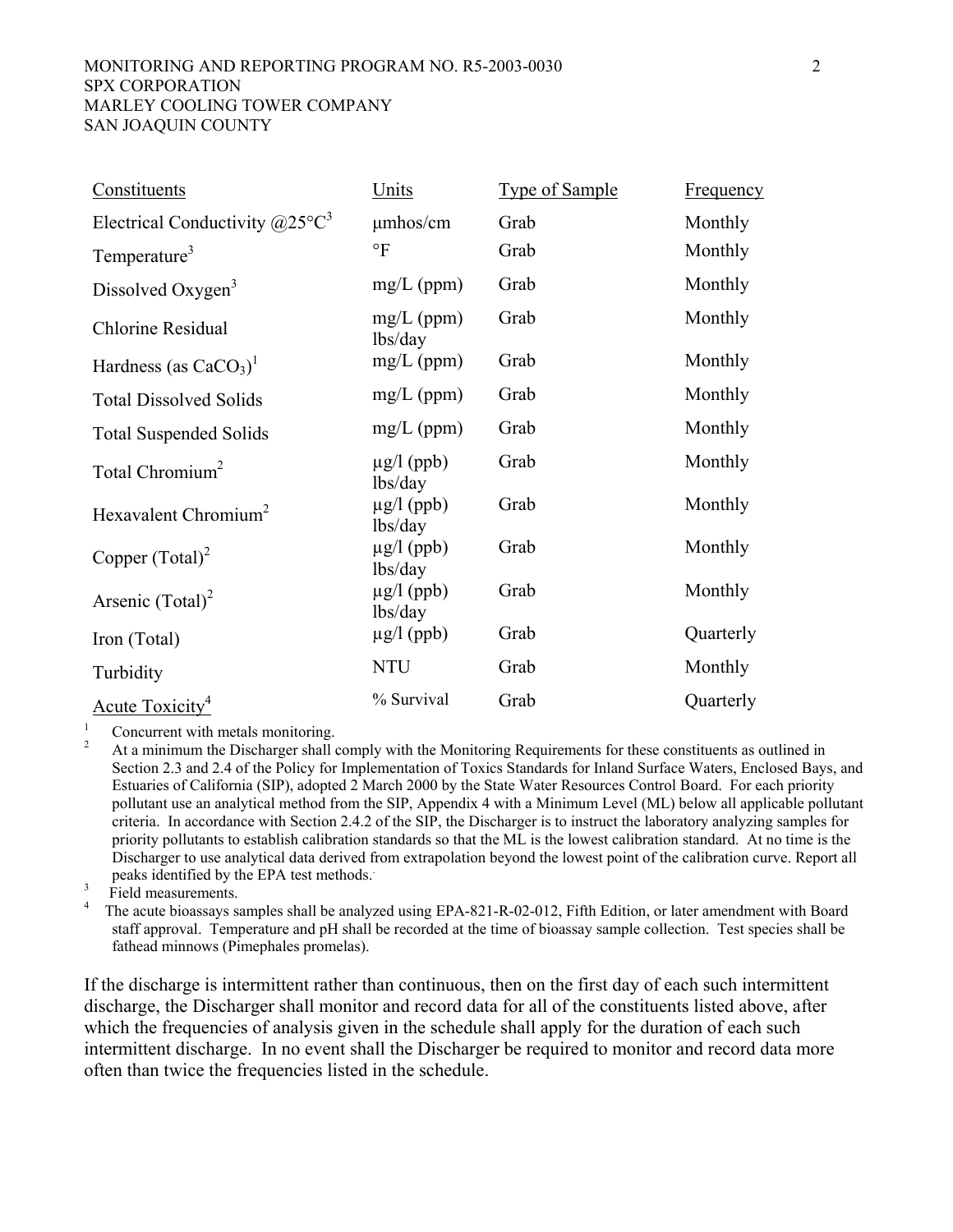#### **RECEIVING WATER MONITORING**

During periods of flow in the Stockton Diverting Canal monitoring of receiving water quality is to be included in the Monitoring and Reporting Program. All receiving water samples shall be grab samples. Receiving water monitoring shall include at least the following:

| <b>Station</b>                                        | Description     |                                                                                                    |                                  |
|-------------------------------------------------------|-----------------|----------------------------------------------------------------------------------------------------|----------------------------------|
| Main Street Bridge, R-1<br>Fremont Street Bridge, R-2 |                 | 7500 feet upstream from the point of discharge<br>1450 feet downstream from the point of discharge |                                  |
| Constituents<br>Flow <sup>3</sup>                     | Units<br>cfs    | <b>Station</b><br>$R-1$                                                                            | Sampling<br>Frequency<br>Monthly |
| $pH^4$                                                | pH Units        | $R-1, R-2$                                                                                         | Monthly                          |
| <b>Electrical Conductivity</b><br>$@25^{\circ}C^4$    | $\mu$ mhos/cm   | $R-1, R-2$                                                                                         | Monthly                          |
| Dissolved Oxygen <sup>4</sup>                         | $mg/L$ (ppm)    | $R-1, R-2$                                                                                         | Monthly                          |
| Temperature <sup>4</sup>                              | $\circ$ F       | $R-1, R-2$                                                                                         | Monthly                          |
| Total Chromium <sup>1</sup>                           | $\mu$ g/L (ppb) | $R-1, R-2$                                                                                         | Quarterly                        |
| Hexavalent Chromium <sup>1</sup>                      | $\mu$ g/L (ppb) | $R-1, R-2$                                                                                         | Quarterly                        |
| Copper $(Total)^{1}$                                  | $\mu$ g/L (ppb) | $R-1, R-2$                                                                                         | Quarterly                        |
| Arsenic $(Total)^{1}$                                 | $\mu$ g/L (ppb) | $R-1, R-2$                                                                                         | Quarterly                        |
| <b>Total Dissolved Solids</b>                         | $mg/L$ (ppm)    | $R-1, R-2$                                                                                         | Quarterly                        |
| Hardness (as $CaCO3$ ) <sup>2</sup>                   | $mg/L$ (ppm)    | $R-1, R-2$                                                                                         | Quarterly                        |
| <b>Total Suspended Solids</b>                         | $mg/L$ (ppm)    | $R-1, R-2$                                                                                         | Quarterly                        |
| <b>Total Organic Carbon</b>                           | $mg/L$ (ppm)    | $R-1, R-2$                                                                                         | Quarterly                        |
| <b>Turbidity</b>                                      | <b>NTU</b>      | $R-1, R-2$                                                                                         | Quarterly                        |

1 At a minimum the Discharger shall comply with the Monitoring Requirements for these constituents as outlined in Section 2.3 and 2.4 of the Policy for Implementation of Toxics Standards for Inland Surface Waters, Enclosed Bays, and Estuaries of California (SIP), adopted 2 March 2000 by the State Water Resources Control Board. For each priority pollutant use an analytical method from the SIP, Appendix 4 with a Minimum Level (ML) below all applicable pollutant criteria. In accordance with Section 2.4.2 of the SIP, the Discharger is to instruct the laboratory analyzing samples for priority pollutants to establish calibration standards so that the ML is the lowest calibration standard. At no time is the Discharger to use analytical data derived from extrapolation beyond the lowest point of the calibration curve. Report all peaks

identified by the EPA test methods.<br><sup>2</sup> Concurrent with priority pollutant metals analyses.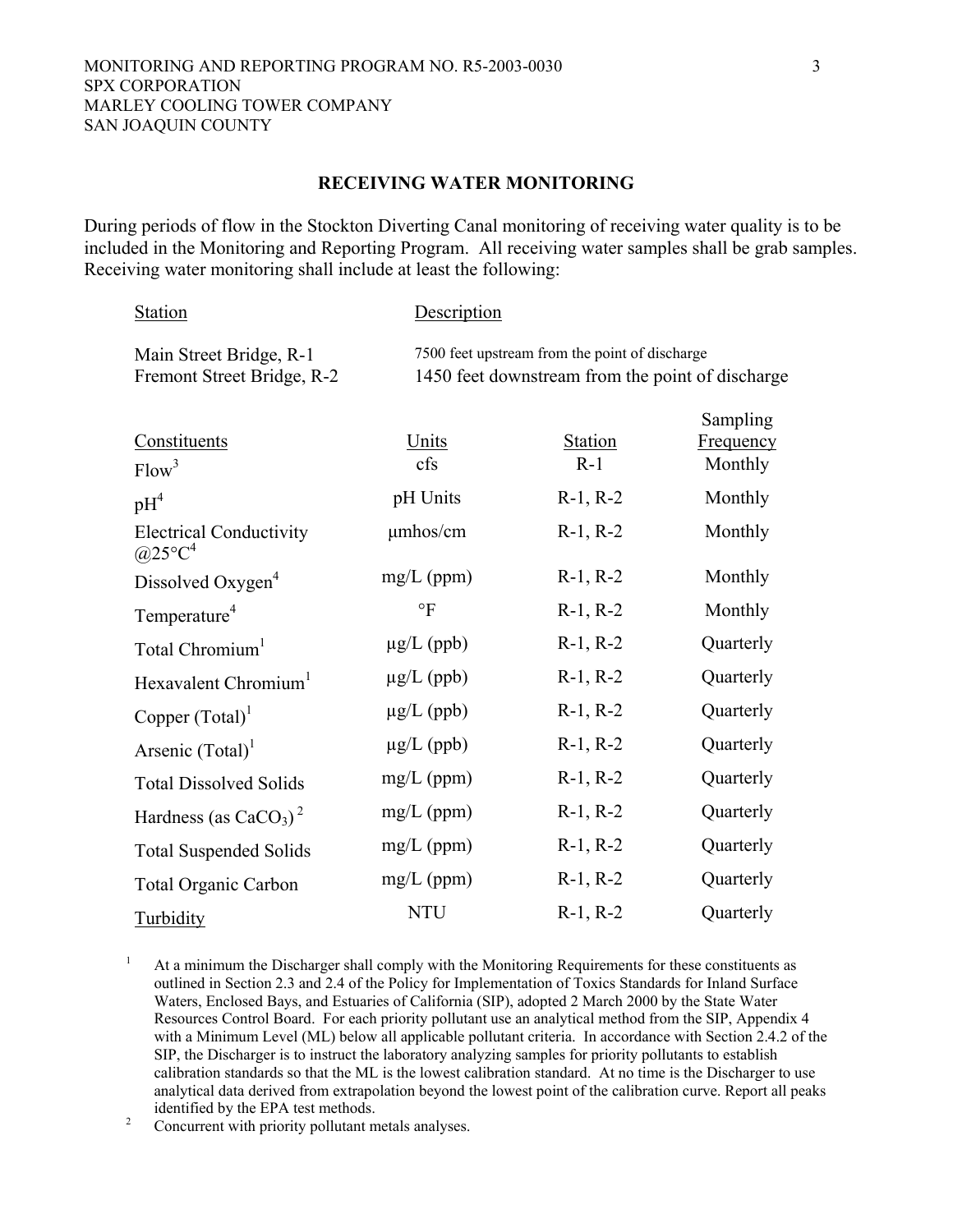- <sup>3</sup> Estimate of receiving water flow, recorded for each day of sample collection. Use nearby gauging station if available.
- $4$  Field measurements.

In conducting the receiving water sampling, a log shall be kept of the receiving water conditions throughout the reach bounded by Stations R-1 and R-2. Attention shall be given to the presence of:

- 
- 
- 
- d. Aquatic life
- a. Floating or suspended matter e. Visible films, sheens or coatings<br>b. Discoloration f. Fungi slimes or objectionable gives
	- f. Fungi, slimes, or objectionable growths
- c. Bottom deposits g. Potential nuisance conditions

Notes on receiving water conditions shall be summarized in the monitoring reports.

# **THREE SPECIES CHRONIC TOXICITY MONITORING**

Chronic toxicity monitoring shall be conducted to determine whether the effluent is contributing toxicity to the Stockton Diverting Canal (SDC). The testing shall be conducted as specified in USEPA Method EPA-821-R-02-013, Fourth Edition, or later amendment. Chronic toxicity samples shall be collected at the discharge of the Marley Cooling Tower Company treatment system prior to its entering Stockton Diverting Canal. Grab samples shall be representative of the volume and quality of the discharge. Time of collection samples shall be recorded. The effluent tests must be conducted with concurrent reference toxicant tests. Both the reference toxicant and effluent test must meet all test acceptability criteria as specified in the chronic manual. If the test acceptability criteria are not achieved, then the Discharger must re-sample and re-test within 14 days. Chronic toxicity monitoring shall include the following:

 Species: *Pimephales promelas, Ceriodaphnia dubia, and Selenastrum capricornutum* Frequency: Quarterly

The Discharger shall conduct the chronic toxicity test using 100% effluent and 2 controls. If no toxicity is found in any of the tests during the first year of quarterly testing, the frequency of testing shall be reduced to annually. If toxicity is found in any of the effluent tests, the Discharger must immediately retest using the full sampling protocol of 5 dilutions listed below, and quarterly testing must be conducted for the duration of the permit.

| <b>Dilution Series:</b> |     |          | Dilutions $(\%)$ |      |       |            | Controls |
|-------------------------|-----|----------|------------------|------|-------|------------|----------|
|                         | 100 | 50       | 25               | l2.5 | 6.25  |            |          |
|                         |     |          |                  |      |       | <b>SDC</b> | Lab      |
|                         |     |          |                  |      |       | Water      | Water    |
| % GWTP Effluent         | 100 | 50       | 25               | 12.5 | 6.25  |            |          |
| % Dilution Water*       |     | 50       | 75               | 87 5 | 93.75 | 100        |          |
| % Lab Water             |     | $\theta$ | $\mathbf{0}$     |      |       |            | 100      |

\* Dilution water shall be receiving water from Stockton Diverting Canal taken upstream from the discharge point.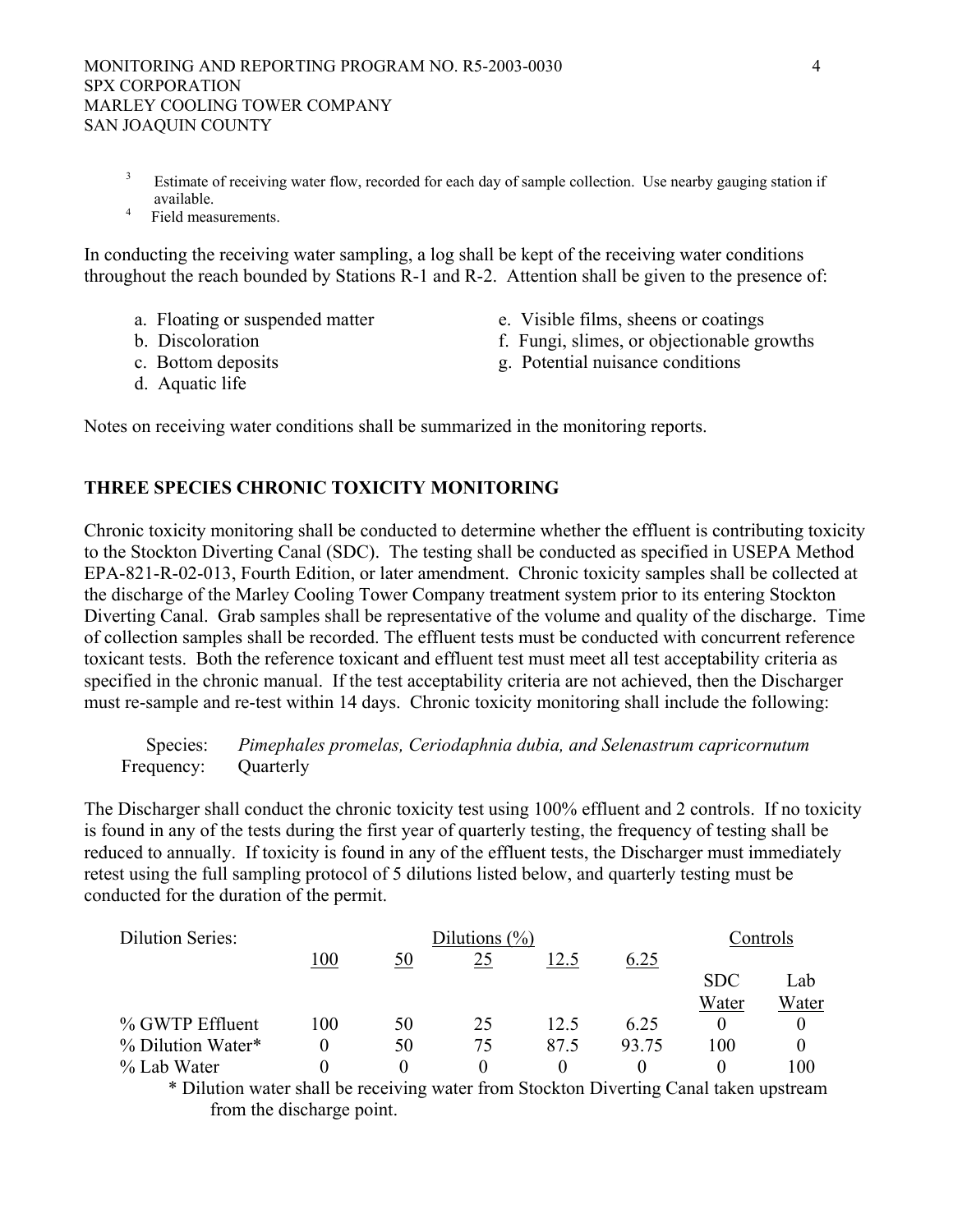## **REPORTING**

Monitoring reports shall be submitted to the Regional Board by the **first day** of the second month following sample collection**.** Semi-annual and annual monitoring results shall be submitted by the **first day of the second month following each calendar semi-annual period, and year,** respectively.

In reporting the monitoring data, the Discharger shall arrange the data in tabular form so that the date, the constituents, and the concentrations are readily discernible. The data shall be summarized in such a manner to illustrate clearly whether the discharge complies with waste discharge requirements. The highest daily maximum for the month, monthly and weekly averages, and medians, and should be determined and recorded.

If the Discharger monitors any pollutant at the locations designated herein more frequently than is required by this Order, the results of such monitoring shall be included in the calculation and reporting of the values required in the discharge monitoring report form. Such increased frequency shall be indicated on the discharge monitoring report form.

By **1 February** of each year, the Discharger shall submit a written report to the Executive Officer containing the following:

- a. The names and telephone numbers of persons to contact regarding the plant for emergency and routine situations.
- b. A statement certifying when the flow meter and other monitoring instruments and devices were last calibrated, including identification of who performed the calibration (Standard Provision C.6).
- c. A statement certifying whether the current operation and maintenance manual, and contingency plan, reflect the groundwater treatment plant as currently constructed and operated, and the dates when these documents were last revised and last reviewed for accuracy.

The Discharger may also be requested to submit an annual report to the Board with both tabular and graphical summaries of the monitoring data obtained during the previous year. Any such request shall be made in writing. The report shall discuss the compliance record. If violations have occurred, the report shall also discuss the corrective actions taken and planned to bring the discharge into full compliance with the waste discharge requirements.

The Discharger shall submit, in addition to the groundwater monitoring report for the last sampling event of the year, an annual evaluation report of the groundwater quality beneath the site and surroundings, hydraulic capture analysis, cleanup progress, discussion of any data gaps and potential deficiencies in the monitoring system, treatment system performance, and any recommendations to potentially accelerate site cleanup progress or any modifications to enhance cleanup.

All reports submitted in response to this Order shall comply with the signatory requirements of Standard Provision D.6.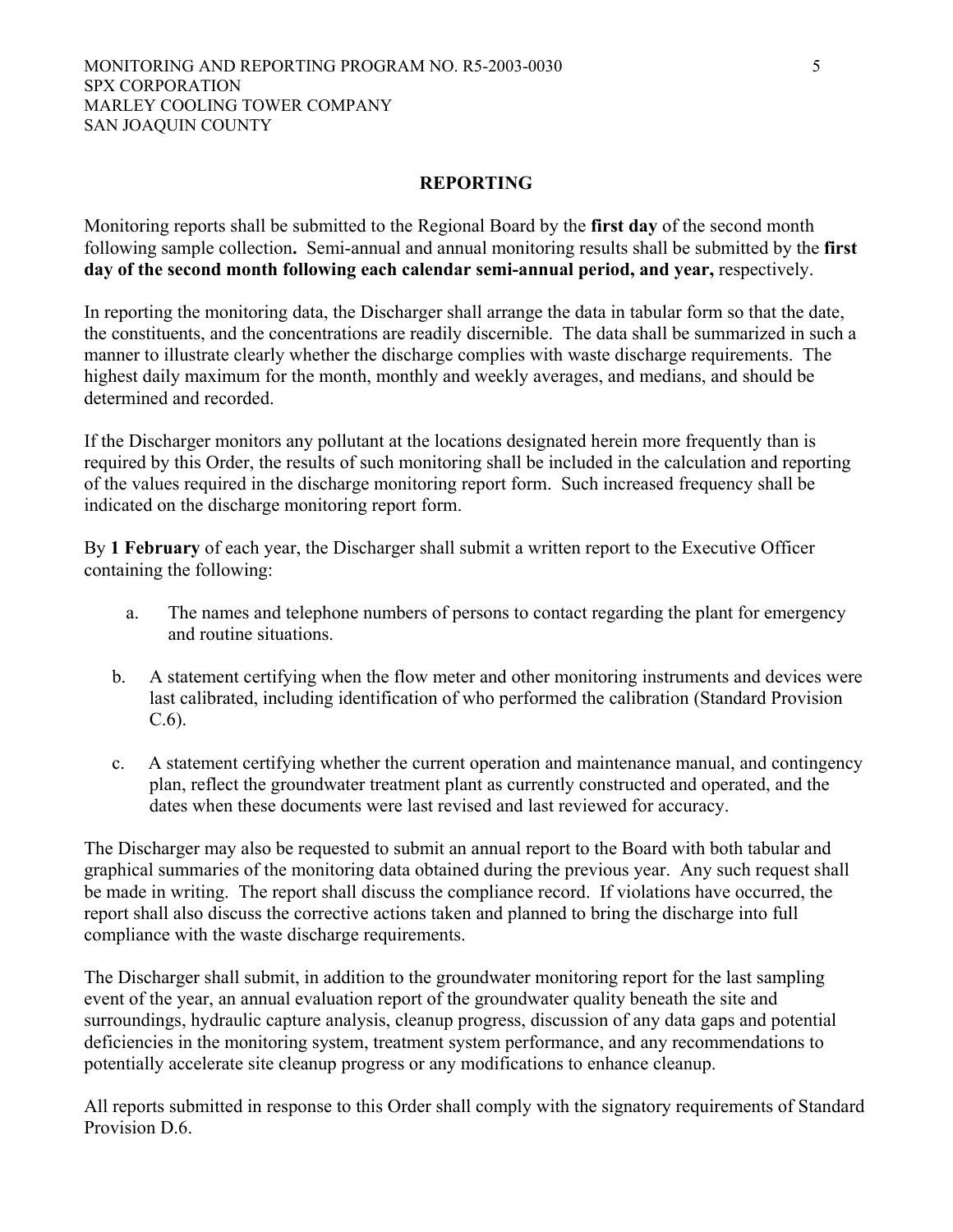### MONITORING AND REPORTING PROGRAM NO. R5-2003-0030 6 SPX CORPORATION MARLEY COOLING TOWER COMPANY SAN JOAQUIN COUNTY

The Discharger shall implement the above monitoring program on the first day of the month following effective date of this Order.

Ordered By: THOMAS R. PINKOS, Executive Officer

13 March 2003

(Date)

SRT/JME/ksa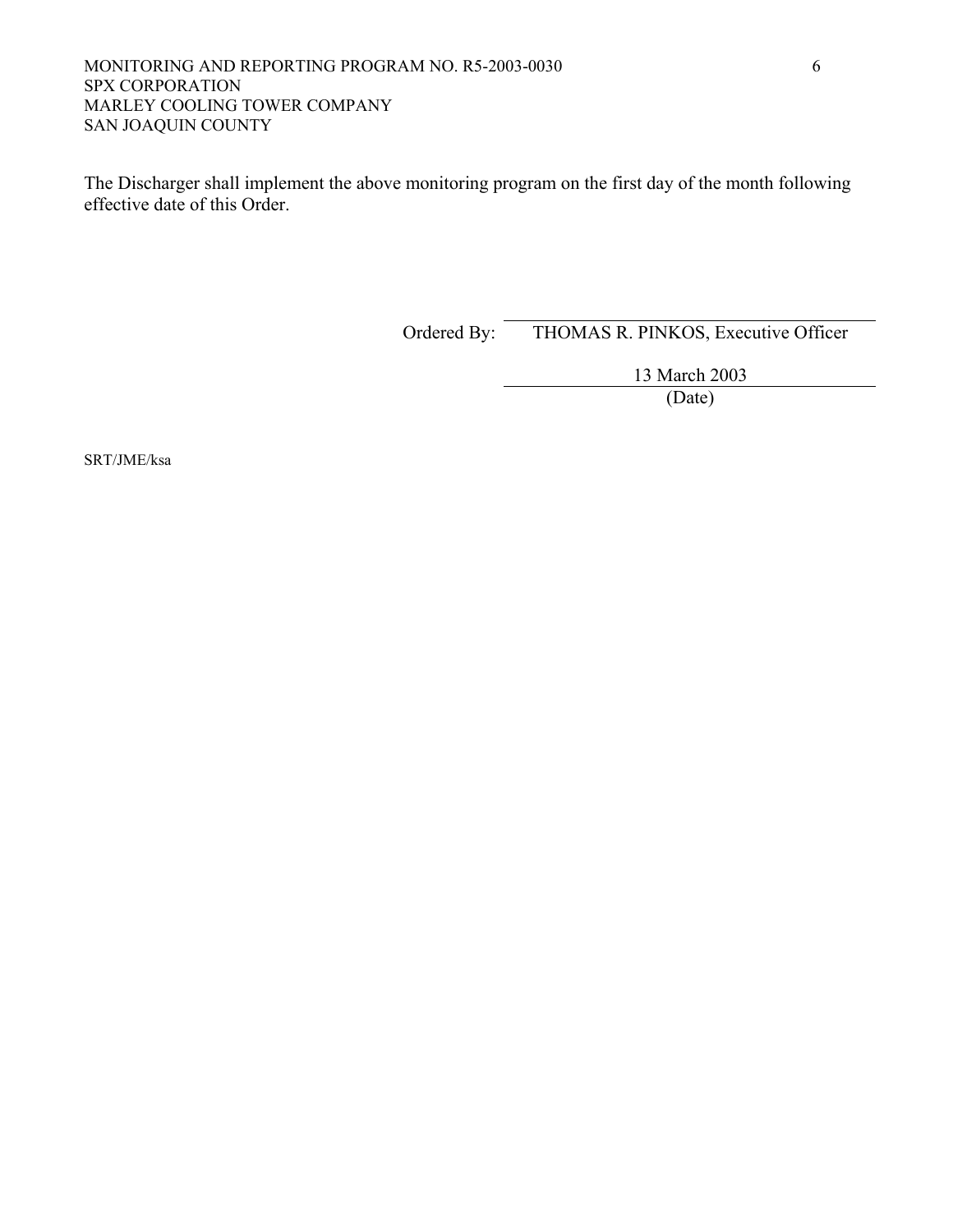# INFORMATION SHEET

## WASTE DISCHARGE REQUIREMENTS ORDER NO. R5-2003-0030 SPX CORPORATION MARLEY COOLING TOWER COMPANY GROUNDWATER EXTRACTION AND TREATMENT SYSTEM SAN JOAQUIN COUNTY

## **Site Description and Background**

The Marley Cooling Tower Company (MCTC), a wholly owned subsidiary of SPX Corporation (hereafter Discharger) owns and operates a groundwater extraction and treatment system in the East Stockton Area of San Joaquin County. The Discharger previously operated a cooling tower fabrication plant at the site which included a wood preservation process using solutions containing copper, chromium and arsenic. Wood preserving was discontinued at this facility in January 1991, however past operational practices have resulted in contamination of soils and groundwater underlying the site. Soils have been contaminated with copper, chromium, and arsenic; groundwater has been contaminated with chromium and copper.

On 28 November 1984 the Regional Board ratified a Settlement Agreement between the Department of Health Services (now Department of Toxic Substances Control (DTSC)), the Discharger, and the Regional Board. This Settlement Agreement required the Discharger to conduct a Remedial Investigation/Feasibility Study (RI/FS) to define the extent of contamination, to develop a Remedial Action Plan (RAP), and to implement all measures necessary to remediate existing site contamination. Following discussions with Regional Board staff, DTSC formally adopted the RAP on 29 August 1990. The RAP included the conceptual design of the groundwater remediation project. The recommended groundwater remedial action in the RAP includes the extraction, treatment, and discharge of contaminated groundwater.

To minimize dewatering of the local aquifer and to aid in flushing of contaminants, approximately 5% of the treated water is reinjected into shallow soils in the area of a closed retort pit. The injected water is then recaptured by the groundwater extraction system.

The discharge of treated groundwater to the Stockton Diverting Canal was previously regulated by Waste Discharge Requirements (WDR) Order No. 93-221, NPDES Permit No. CA0081787, which was adopted by the Regional Board on 22 October 1993. Under this Order, the Discharger was permitted to extract groundwater and discharge a maximum of 0.94 million gallons per day (mgd) of treated groundwater and storm water runoff to the Stockton Diverting Canal, a water of the United States and a tributary to the Calaveras River.

### **Groundwater Treatment Processes**

The groundwater treatment system at the plant includes an electrochemical reduction and precipitation unit operating in parallel to an ion exchange treatment system.

The ion exchange system consists of two anion exchange vessels and a cation exchange vessel. In the anion exchange vessels, hexavalent chromium in the water is adsorbed onto the ion exchange resins. In the cation exchange vessel, trivalent chromium and copper are adsorbed. The exchange process continues until the resin's exchange sites are filled and exchange capacity is exhausted. The adsorbed wood treating chemicals are stripped from the ion exchange resins and the resins are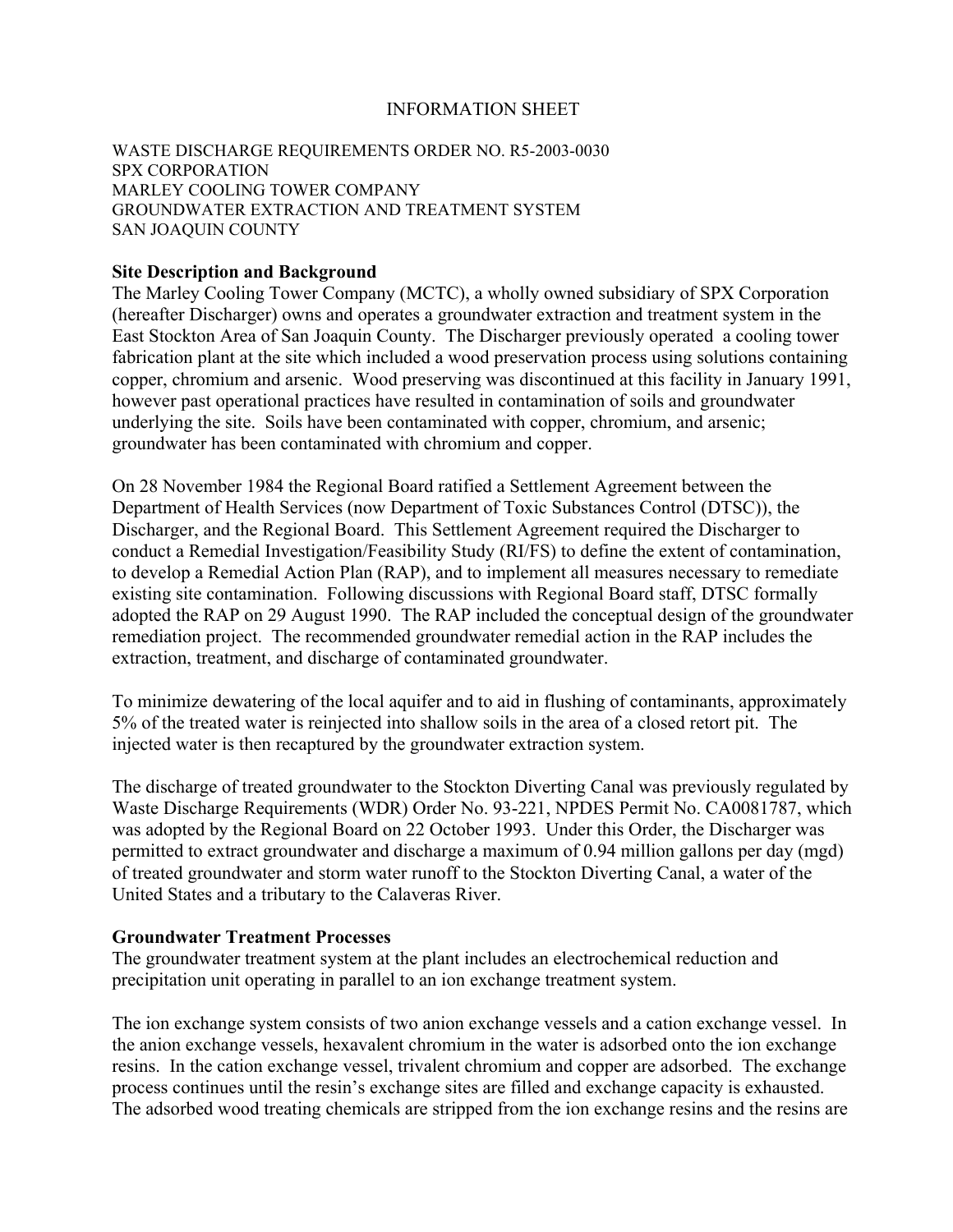conditioned for additional water treatment in a process called regeneration. During regeneration, which occurs approximately every 2.5 days, 15,000 gallons of solution containing the stripped chemicals is removed from the ion exchange system and processed through the electrochemical unit.

The electrochemical unit consists of an electrochemical reduction (Andco) and precipitation process which uses iron as the reducing agent for the hexavalent chromium followed by iron co-precipitation using pH adjustments. The addition of polymers and further pH adjustments are used to optimize settling. The effluent is then filtered prior to discharge. The solids from the clarifier are pumped and accumulated in a filter press. The filter press filtrate and mixed media filter backwash are returned to the treatment plant for further treatment. Filter press cake has been characterized as a California hazardous waste, and is collected in roll off bins for off-site disposal.

The site is divided into two areas, the North Yard and the South Yard. All past wood treatment activities were conducted on the North Yard. Rain falling on the North Yard becomes contaminated after contact with treated cooling tower components. This contaminated rainwater is collected in a storm drain system and is passed through the treatment plant in the northeast portion of the site. Due to the past practice of storing treated wood products on the MCTC South Yard, some wood treating chemicals had been detected in the storm water runoff from the South Yard. The South Yard surface has been cleaned and residual contamination in pipes and ditches removed as part of the remedial actions undertaken by the Discharger.

The groundwater treatment facility is designed to treat a maximum flow up to 0.94 mgd. Groundwater is extracted from approximately 17 extraction wells on and off-site. The groundwater extraction system can operate in a cyclical fashion with each of the two cycles lasting 56 hours or on a continuous basis with all extraction wells pumping at rates varying from 10-90 gallons per minute depending on effective capture of the groundwater contamination plume. When cycling, primary groundwater extraction is alternated between the north zone and the area south of the site. Water extracted from the north zone has higher contaminant concentrations. During south zone pumping, the capacity of the treatment plant is not fully utilized unless supplemental waste sources are added. Flushing water may be added to supplement the groundwater contaminant concentrations. Additionally, when sufficient storm water is accumulated on the North Yard to justify treatment, the operator will manually initiate storm water treatment through the Andco system. Groundwater from selected wells will simultaneously be delivered to the ion exchange treatment system.

On 16/17 September 2002, a system malfunction resulted in discharge of a high pH water and fishkill in the Stockton Diverting Canal. This Order includes a provision that the Discharger submit and implement a release preventive plan and a contingency plan to minimize the potential for future accidental discharges.

The Report of Waste Discharge (RWD) and previous information submitted by the Discharger describes the combined storm water and groundwater characteristics and the treatment system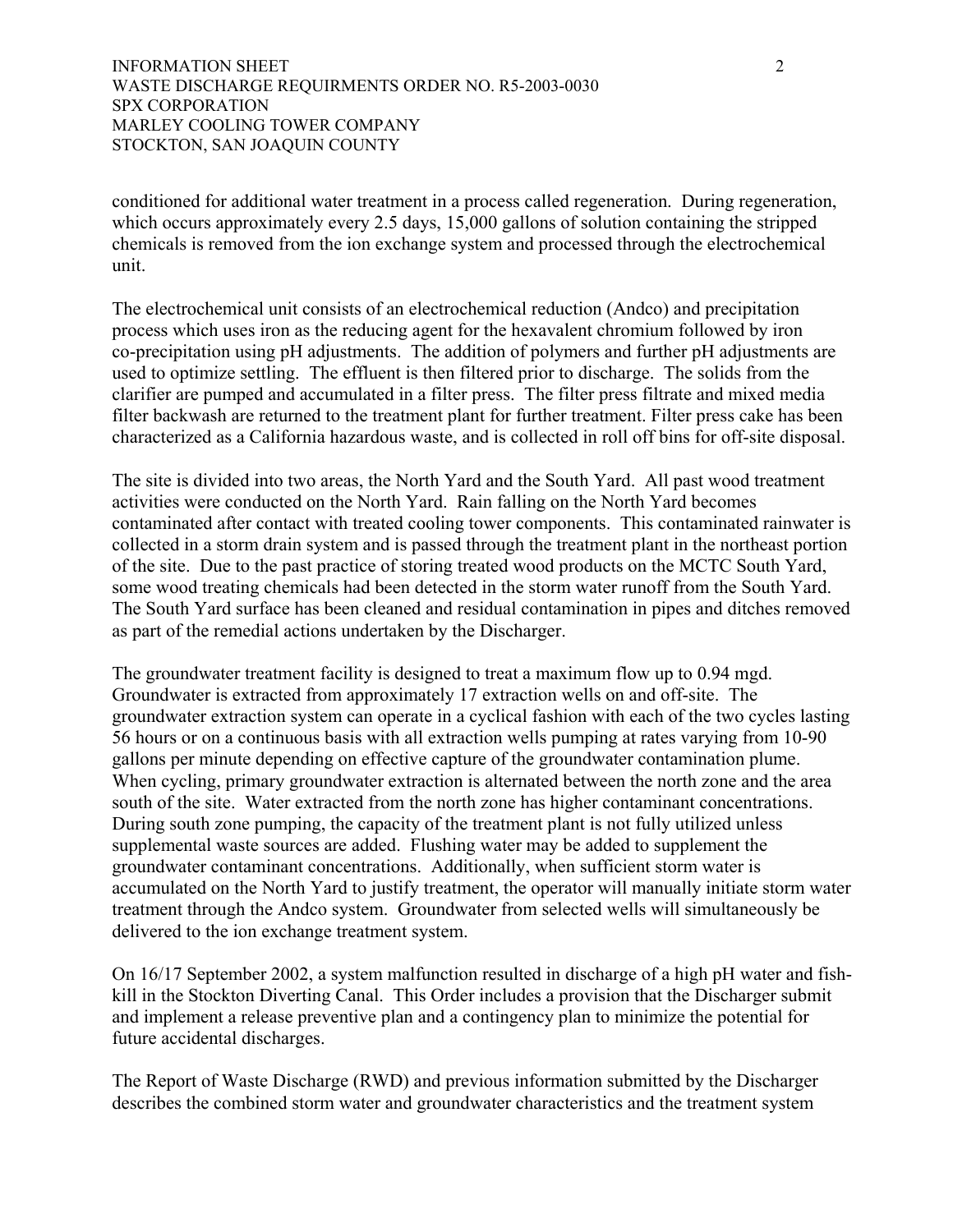performance characteristics as follows:

| Monthly Average Flow:                         | $0.72 \text{ mgd}$           |
|-----------------------------------------------|------------------------------|
| Daily Maximum Flow, Treatment Plant Capacity: | $0.94 \text{ mgd}$           |
| <b>Average Temperature:</b>                   | $68^{\circ}$ F (groundwater) |
| $pH$ :                                        | $7.0 - 7.5$ (groundwater)    |
|                                               |                              |

| Constituent                  | Storm Water $(mg/L)$ , | Groundwater $(mg/L)$ , |
|------------------------------|------------------------|------------------------|
|                              | ppm)                   | ppm))                  |
| <b>Total Chromium</b>        | $1.0 - 3.0$            | $0.16 - 14$            |
| Chromium VI                  | $0.5 - 2.5$            | $0.16 - 14$            |
| Copper                       | $0.50 - 2.5$           | ${}_{0.01}$            |
| Arsenic                      | $0.05 - 0.20$          | $\leq 0.1$             |
| Total Dissolved Solids (TDS) |                        | $500 - 650$            |

# **Receiving Water**

The Upper Morman Slough drainage course originates from the Calveras River near Bellota. The Upper Morman Slough drainage course then flows west-southwest from Bellota, south of the Calaveras River. The **Stockton Diverting Canal**, which receives the discharge from Outfall 001, is an engineered drainage which re-connects Upper Mormon Slough to the Calaveras River on the east side of Stockton. From approximately October to April each year, the East Stockton Water District dams the Calaveras River at its fork with Upper Mormon Slough, diverting flows through Upper Mormon Slough and the Stockton Diverting Canal.

From approximately April to October each year, flows are split between the Calaveras River and Upper Mormon Slough. A series of check dams are installed along the Calaveras River, Upper Mormon Slough, and the Stockton Diverting Canal to provide irrigation water for adjacent farmers. During this time, there are periods of limited or no flow in the Stockton Diverting Canal.

# **Beneficial Uses**

The Basin Plan at page II-2.00 states that: "Existing and potential beneficial uses that currently apply to surface waters of the basins are presented in Figure II-1 and Table II-1. The beneficial uses of any specifically identified water body generally apply to its tributary streams." The Basin Plan does not specifically identify beneficial uses for the Stockton Diverting Canal, but the Basin Plan does identify present and potential uses for the Calaveras River, to which the Stockton Diverting Canal is tributary.

The Basin Plan identifies the following existing **beneficial uses** of the Calaveras River, from New Hogan Reservoir to the Delta: municipal and domestic supply (MUN), agricultural supply (AGR) including both irrigation and stock watering; body contact recreation, canoeing and rafting, (REC-1); and other non-body contact recreation (REC-2); warm freshwater habitat (WARM); cold freshwater habitat (COLD), warm and cold migration of aquatic organisms (MIGR), warm and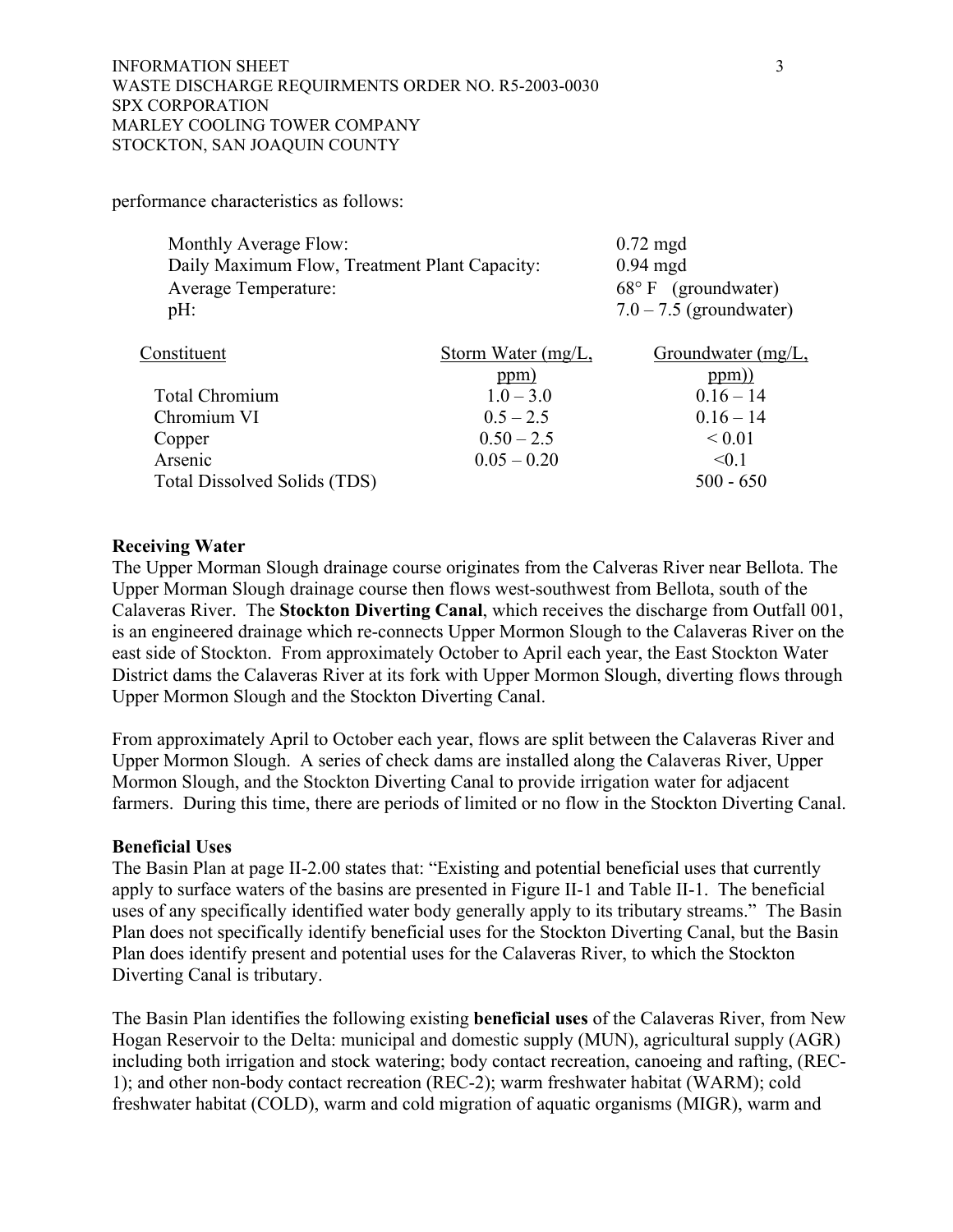cold habitat spawning, reproduction, and/or early development (SPWN); and wildlife habitat (WILD). Industrial process supply (PRO) and industrial service supply (IND) are identified as a potential beneficial uses. In addition, State Board Resolution No. 88-63, incorporated into the Basin Plan pursuant to Regional Board Resolution No. 89-056, requires the Regional Board to assign the municipal and domestic supply use to water bodies that do not have beneficial uses listed in Table II-1.

The Basin Plan on page II-1.00 states: "Protection and enhancement of existing and potential beneficial uses are primary goals of water quality planning…" and with respect to disposal of wastewaters states that "... disposal of wastewaters is [not] a prohibited use of waters of the State; it is merely a use which cannot be satisfied to the detriment of beneficial uses."

In reviewing whether the existing and/or potential beneficial uses of the Calaveras River apply to the Stockton Diverting Canal, the Board has considered the following facts:

## a. *Domestic Supply and Agricultural Supply*

The Regional Board is required to apply the beneficial uses of municipal and domestic supply to the Stockton Diverting Canal based on State Board Resolution No. 88-63 which was incorporated into the Basin Plan pursuant to Regional Board Resolution 89-056. In addition, the State Water Resources Control Board (SWRCB) has issued water rights to existing water users along Stockton Diverting Canal and the Calaveras River downstream of the discharge for domestic and irrigation uses. As noted above, municipal and domestic supply are identified as an existing beneficial use of the Calaveras River, with which the Stockton Diverting Canal exchanges water.

### b. *Water Contact and Non-Contact Recreation and Esthetic Enjoyment*

The Board finds that the discharge flows through residential areas, and there is ready public access to the Stockton Diverting Canal and the Calaveras River. Exclusion of the public is unrealistic and contact recreational activities currently exist along the Stockton Diverting Canal, the Calaveras River, and downstream waters and these uses are likely to increase as the population in the area grows.

### c. *Groundwater Recharge*

**In areas or at times when groundwater elevations are below the Stockton Diverting Canal and/or Calaveras River bottom, water from the river will percolate to groundwater. Since flow in the Stockton Diverting Canal and/or Calaveras River is at times minimal, it is reasonable to assume that the stream water originating from the Stockton Diverting Canal is lost by evaporation, flow downstream and percolation to groundwater providing a source of municipal and irrigation water supply.**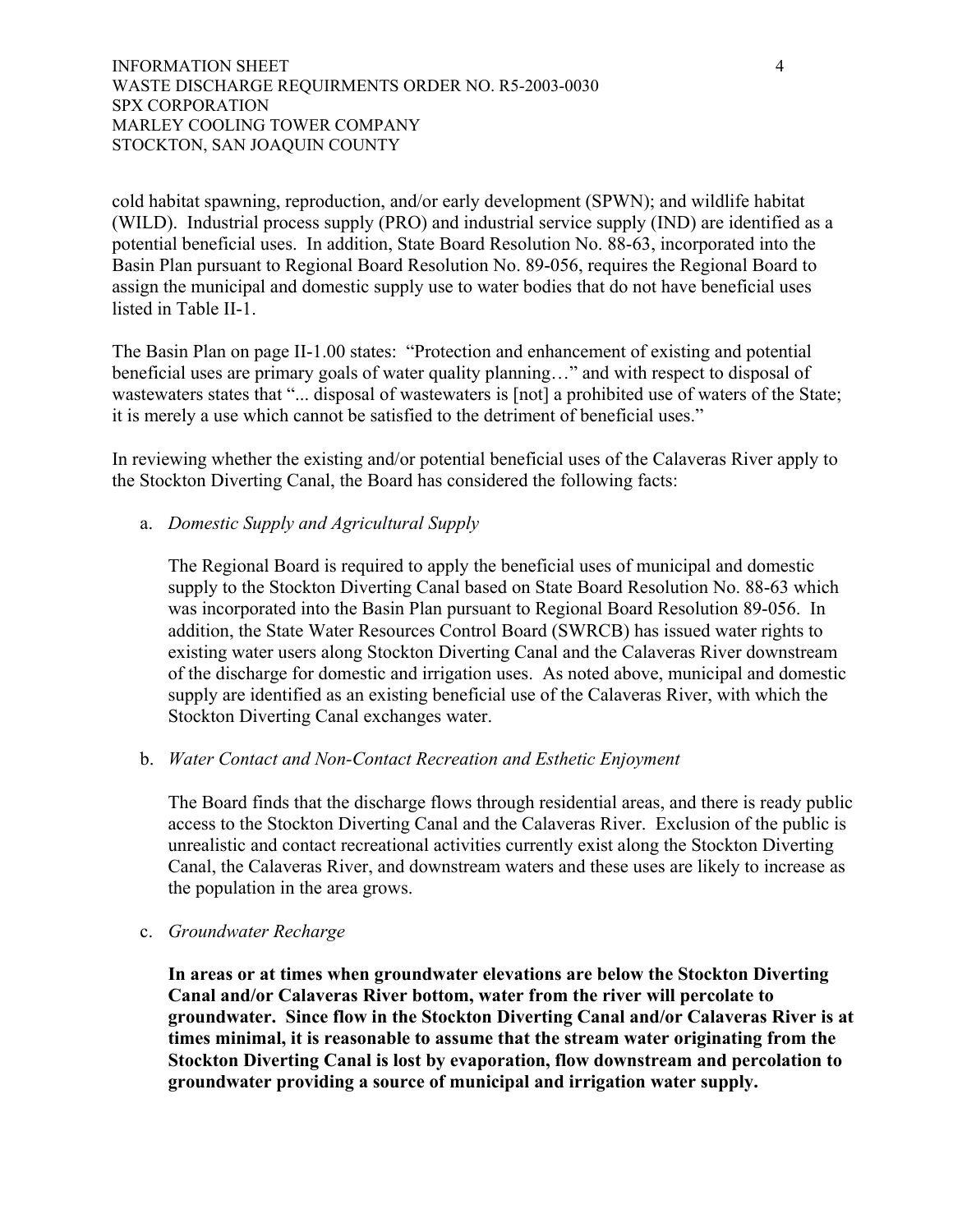#### d. *Freshwater Replenishment*

There are periods of hydraulic continuity between the Stockton Diverting Canal and the Calaveras River. During periods of hydraulic continuity, the Stockton Diverting Canal contributes some or all of the water quantity and may impact the quality of water flowing down stream in the Calaveras River.

## e. *Preservation and Enhancement of Fish, Wildlife and Other Aquatic Resources.*

The Basin Plan (Table II-1) designates the Calaveras River as being a cold freshwater habitat. The Stockton Diverting Canal exchanges water with the Calaveras River, diverting water from Morman Slough, which originates from the Calaveras River, back into the Calaveras River. There is aquatic habitat in the Stockton Diverting Canal and hydraulic continuity between the Canal and Calaveras River from the point of discharger from Outfall 001 to where the Canal discharges into the Calaveras River. Pursuant to the tributary rule and Basin Plan (Table II-1, Footnote (2)), and the presence of cold water aquatic habitat in the Stockton Diverting Canal, the cold designation is applicable to the Stockton Diverting Canal. The cold-water habitat designation necessitates that the instream dissolved oxygen concentration be maintained at, or above, 7.0 mg/L (ppm). This approach recognizes that, if the naturally occurring in-stream dissolved oxygen concentration is below 7.0 mg/L (ppm), the Discharger is not required to improve the naturally occurring level.

Upon review of the flow conditions, habitat values, existing and potential beneficial uses of the Calaveras River, and the facts described above, the Regional Board finds that the benficial uses identified in the Basin Plan for the Calaveras River are applicable to the Stockton Diverting Canal.

The Regional Board also finds that based on the available information and on the Discharger's application, that the Stockton Diverting Canal, absent the discharge, is at times a seasonal and/or ephemeral waterbody. This seasonal and/or ephemeral nature of the Stockton Diverting Canal means that the designated beneficial uses must be protected, but that no year-round credit for receiving water dilution is available. Although the discharge, at times, maintains the aquatic habitat, constituents may not be discharged that may cause harm to aquatic life. At other times, flows within the Stockton Diverting Canal help support the cold-water aquatic life. Both conditions may exist within a short time span, where the Stockton Diverting Canal would be dry without the discharge and periods when sufficient background flows provide hydraulic continuity with the Calaveras River. The lack of dilution results in more stringent effluent limitations to protect contact recreational uses, drinking water standards, agricultural water quality goals and aquatic life. Significant dilution may occur during the irrigation season, and immediately following high rainfall events.

The Discharger may conduct flow monitoring of the Stockton Diverting Canal to determine the actual flow regime. To the extent seasonal assimilative capacity is available in the receiving water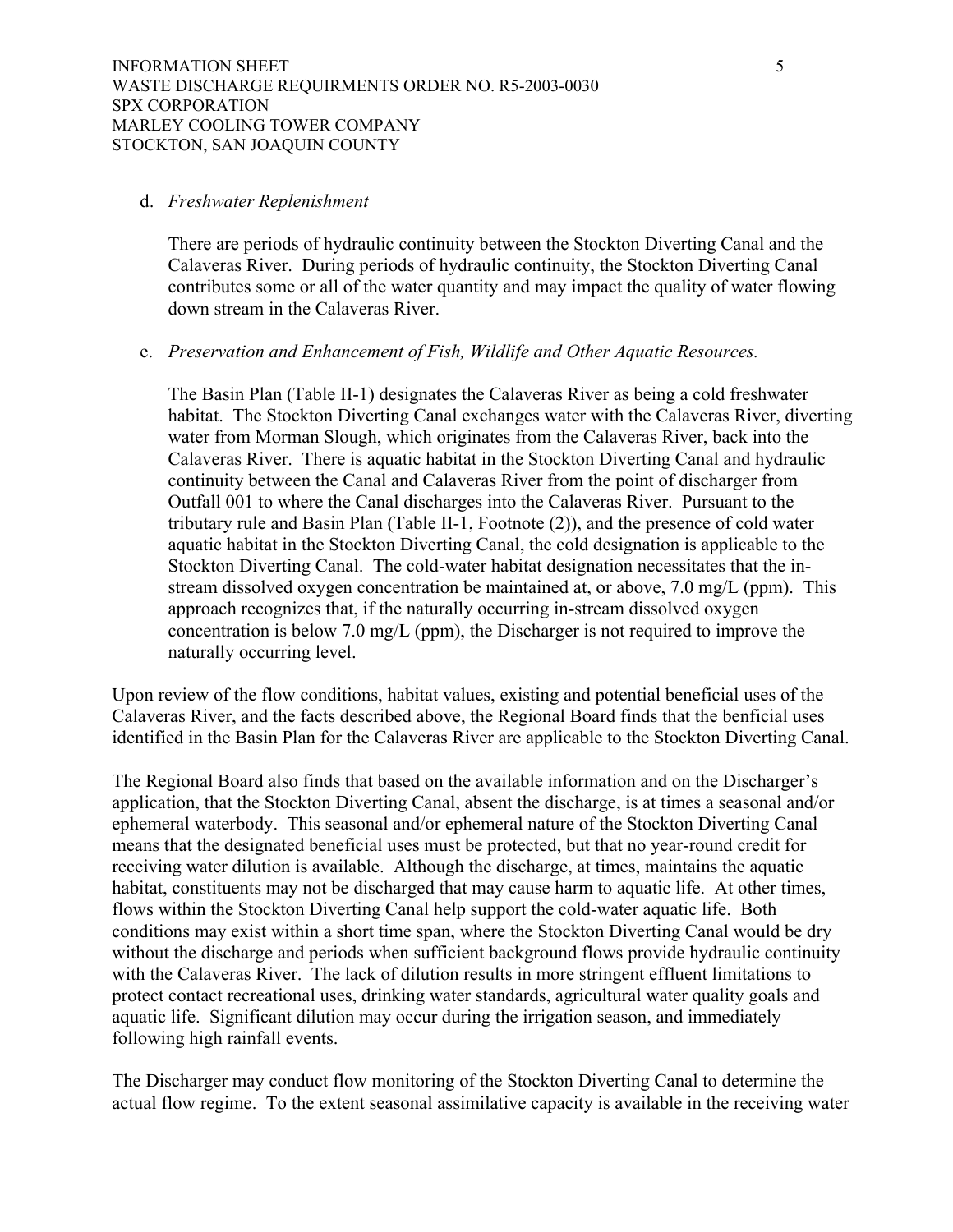to accommodate constituents in the effluent which exceed reasonable potential criteria, this permit contains a re-opener to consider final effluent limitations based upon demonstrated assimilative capacity. However, effluent limitations contained in this permit do not account for the receiving waters having assimilative capacity. The Discharger may submit additional receiving water characterization to demonstrate the flow regime and pollutant assimilative capacity and ask the Regional Board to re-open the permit to consider this new information.

# **CTR, NTR, and SIP**

USEPA adopted the *National Toxics Rule* (NTR) on 5 February 1993 and the *California Toxics Rule* (CTR) on 18 May 2000. These Rules contain water quality standards applicable to this discharge. The State Water Resources Control Board (SWRCB) adopted the *Policy for Implementation of Toxics Standards for Inland Surface Waters, Enclosed Bays, and Estuaries of California* (known as the State Implementation Policy or SIP), which contains guidance on implementation of the NTR and the CTR.

Federal regulations require effluent limitations for all pollutants that are or may be discharged at a level that will cause or have the reasonable potential to cause, or contribute to an in-stream excursion above a narrative or numeric water quality standard. The absence of a limitation for a constituent indicates either a lack of information is available for evaluation, or the constituent does not have the reasonable potential to cause, or contribute to an in-stream excursion above a narrative or numeric water quality standard. As a means of collecting additional information necessary to conduct a complete reasonable potential analysis, this Order contains provisions that:

Require the Discharger to conduct a study and provide information as to whether the levels of NTR, CTR, or other pollutants in the discharge have the reasonable potential to cause or contribute to an in-stream excursion above a numeric or narrative water quality standard, including Basin Plan numeric or narrative objectives and NTR and CTR pollutants;

If pollutants in the discharge have a reasonable potential to cause or contribute to an instream excursion above a water quality standard, requires the Discharger to submit information to calculate effluent limitations for those pollutants; and

Allow the Regional Board to reopen this Order and include effluent limitations for those pollutants.

On 10 September 2001, the Executive Officer issued a letter, in conformance with Section 13267 of the California Water Code, requiring the Discharger to prepare a technical report assessing effluent and receiving water quality. A copy of that letter, including its Attachments I through IV, are incorporated into this Order as Attachment E. This Order includes a Provision which is intended to be consistent with the requirements of Attachment E in requiring sampling and reporting of NTR, CTR, and additional constituents to determine if the discharge has a reasonable potential to cause or contribute to an in-stream excursion above a water quality standard.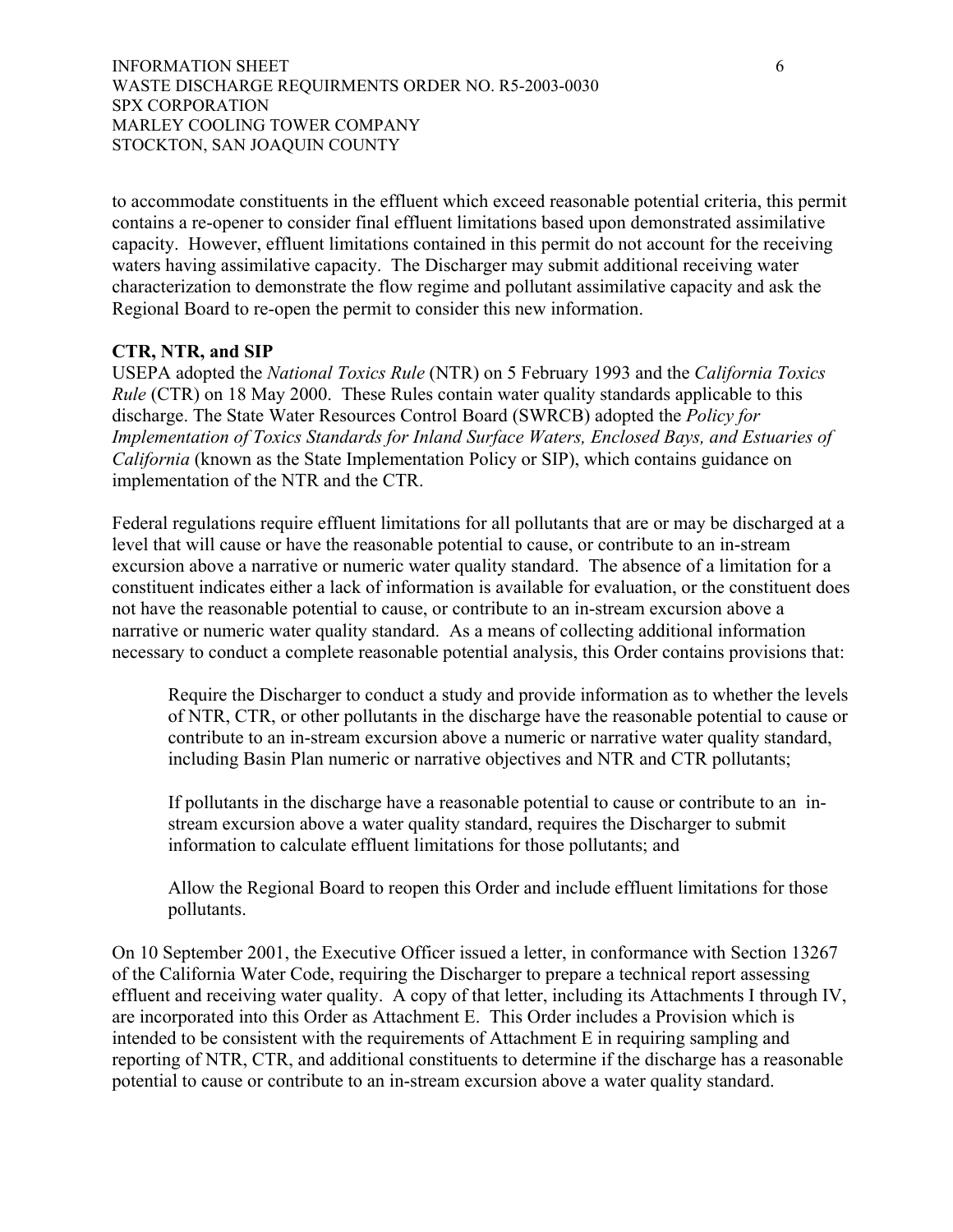### INFORMATION SHEET 7 7 WASTE DISCHARGE REQUIRMENTS ORDER NO. R5-2003-0030 SPX CORPORATION MARLEY COOLING TOWER COMPANY STOCKTON, SAN JOAQUIN COUNTY

## **Reasonable Potential**

Sufficient effluent and receiving water flow data are available to determine that several constituents are or may be discharged at a level that will cause or have the reasonable potential to cause, or contribute to an in-stream excursion above a narrative or numeric water quality standard. These constituents and/or parameters include; copper, hexavalent chromium, total chromium, arsenic, total dissolved solids (TDS), chlorine residual, and toxicity. Effluent limitations have been established or retained for these constituents as discussed in the following Findings of this Order

### **Copper**

Previous Order No. 93-221 included daily maximum and monthly average effluent limitations for copper based upon water quality objectives established by the California Inland Surface Waters Plan. Order No. 93-221 included a daily maximum limitation for copper of 6.5 µg/L (ppb), and a monthly average limitation for copper of 6.5 µg/L (ppb), which were adjusted based upon the observed receiving water hardness. New limits for copper have been established in this new Order based upon the reasonable potential to exceed freshwater aquatic life criteria in the CTR (new information). These new water quality based effluent limitations have been calculated based upon methodologies in the SIP.

Results of final effluent monitoring indicate maximum effluent concentrations (MEC's) of total copper concentrations as high as 23  $\mu$ g/L (ppb) (8/15/01) and 80  $\mu$ g/L (ppb) (10/19/01). Without regard to dilution, these MEC's exceed the acute aquatic life Criterion Maximum Concentration (CMC) and the chronic aquatic life Continuous Criterion Concentration (CCC) for copper (total), adjusted using the minimum observed receiving water hardness (6.5  $\mu$ g/L (ppb) and 4.6  $\mu$ g/L (ppb) respectively  $\omega$  44 mg/L (ppm) hardness as CaCO<sub>3</sub> (12/20/01)). Since the Stockton Diverting Canal provides, at times, little or no dilution, there is a reasonable potential for the discharge to cause or contribute to an excursion above water quality standards. Section 1.3 of the SIP requires a water quality based effluent limitation when the MEC exceeds appropriate pollutant criterion.

When required, Section 1.4 of the SIP provides four methods that may be used to develop effluent limitations. These four methods include: (1) assigning a loading allocation based upon a completed TMDL; (2) use of a steady state model; (3) use of a dynamic model; or, (4) establishing effluent limitations that consider intake water pollutants. Considering that the Stockton Diverting Canal may at times provide little or no assimilative capacity for copper, final water quality based effluent limitations have been developed using the steady state model, with no credit provided for dilution. Since a site-specific translator has not been developed for copper as described in the SIP Section 1.4.1, the USEPA conversion factor was used in expressing the dissolved copper criterion as total recoverable. Acute and chronic effluent concentration allowance's (ECA's) were set equal to the adjusted acute and chronic copper criterion, and the most limiting long-term average (LTA) discharge condition for copper was determined using Table 1 of the SIP, using a coefficient of variation of 0.6. The average monthly effluent limitation (AMEL) and maximum daily effluent limitation (MDEL) were then calculated using multipliers in Table 2 of the SIP as shown below: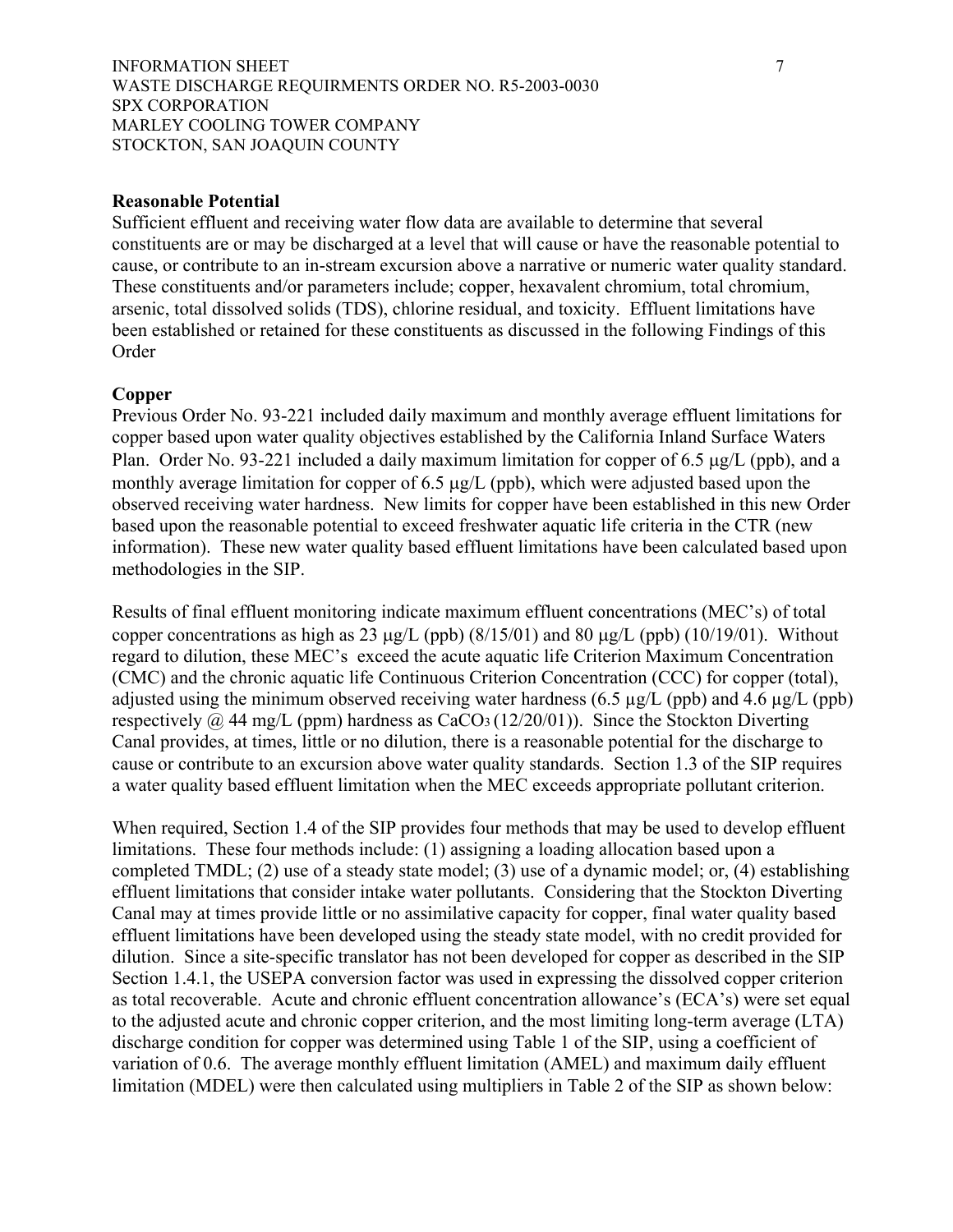## INFORMATION SHEET 8 WASTE DISCHARGE REQUIRMENTS ORDER NO. R5-2003-0030 SPX CORPORATION MARLEY COOLING TOWER COMPANY STOCKTON, SAN JOAQUIN COUNTY

| <b>WATER QUALITY BASED EFFLUENT LIMITATIONS</b>              |                     |  |
|--------------------------------------------------------------|---------------------|--|
| Copper (Total)                                               |                     |  |
| Number of Observations                                       | >20                 |  |
| <b>Effluent Maximum</b>                                      | 80.0                |  |
| Dilution Credit                                              | $\theta$            |  |
| ECA acute $(Q$ 44 mg/L (ppm) hardness as CaCO3)              | $6.5 \mu g/L$       |  |
| Percent of Observations Below Detection                      | $>90\%$             |  |
| Coefficient of Variation (Default)                           | 0.6                 |  |
| Limiting LTA (acute) = (ECA acute *Table 1 Acute Multiplier) | 2.1                 |  |
| Sampling Frequency (n)                                       | $<$ 4/mo            |  |
| AMEL (LTA*Table 2 AMEL Multiplier)                           | $3.3 \mu g/L$ (ppb) |  |
| MDEL (LTA*Table 2 MDEL Multiplier)                           | $6.5 \mu g/L$ (ppb) |  |

New final average monthly (3.3  $\mu$ g/L (ppb) (0.02 pounds per day) @ 44 mg/L (ppm) hardness as CaCO3) and daily maximum (6.5  $\mu$ g/L (ppb) @ 44 mg/L (ppm) hardness as CaCO3) effluent limitations for copper (total) have been established in this Order in accordance with Sections 1.3 and 1.4 of the SIP using the adjusted copper criteria. These limitations will be adjusted accordingly with results of corresponding receiving water monitoring for hardness. The Discharger operates treatment processes specific to the removal of copper. With proper operation of the existing treatment facilities, results of monitoring indicate the Discharger is capable of meeting the new daily maximum effluent limitation, therefore a time schedule for compliance with this limitation is not included in this new Order. However, results of monitoring are not sufficient to determine if the Discharger can meet the new monthly average effluent limitation for copper of 3.3  $\mu$ g/L (ppb) @ 44 mg/L (ppm) hardness as CaCO3. Data submitted by the Discharger indicates that, when the facility is properly operated, effluent concentrations of copper are less than 5 µg/L (ppb). Historical data are not of sufficient quality to determine compliance with the monthly average limitation. Detection of copper to 0.5 µg/L (ppb) is feasible in accordance with the SIP. This Order includes a Provision which requires the Discharger to collect data sufficient to determine compliance with this new monthly average effluent limitation for copper.

As provided in Section 2.1 of the SIP, a time schedule is included in this Order to allow the Discharger to achieve compliance with the new monthly average effluent limitations for copper. In accordance with the SIP, Sections 2.2, a numeric monthly average interim limitation for copper is established in this Order based upon current treatment facility performance. Since the treatment facilities can, when properly operated, produce and effluent with copper concentrations less than 5 µg/L (ppb), this Order includes a performance based interim average monthly effluent limitation for copper set at this historical limit of detection of  $5 \mu g/L$  (ppb). If a compliance schedule justification is submitted by 31 May 2003, this interim limitation shall be an enforceable limitation until the final monthly average effluent limitation becomes effective on 1 February 2008.

## **Hexavalent Chromium**

Previous Order No. 93-221 included daily maximum and monthly average effluent limitations for hexavalent chromium based upon water quality objectives established by the California Inland Surface Waters Plan. Order No. 93-221 included a daily maximum limitation for hexavalent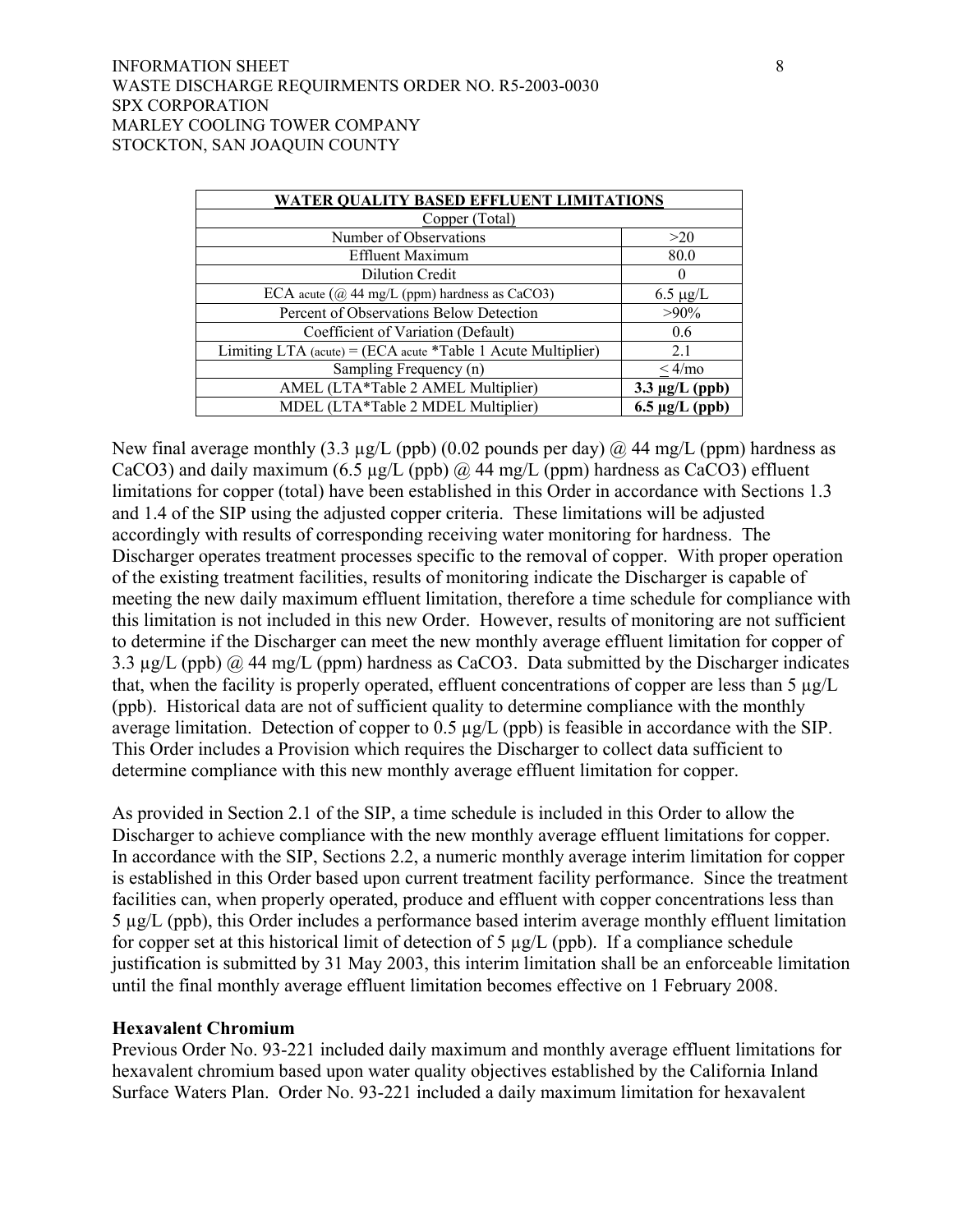chromium of  $11\mu g/L$  (ppb), and a monthly average limitation for hexavalent chromium of  $11 \mu g/L$ (ppb). New limits for hexavalent chromium have been established in this new Order based upon the reasonable potential to exceed the chronic freshwater aquatic life criterion in the CTR (new information). Results of final effluent monitoring indicate maximum effluent concentrations (MEC's) of hexavalent chromium have been high as  $17 \mu g/L$  (ppb) (9/15/00). Without regard to dilution, this MEC exceeds the acute aquatic life Criterion Maximum Concentration (CMC) and the chronic aquatic life Continuous Criterion Concentration (CCC) for hexavalent chromium (16  $\mu$ g/L (ppb) and 11  $\mu$ g/L (ppb) respectively). New water quality based effluent limitations have been calculated based upon methodologies in the SIP.

Considering that the Stockton Diverting Canal may at times have little or no flow and provide little or no assimilative capacity for hexavalent chromium, final water quality based effluent limitations have been developed using the steady state model in the SIP, with no credit provided for dilution. The acute and chronic effluent concentration allowance's (ECA's) were set equal to the aquatic life criterion for hexavalent chromium, and the most limiting long-term average (LTA) discharge condition was determined using Table 1 of the SIP, using a default coefficient of variation of 0.6. The average monthly effluent limitation (AMEL) and maximum daily effluent limitation (MDEL) were then calculated using multipliers in Table 2 of the SIP as shown below:

| WATER QUALITY BASED EFFLUENT LIMITATIONS                     |                      |  |
|--------------------------------------------------------------|----------------------|--|
| <b>Hexavalent Chromium</b>                                   |                      |  |
| Number of Observations                                       | >20                  |  |
| <b>Effluent Maximum</b>                                      | 17                   |  |
| <b>Dilution Credit</b>                                       | 0                    |  |
| ECA acute                                                    | $16 \mu g/L$         |  |
| Percent of Observations Below Detection                      | $>90\%$              |  |
| Coefficient of Variation (Default)                           | 0.6                  |  |
| Limiting LTA (acute) = (ECA acute *Table 1 Acute Multiplier) | 5.1                  |  |
| Sampling Frequency (n)                                       | $<$ 4/mo             |  |
| AMEL (LTA*Table 2 AMEL Multiplier)                           | $8.0 \mu g/L$ (ppb)  |  |
| MDEL (LTA*Table 2 MDEL Multiplier)                           | $16.0 \mu g/L$ (ppb) |  |

New final average monthly  $(8.0 \mu g/L$  (ppb)) and daily maximum  $(16 \mu g/L$  (ppb)) effluent limitations for hexavalent chromium have been established in this Order in accordance with Sections 1.3 and 1.4 of the SIP. With proper operation of the existing treatment facilities, the Discharger is capable of meeting these new limitations, therefore a time schedule for compliance is not included in this new Order.

# **Total Chromium**

Previous Order No. 93-221 included effluent limitations for **total chromium** based upon the protection of human health. For Chemical Constituents at page III-3.00, the Basin Plan states '*At a minimum, water designated for use as domestic or municipal supply (MUN) shall not contain concentrations of chemical constituents in excess of the maximum contaminant levels (MCLs) specified in the following provisions of Title 22 of the California Code of Regulations…*' As a result, and considering the fact that the Stockton Diverting Canal provides little or no dilution, this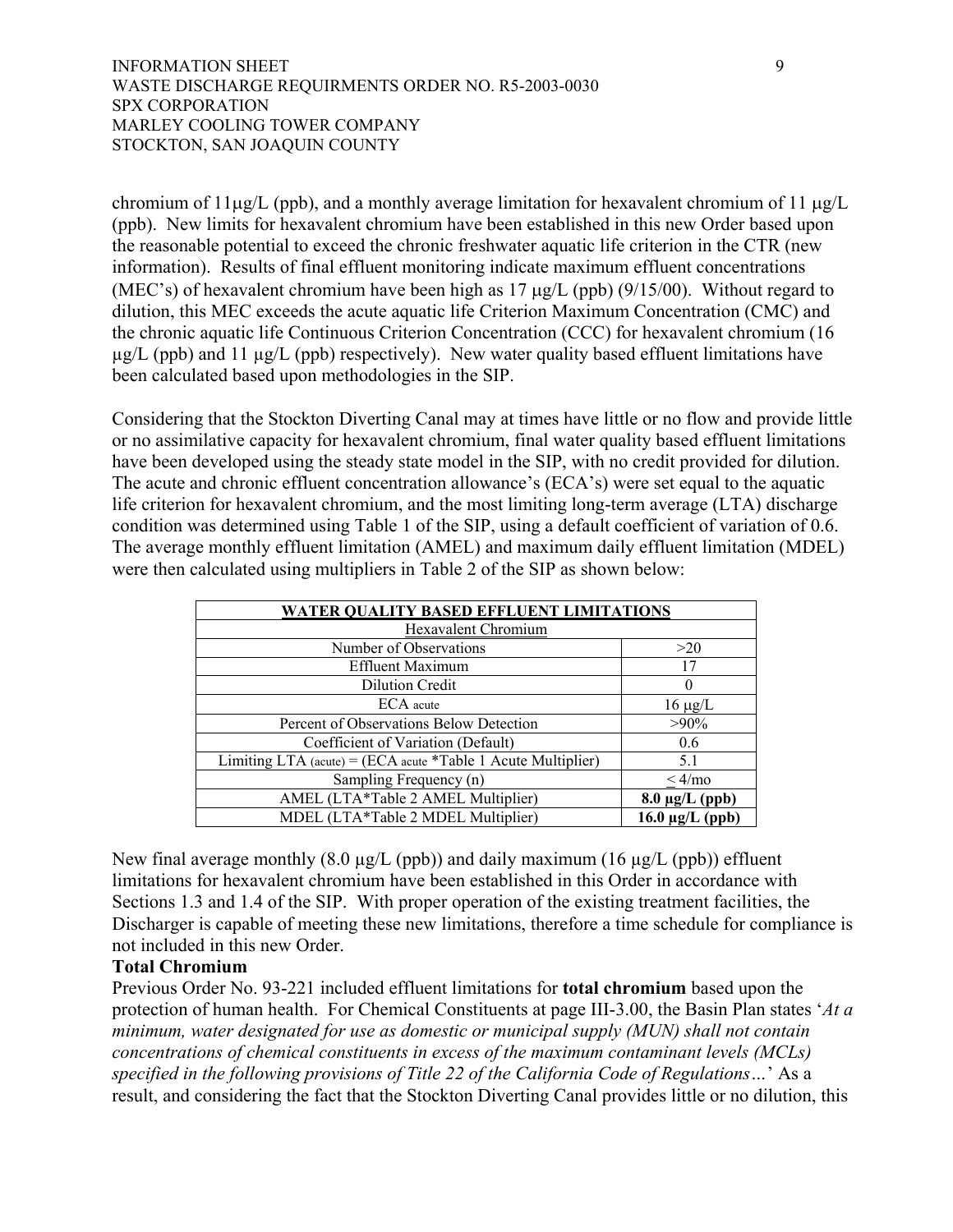Order retains the 50  $\mu$ g/L (ppb) monthly average effluent limitation for total chromium which is necessary to comply with the primary California MCL contained in Title 22, California Code of Regulations (CCR) and incorporated as chemical constituent water quality objectives in the Basin Plan. The Discharger operates treatment facilities specific to the removal of chromium. Results of effluent monitoring indicate the treatment facilities, when properly operated, are capable of reducing concentrations of total chromium below this existing limitation

# **Arsenic**

Previous Order No. 93-221 included effluent limitations for **arsenic** based upon the protection of human health. The Basin Plan states that waters shall not contain chemical constituents in concentrations that adversely affect beneficial uses. At a minimum, water designated for use as domestic and/or municipal supply shall not contain concentrations of chemical constituents in excess of maximum contaminant levels (MCL's). The new USEPA primary MCL for arsenic is 10  $\mu$ g/L (ppb). Federal regulations at 40 CFR Section 122.44(d)(1)(vi)(A) allow the state to establish effluent limitations using an explicit state policy interpreting its narrative objectives. Use of the USEPA Primary MCL is appropriate to implement the narrative chemical constituent objective. Results of effluent monitoring indicate concentrations of arsenic in the final effluent are below this existing limitation. Therefore, the existing monthly average effluent limitation of 10 µg/L (ppb) for arsenic is retained in this new Order.

# **Total Dissolved Solids**

Previous Order No. 93-221 included a daily maximum and monthly average effluent limitation of 1000 mg/L (ppm) for Total Dissolved Solids (TDS). Concentrations of Total Dissolved Solids (TDS) in extracted groundwater range from 330 to 860 mg/L (ppm). As a result of the treatment process, final effluent concentrations of TDS at Outfall 001 have been reported as high as 976 mg/L (ppm) (10/15/01). For Chemical Constituents at page III-3.00, the Basin Plan states '*At a minimum, water designated for use as domestic or municipal supply (MUN) shall not contain concentrations of chemical constituents in excess of the maximum contaminant levels (MCLs) specified in the following provisions of Title 22 of the California Code of Regulations…*' As a result, and considering the fact that the Stockton Diverting Canal provides little or no dilution, this Order includes a new 500 mg/L (ppm) monthly average effluent limitation for TDS applied at the point of discharge which is necessary to comply with the secondary California MCLs contained in Title 22, California Code of Regulations (CCR) and incorporated as chemical constituent water quality objectives in the Basin Plan. This Order retains the average monthly limitation for TDS of 1000 mg/L (ppm), as results of monitoring indicate the Discharger is capable of meeting this existing limitation. There are no USEPA TDS water quality criteria for protection of aquatic organisms. However, its presence can be growth limiting to certain agricultural crops and TDS affects the taste of water for human consumption.

The Regional Board has considered the factors specified in California Water Code (CWC) Section 13263, including considering the provisions of CWC Section 13241 where appropriate. The Regional Board is not required to consider the factors in CWC Section 13241 in applying existing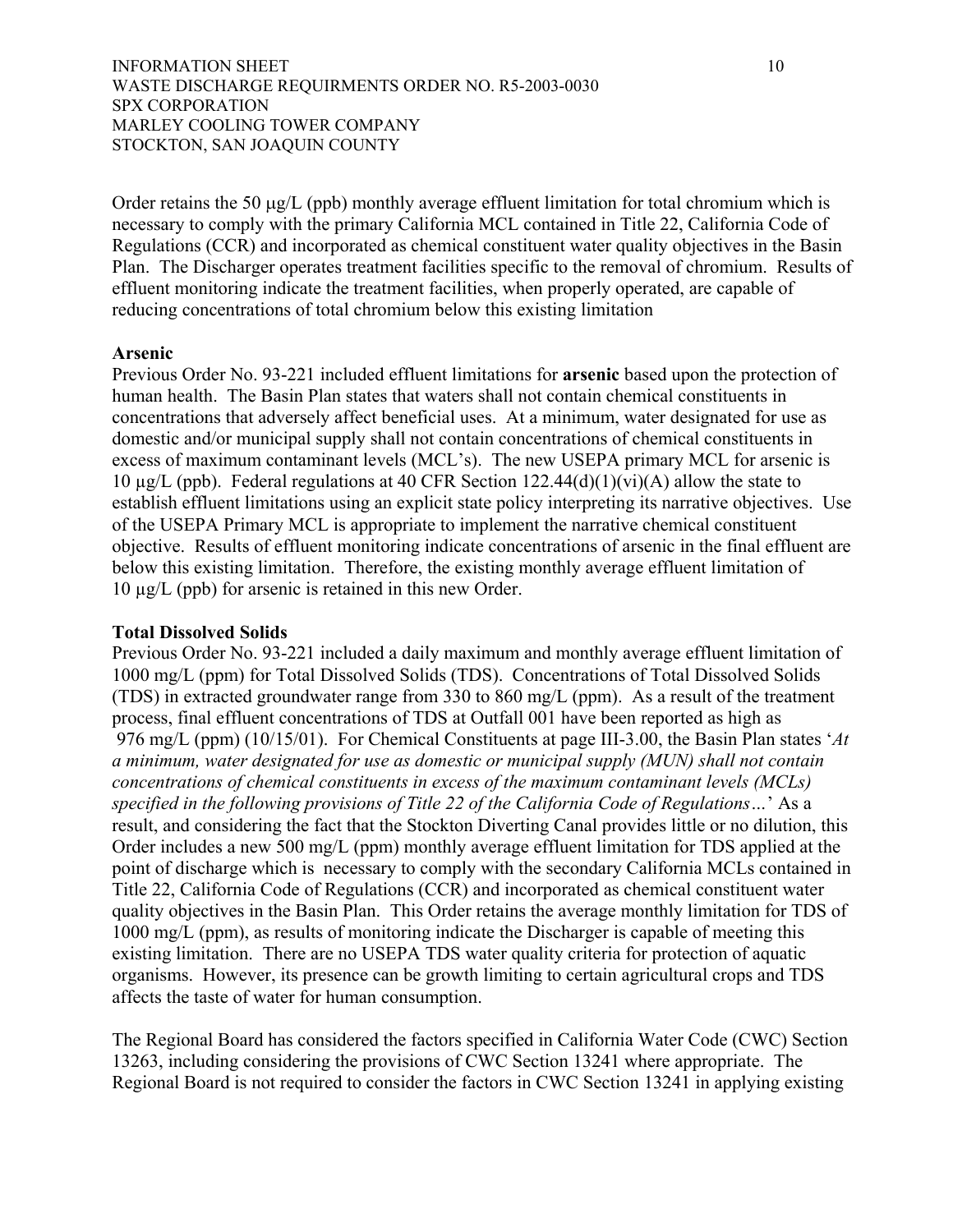water quality objectives, including adopting the new monthly average TDS effluent limitation in this Order.

The Regional Board must implement the CWC consistent with the Clean Water Act (CWA). The CWA precludes the consideration of costs when developing effluent limitations for NPDES permits necessary to implement water quality standards (See Ackels v. EPA (9<sup>th</sup> Cir. 1993) 7 F.3d 862, 865-66). The Regional Board may consider costs in developing compliance schedules. The Regional Board finds, on balance, that these requirements are necessary to protect the beneficial uses of the Stockton Diverting Canal and the Calaveras River. This Order provides for time schedules for meeting this new average monthly effluent limitation. Time schedules are authorized to be included in this Order based upon 40 CFR Section 122.47.

Currently, monthly average concentrations of TDS in the final effluent exceed the new effluent limitation established in this Order. Preliminary data provided by the Discharger indicate the SDC may provide some dilution and have some limited assimilative capacity for TDS, however, the receiving water characteristics have not been fully evaluated with respect to TDS. The Discharger may elect to further study the characteristics and potential assimilative capacity of the SDC, consider the appropriateness of the MUN and AGR beneficial use designation of the SDC, and/or consider disposal and treatment alternatives. As this is a new effluent limitation, the Discharger has not had an opportunity to conduct additional studies, undertake a Basin Plan amendment study, or provide a cost estimate for additional treatment or alternative disposal methods which may be necessary to comply with this limitation. A time schedule for compliance with this new TDS effluent limitation is provided in a Provision of this Order.

# **Chlorine**

Results of monitoring submitted by the Discharger for the period of January 2001 through May 2002 indicate effluent **chlorine residual** concentrations have ranged from less than detectable concentrations to 0.2 milligrams per liter (mg/L, ppm) (13 June 2001).

The Basin Plan does not provide a numeric water quality objective for chlorine, but the Basin Plan does contain a narrative toxicity objective. At p.III-9.00 the Basin Plan provides that relative to toxicity: "*All waters shall be maintained free of toxic substances in concentrations that produce detrimental physiological responses in human, plant, animal, or aquatic life*." At page 1, the USEPA's Technical Support Document for Water Quality-based Toxics Control (TSD) provides that "*Where States have not developed chemical specific numeric criteria, States may interpret their narrative standards for specific chemicals by using EPA criteria updated with current quantitative risk values*." The TSD further states on page 1 "*The integrated approach must include the control of toxics through implementation of the "no toxics" criterion and/or numeric criteria for the parameter of toxicity, the control of individual pollutants for which specific chemical water quality criteria exist in a state's standard, as well as the use of biological criteria. Reliance solely on the chemical specific numeric criteria or the narrative criterion or biological criteria would result in only a partially effective State toxics control program*."